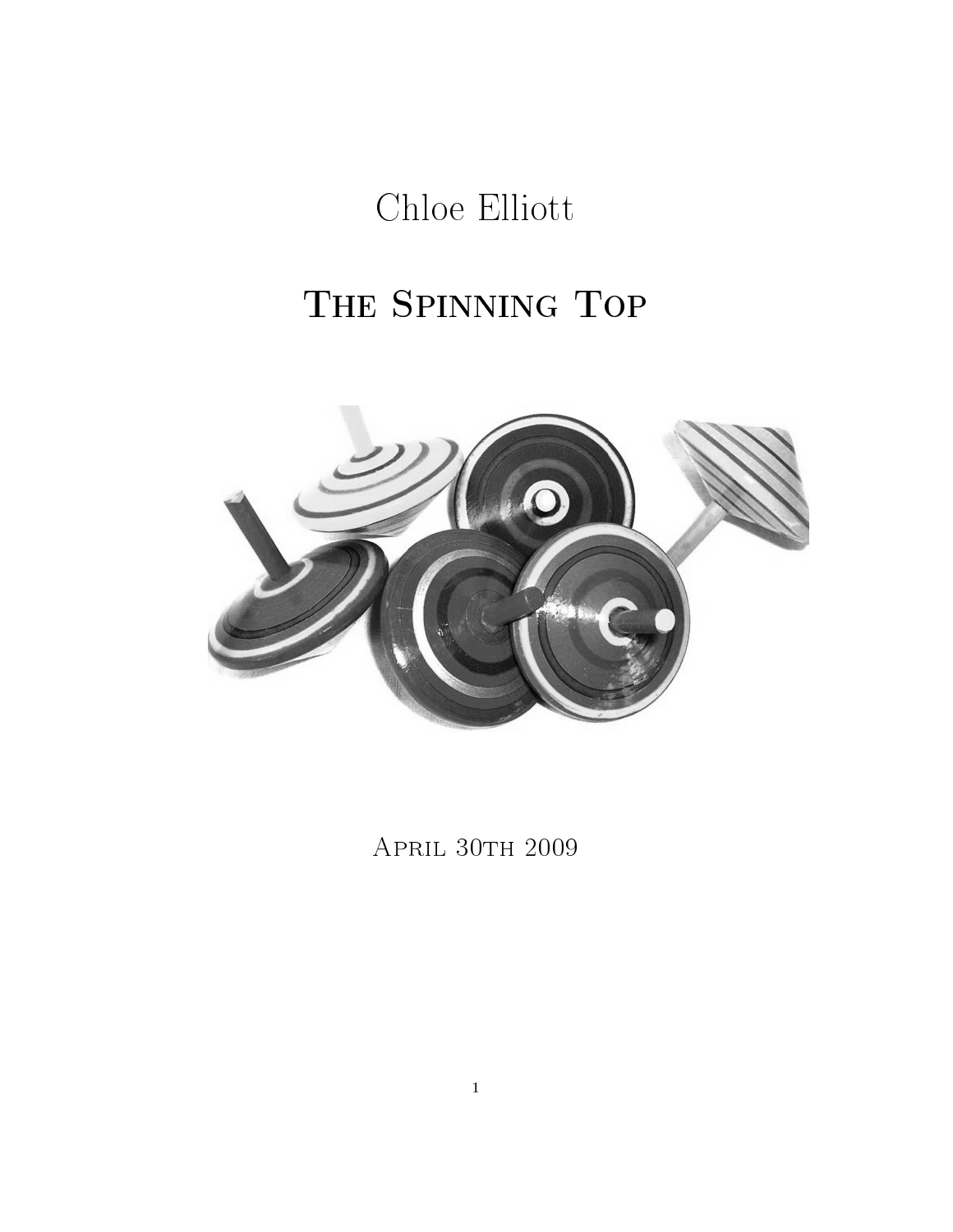### Abstract

In this project I will look into the phenomenon of precession, in particular into the motion of the spinning top, and further onto how precession allows the Levitron top achieve stable levitation over a magnetic base.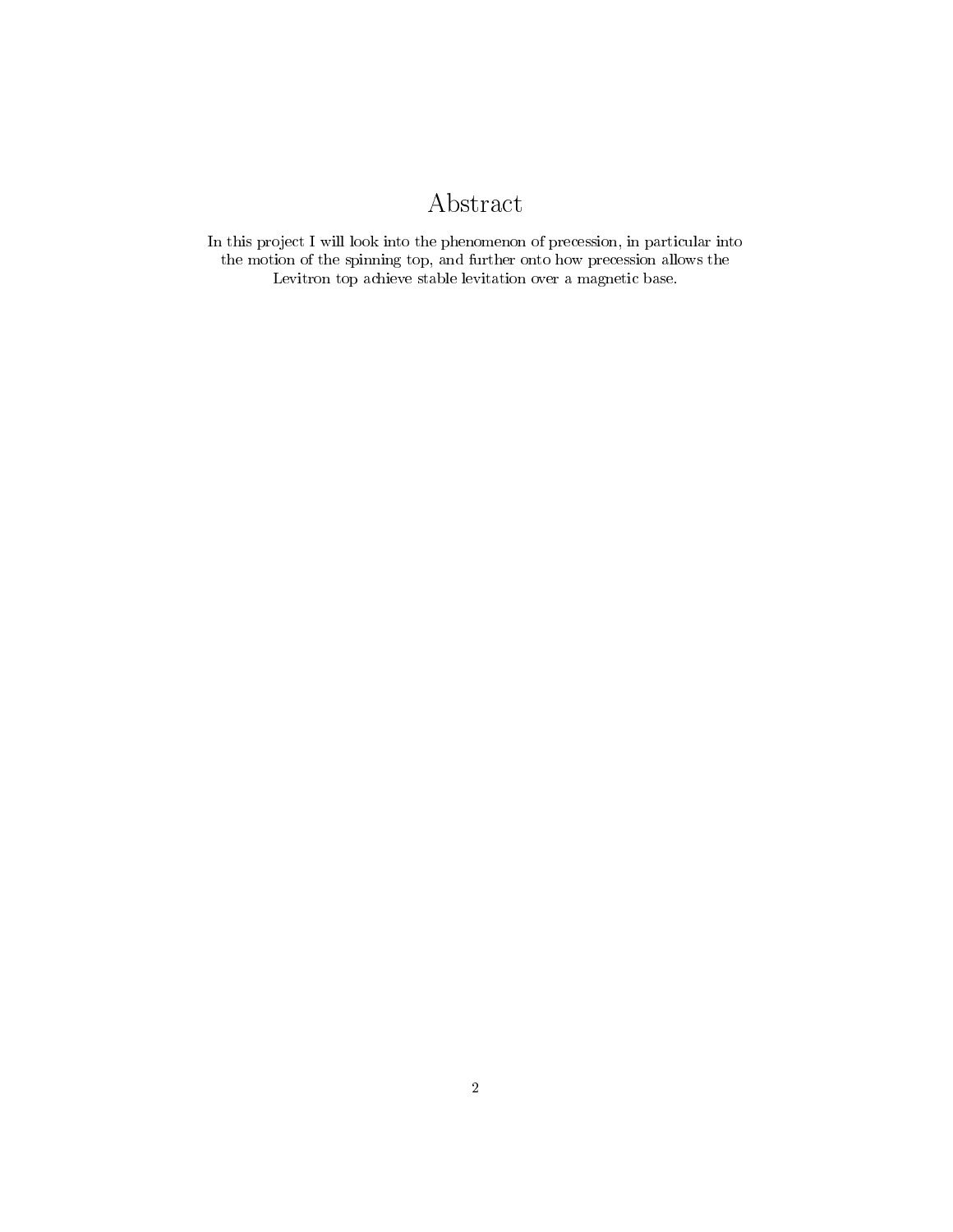### Contents

| 2.22 Further Properties of Transformation Matrices13<br>2.4 Euler's Theorem on the Motion of a Rigid Body15                                                             |  |  |  |
|-------------------------------------------------------------------------------------------------------------------------------------------------------------------------|--|--|--|
|                                                                                                                                                                         |  |  |  |
| 3.1 Angular Momentum of a Rigid Body About a Fixed Point23<br>3.7 The Heavy Symmetrical Top With One Point Fixed33<br>3.71 The Lagrangian and the Generalised Momenta33 |  |  |  |
|                                                                                                                                                                         |  |  |  |
| 4.6 The Effect of Geometric Magnetism on Stability49                                                                                                                    |  |  |  |
|                                                                                                                                                                         |  |  |  |
|                                                                                                                                                                         |  |  |  |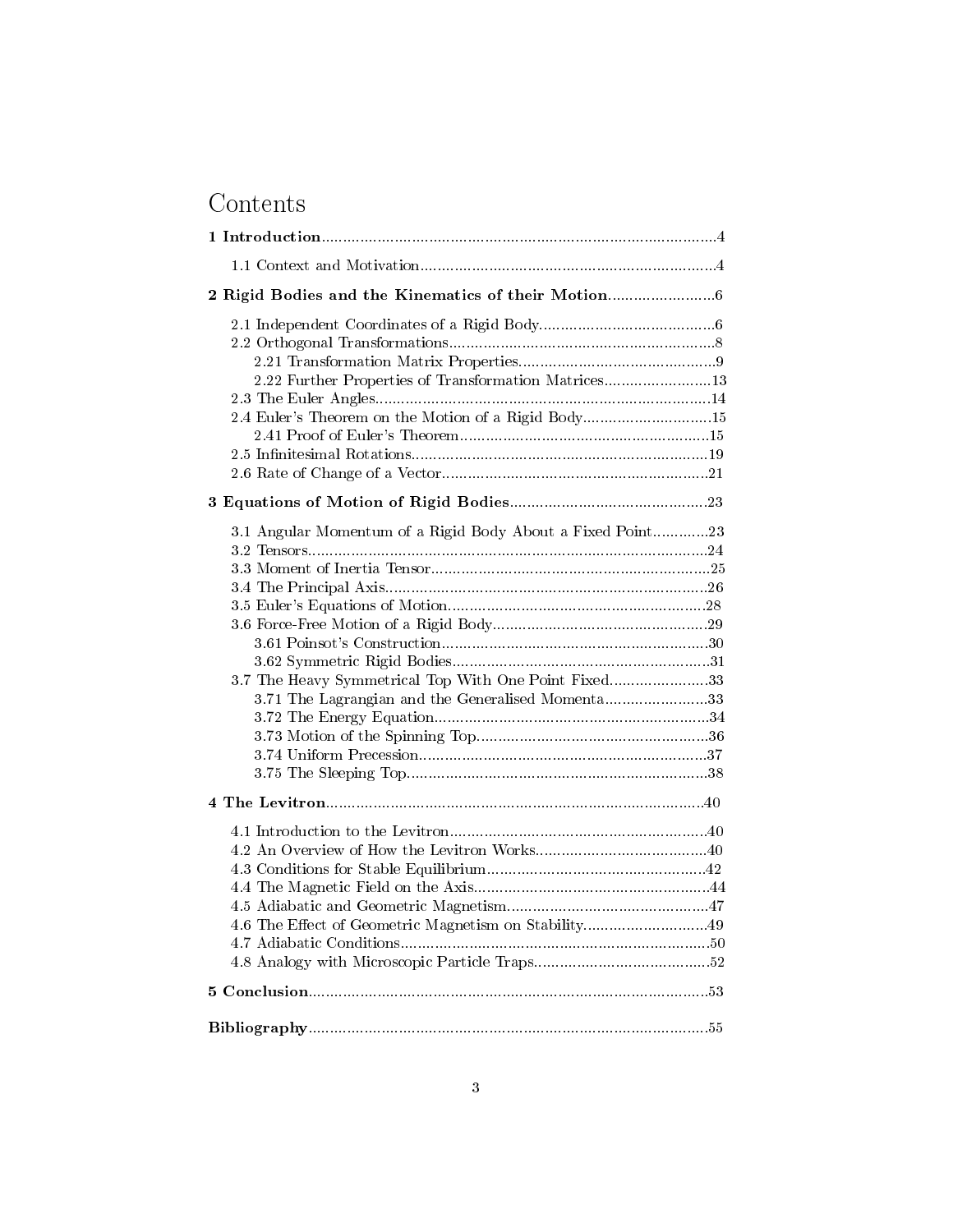## Chapter 1

### Introduction

#### 1.1 Context and Motivation

In this project, I am going to be considering the spinning motions of rigid bodies. I will begin by discussing the kinematics of the motion of rigid bodies, and then go on to look at their equations of motion. I am most interested in the phenomenon of precession.

The Spinning Top is a toy that can be spun on an axis, balancing on a point. It is one of the oldest recognisable toys found on archaeological sites, and it seems to have originated independently in cultures all over the world. The action of the spinning top is reliant on a gyroscopic effect for its motion. This effect can sometimes suggest counter-intuitive ideas, and it certainly amazed physicists Niels Bohr and Wolfgang Pauli!



Figure 1.1: Pauli & Bohr marvel at the spinning  $top<sup>1</sup>$ 

All rotating objects can undergo precession. The gyroscope is a device which is used for measuring or maintaining orientation. The classic image of a gyroscope is a relatively large rotor suspended in light supporting rings, known as gimbals, which have frictionless bearings and ensure that the central rotor is

 $^1$ image obtained from www.damtp.cam.ac.uk/user/tong/dynamics/three.pdf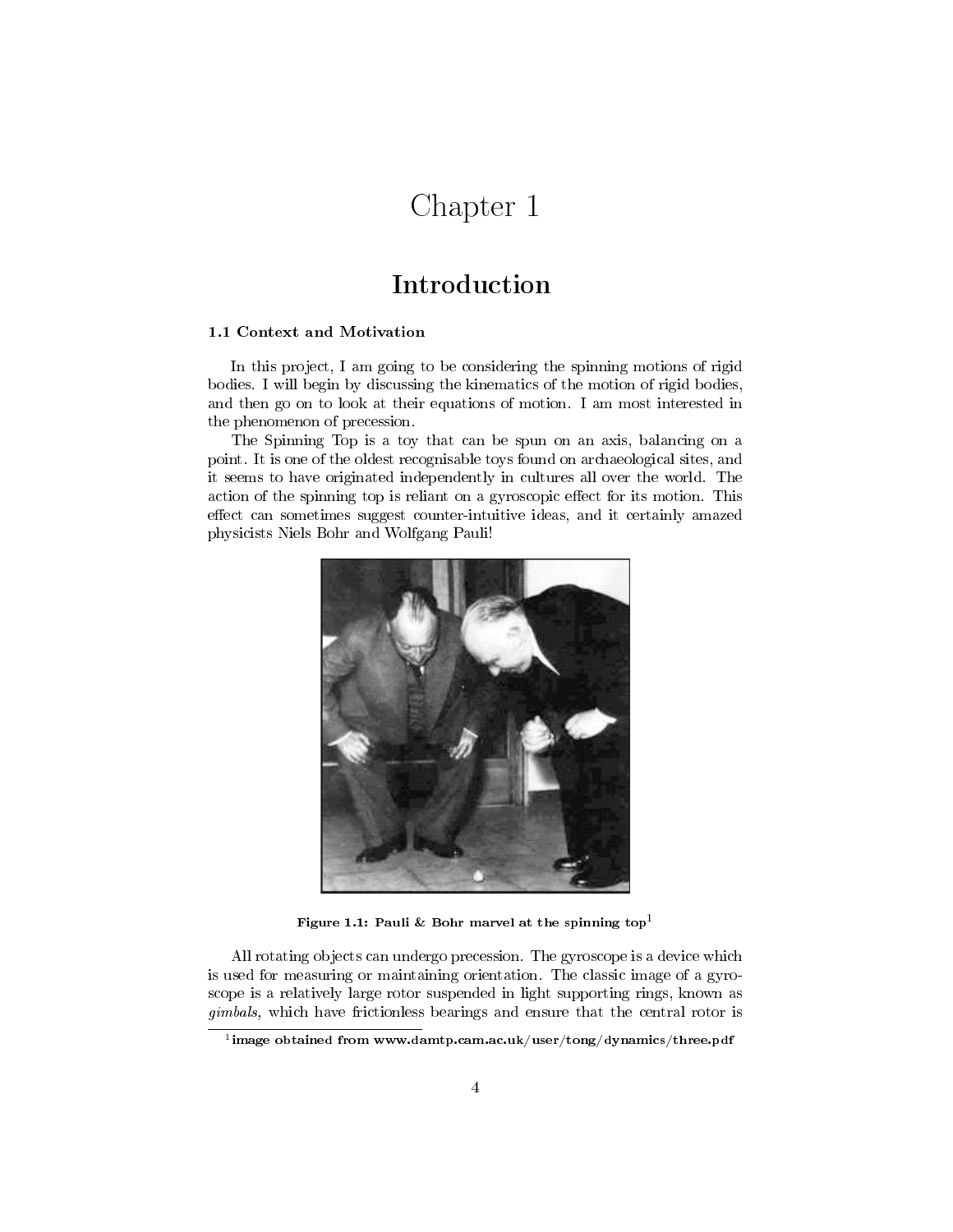isolated from external torques. The gyroscope is capable of extreme balanced stability when at high speeds, and can maintain the direction of the high speed rotation axis of the central rotor.



Figure 1.2: A gyroscope<sup>2</sup>

The angular momentum of the rotor maintains its magnitude in absence of external torques, and the orientation also remains almost fixed, regardless of the motion of the platform on which it is mounted.

The classical gyroscope has several applications, with the gyrocompass being arguably the most important. Gyrocompasses were first developed around 1906. They make use of a fast-spinning wheel in addition to friction forces in order to exploit the Earth's rotation and enable true north to be found. They are widely used as navigation devices on ships and aircrafts, and were particularly important in the early 1900's when they had significant military uses.

There are many more examples of gyroscopic motion: The wheels of bicycles, the spin of the Earth in space and even the behaviour of a boomerang all exhibit this type of motion.

The Levitron is an "amazing anti-gravity top" which is exceptional in that Earnshaw's theorem seems to indicate that its operation is impossible, and the majority of scientists thought that it would never be able to work. Precession is in fact responsible for the Levitron being able to apparently "float" in mid-air over a magnetic base. I will be looking closely into the Levitron and attempting to explain the principles behind its operation in this project.

 $^2$ image obtained from http://commons.wikimedia.org/wiki/File:3D\_Gyroscope.png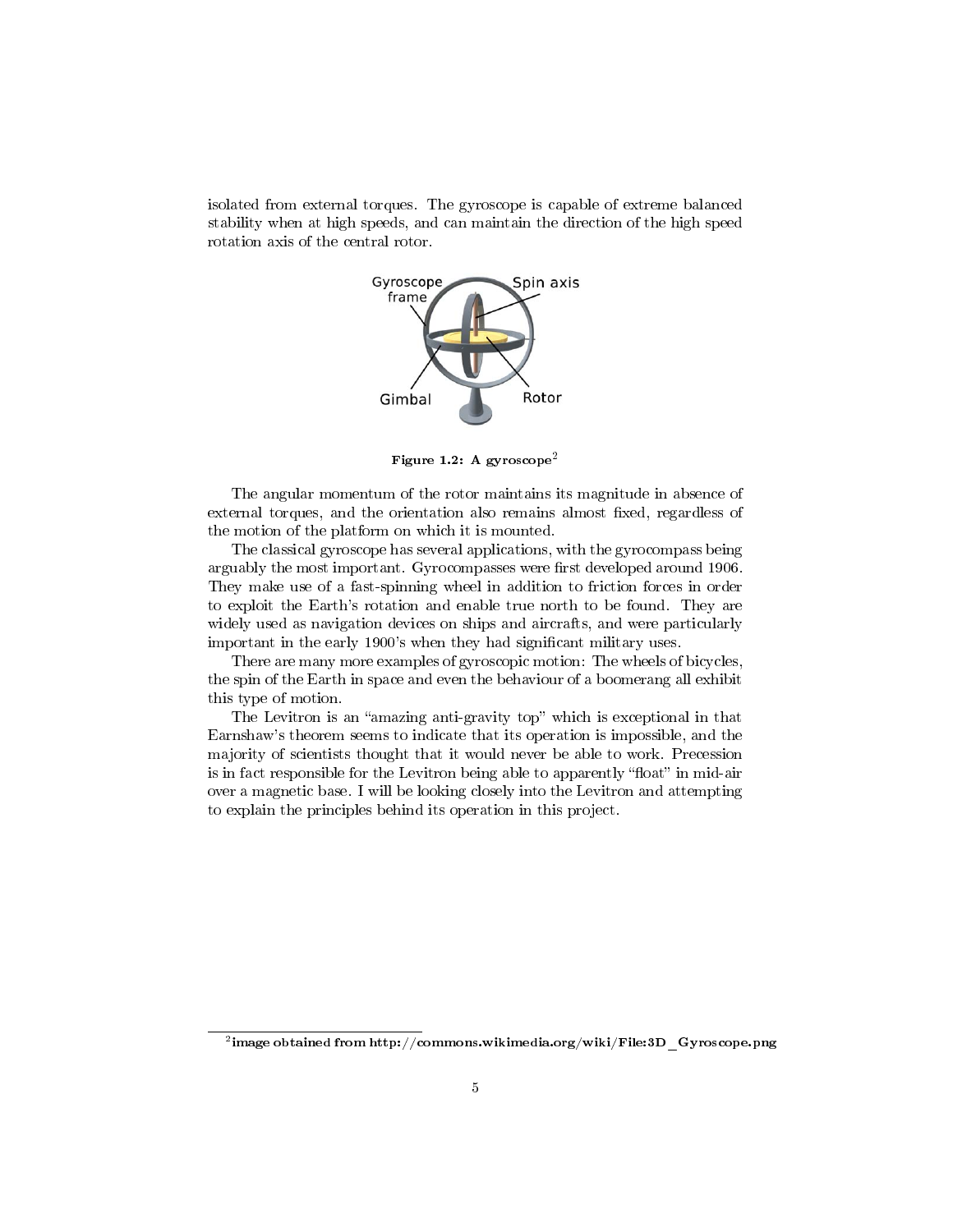## Chapter 2

### Rigid Bodies and the Kinematics of their Motion

A rigid body can be described as a system of mass points subject to the constraint that the distance between any 2 points of the system must remain permanently fixed. In this chapter we will be considering the nature of rigid body motion.

#### 2.1 Independent Coordinates of a Rigid Body

It is convenient to consider a coordinate system whose axes point along fixed directions in the body. We shall call this the "body-fixed" system. The origin is chosen to be some point held fixed in the body.

A rigid body of N particles has up to 3N degrees of freedom, however, there is the constraint that the distance between the particles must remain fixed:

$$
|r_i - r_j| = r_{ij} = c_{ij} \tag{2.1}
$$

where  $r_{ij}$  is the distance between the *i*th and *j*th particles and  $c_{ij}$  is a constant.



Figure 2.1: A rigid body has fixed distances between its points<sup>3</sup>

For N particles,  $\frac{1}{2}N(N-1)$  constraint equations exist, but these constraint equations are not all independent. If we fix a point in a rigid body, we only need to specify distances to any three non-collinear points. Once these first three points are fixed, any additional particle in the body gives 3 new coordinates, but also three new constraint equations, so the net increase in degrees of freedom is zero. There is therefore a maximum of 9 degrees of freedom for a rigid body.

The first three particles we chose have fixed distances between them:

 $r_{12} = c_{12}$   $r_{23} = c_{23}$   $r_{13} = c_{13}.$ 

 $^3$ image obtained from http://www.damtp.cam.ac.uk/user/tong/dynamics/three.pdf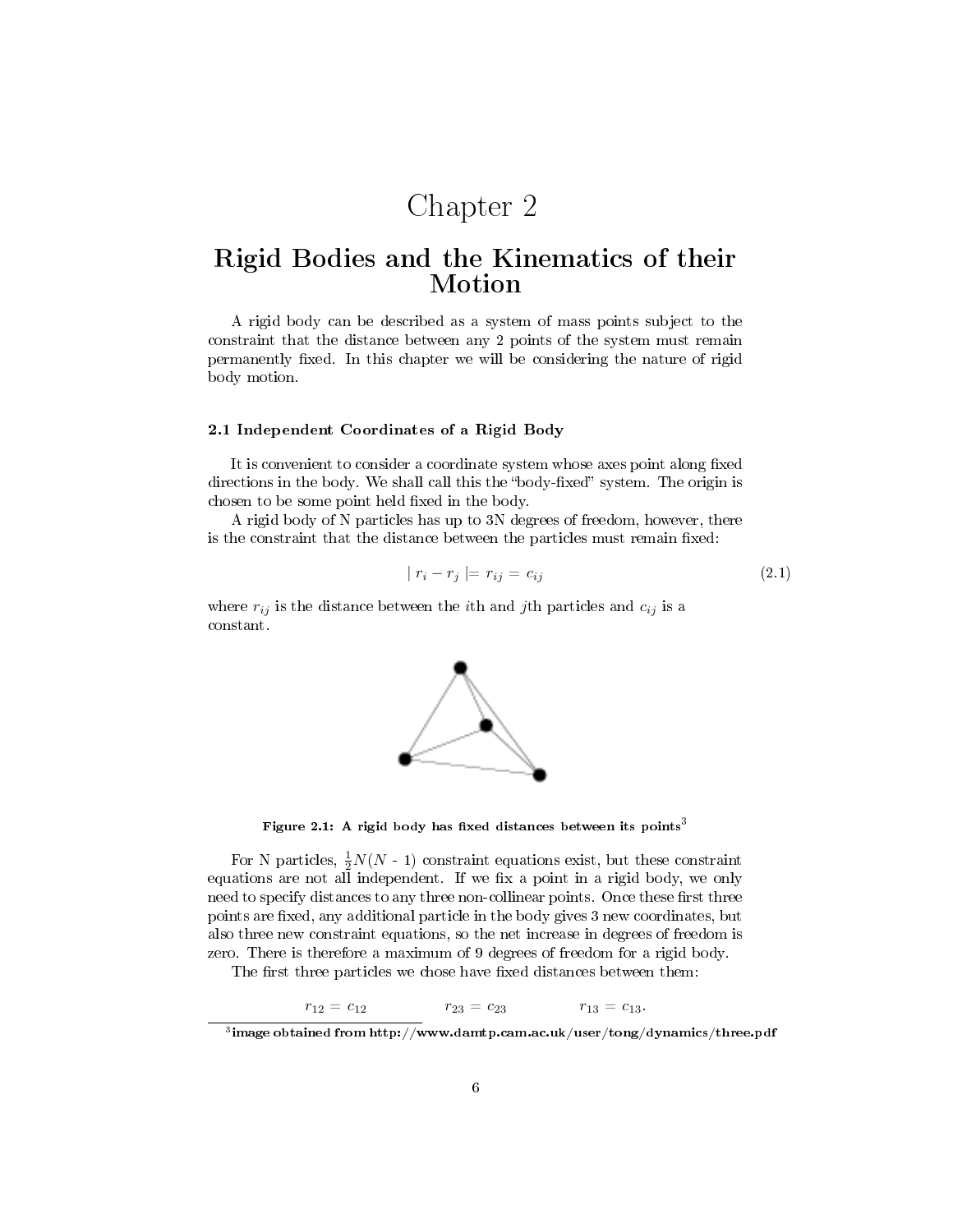So now the number of degrees of freedom is reduced to six.

We now know that six coordinates are required to completely specify the position of an unconstrained rigid body in 3-dimensional space: three of these are cartesian coordinates which we need to specify position of the centre of mass of the body axes and three are angles needed to specify the orientation of the body axes relative to a co-incident external set of axes.

Additional constraints on the body could reduce the number of independent coordinates further.

Many different ways exist of specifying the orientation of one cartesian system of axes with respect to another. A popular and useful method is to specify the direction cosines of a set of primed axes relative to unprimed axes. If we set the external axes to be labelled as  $x, y, z$  axes, the  $x'$  axis in the body frame can then be defined by its three direction cosines.

Convention is to label the three unit vectors along x, y, z as i, j and k, and the unit vectors in the body system as  $\mathbf{i}'$ ,  $\mathbf{j}'$  and  $\mathbf{k}'$ . We then define the direction cosines for  $x'$  as:

$$
cos\theta_{11} = cos\theta_{i'i} = \mathbf{i'} \cdot \mathbf{i}
$$
  
\n
$$
cos\theta_{12} = cos\theta_{i'j} = \mathbf{i'} \cdot \mathbf{j}
$$
  
\n
$$
cos\theta_{13} = cos\theta_{i'k} = \mathbf{i'} \cdot \mathbf{k}.
$$
  
\n(2.2)

The relation between unit vectors in the two systems can be expressed as:

$$
\mathbf{i}' = \cos\theta_{11}\mathbf{i} + \cos\theta_{12}\mathbf{j} + \cos\theta_{13}\mathbf{k}
$$
  
\n
$$
\mathbf{j}' = \cos\theta_{21}\mathbf{i} + \cos\theta_{22}\mathbf{j} + \cos\theta_{23}\mathbf{k}
$$
  
\n
$$
\mathbf{k}' = \cos\theta_{31}\mathbf{i} + \cos\theta_{32}\mathbf{j} + \cos\theta_{33}\mathbf{k}.
$$
  
\n(2.3)

An arbitrary vector,  $\mathbf{v}$ , can be expressed in the two systems as:

$$
\mathbf{v} = x\mathbf{i} + y\mathbf{j} + z\mathbf{k} = x'\mathbf{i}' + y'\mathbf{j}' + z'\mathbf{k}'
$$
 (2.4)

and the relationship between primed and unprimed coordinates is:

$$
x' = cos\theta_{11}x + cos\theta_{12}y + cos\theta_{13}z
$$
  
\n
$$
y' = cos\theta_{21}x + cos\theta_{22}y + cos\theta_{23}z
$$
  
\n
$$
z' = cos\theta_{31}x + cos\theta_{32}y + cos\theta_{33}z
$$
\n(2.5)

with similar inverse relations.

Because the primed axis are fixed in the body, the nine direction cosines will change in time as the body rotates. The direction cosines can be thought of as generalised coordinates describing the orientation of the body, however, they cannot all be independent since we know that only three coordinates are required to specify an orientation. The relations between the direction cosines are due to the basis vectors being orthogonal to each other in each of the two coordinate systems, and all having unit magnitude: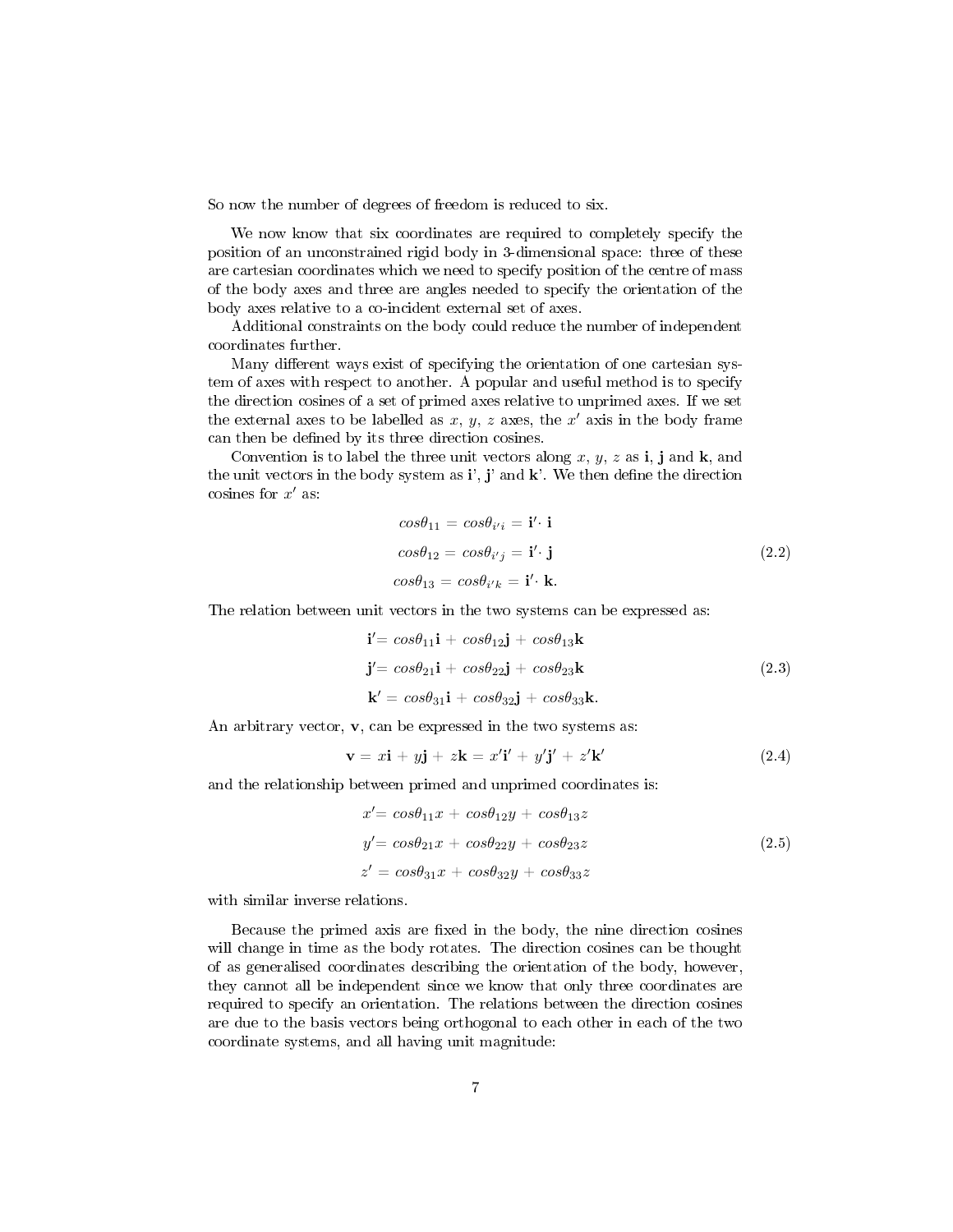$$
\mathbf{i} \cdot \mathbf{j} = \mathbf{j} \cdot \mathbf{k} = \mathbf{i} \cdot \mathbf{k} = 0
$$
  

$$
\mathbf{i} \cdot \mathbf{i} = \mathbf{j} \cdot \mathbf{j} = \mathbf{k} \cdot \mathbf{k} = 1
$$
 (2.6)

with similar relations for  $\mathbf{i}', \mathbf{j}'$  and  $\mathbf{k}'$ . Combining the set of equations (4.3) with the dot-product relations, we can then define six orthogonality relations between the direction cosines:

$$
\sum_{q=1}^{3} \cos \theta_{pq} \cos \theta_{p'q} = 0 \qquad p, q = 1, 2, 3, p \neq p'
$$
  

$$
\sum_{q=1}^{3} \cos^2 \theta_{pq} = 1.
$$
 (2.7)

We can use the Kronecker delta function,  $\delta_{pq}$ , defined by

$$
\begin{aligned}\n\delta_{p'p} &= 1 & p &= p' \\
&= 0 & p \neq p'\n\end{aligned}
$$

to reduce the orthogonality relations to:

$$
\sum_{p=1}^{3} \cos \theta_{pq} \cos \theta_{p'q} = \delta_{p'p}.
$$
\n(2.8)

Due to there being six orthogonality parameters between the nine direction cosines, the number of independent coordinates has now been reduced to just three.

The direction cosines are therefore convenient and useful to use as a method of specifying the relative orientation of a cartesian coordinate system to another coincident system, but they cannot be used as generalized coordinates to set up a Lagrangian. We must instead choose some set of three independent functions of the direction cosines. Although not unique, the Euler angles are a popular choice for this set, and we will look at these in more detail later.

#### 2.2 Orthogonal transformations

A general linear transformation equation can be written as

$$
\mathbf{x}' = \mathbf{A}\mathbf{x} \tag{2.9}
$$

where  $A$  is the matrix of transformation which can be considered as an operator which transforms the unprimed system into the primed system. The vector remains unchanged; A acts on the coordinate system only, yielding the coordinates of the vector components in the new, primed frame. A has matrix elements  $a_{ij}$ .

Denoting the  $x, y, z$  axes instead as the  $x_1, x_2, x_3$  axes will prove to be advantageous here. In matrix form, the linear transformation can be written as: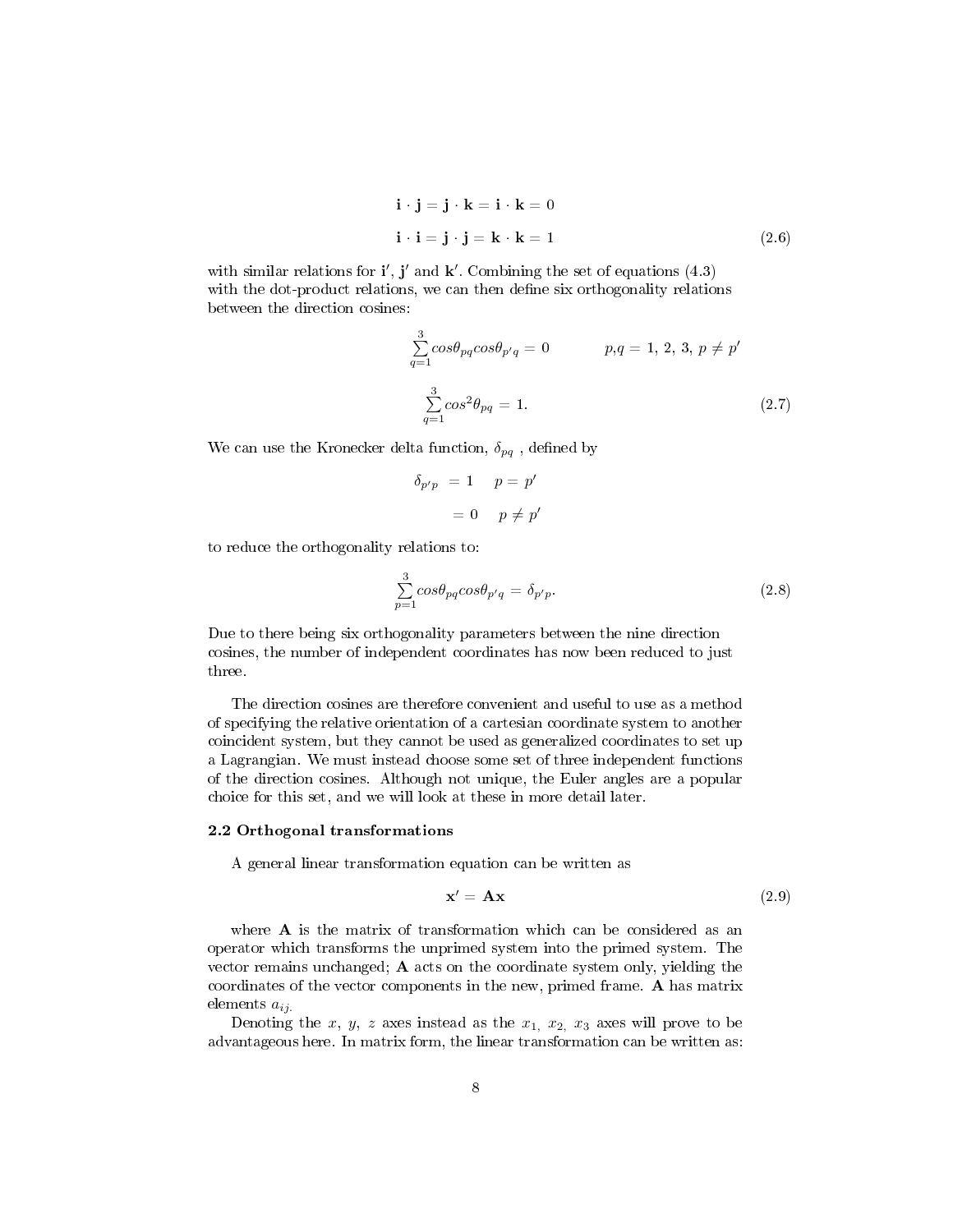$$
\begin{pmatrix} x_1' \\ x_2' \\ x_3' \end{pmatrix} = \begin{pmatrix} a_{11} & a_{12} & a_{13} \\ a_{21} & a_{22} & a_{23} \\ a_{31} & a_{32} & a_{33} \end{pmatrix} \begin{pmatrix} x_1 \\ x_2 \\ x_3 \end{pmatrix}
$$
 (2.10)

to give three transformation equations. The set of equations (2.5) is a special case of a linear transformation, as there is not independence of all the direction cosines. We can re-derive the connection between the cosine coefficients in terms of our new  $a_{ij}$  notation.

We are able to express each of the primed coordinates as a summation:

$$
x_i' = \sum_{i=1}^{3} a_{ij} x_j \qquad i = 1, 2, 3. \tag{2.11}
$$

The actual vector x remains unchanged in both the old and new coordinate systems, and so magnitude of the vector x (given in terms of the sum of squares of the components) therefore also remains unchanged in both systems:

$$
\sum_{i=1}^{3} x_i'^2 = \sum_{i=1}^{3} x_i^2 \tag{2.12}
$$

Using the transformation equation (2.11), this now becomes

$$
\sum_{i=1}^{3} \left( \sum_{i=1}^{3} a_{ij} x_j \right) \left( \sum_{i=1}^{3} a_{ik} x_k \right) = \sum_{i=1}^{3} \sum_{j,k=1}^{3} a_{ij} a_{ik} x_j x_k. \tag{2.13}
$$

We can rearrange the summations and write this expression as

$$
\sum_{j,k=1}^{3} \left( \sum_{i=1}^{3} a_{ij} a_{ik} \right) x_j x_k \tag{2.14}
$$

which is equal to the right hand side of equation (2.12) if and only if

$$
\sum_{i=1}^{3} a_{ij} a_{ik} = \delta_{jk} \qquad \text{for } j, k = 1, 2, 3
$$
 (2.15)

where  $\delta_{jk}$  is the Kronecker delta. If we express the  $a_{ij}$  components in terms of the cosine coefficients, we now obtain a set of equations identical to equations (2.8).

Equation (2.15) is known as the orthogonality condition. The transition between coordinates fixed in space and coordinates fixed in the rigid body is achieved by means of an orthogonal transformation.

#### 2.21 Transformation Matrix Properties

We will now think about what will happen when we perform two successive orthogonal transformations. Physically, this corresponds to the rigid body undergoing two successive displacements.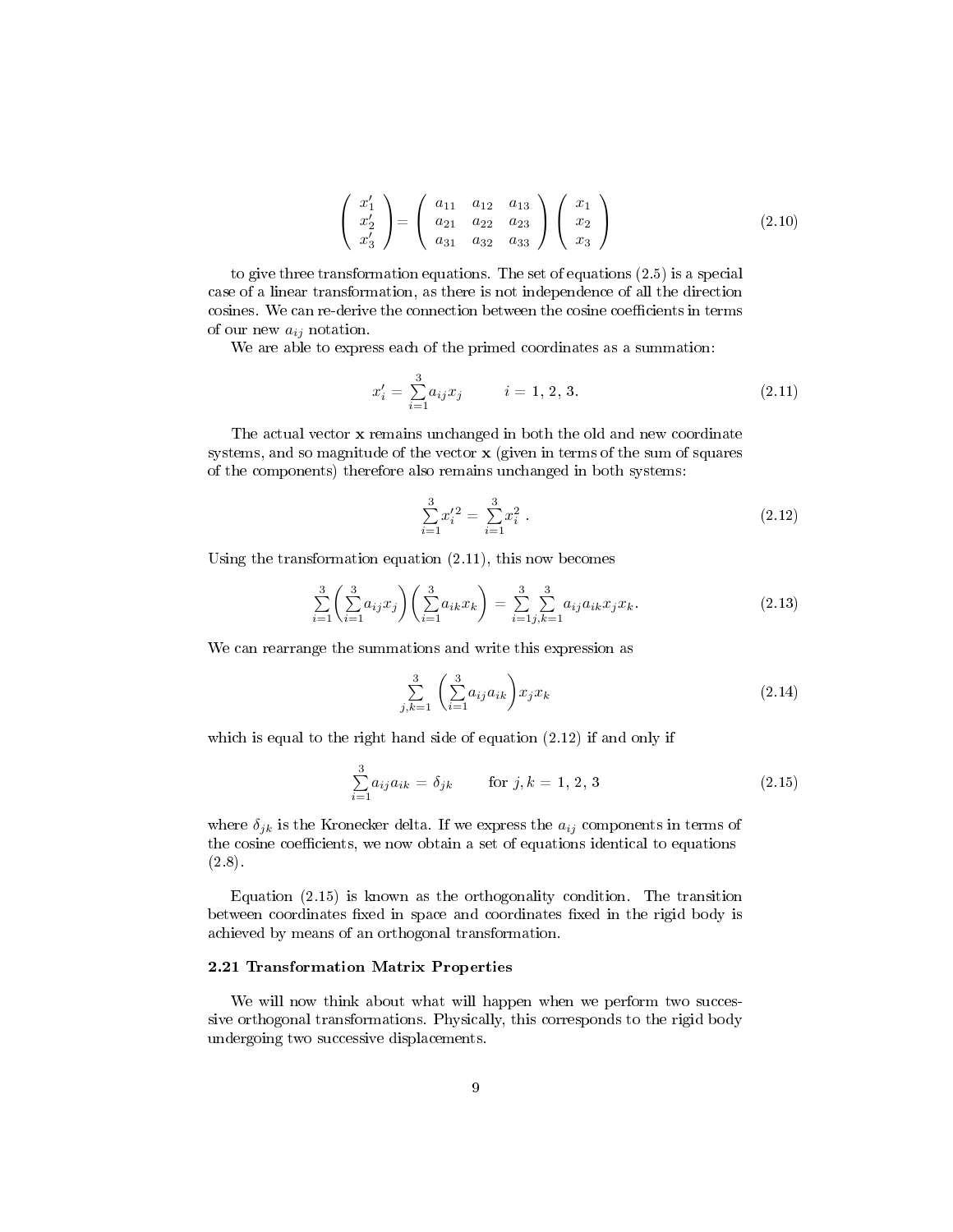We can denote the first transformation as  $\mathbf B$  :

$$
\mathbf{x}' = \mathbf{B}\mathbf{x}.\tag{2.16}
$$

In matrix form,

$$
\begin{pmatrix} x_1' \\ x_2' \\ x_3' \end{pmatrix} = \begin{pmatrix} b_{11} & b_{12} & b_{13} \\ b_{21} & b_{22} & b_{23} \\ b_{31} & b_{32} & b_{33} \end{pmatrix} \begin{pmatrix} x_1 \\ x_2 \\ x_3 \end{pmatrix}.
$$
 (2.17)

We will denote the second transformation from  $x'$  to the next coordinate set  $\mathbf{x}^{\prime\prime}$  by  $\mathbf{A}$ :

$$
\mathbf{x}'' = \mathbf{A}\mathbf{x}' = \mathbf{A}\mathbf{B}\mathbf{x} \tag{2.18}
$$

Or in matrix form:

$$
\begin{pmatrix}\nx_1'' \\
x_2'' \\
x_3''\n\end{pmatrix} = \begin{pmatrix}\na_{11} & a_{12} & a_{13} \\
a_{21} & a_{22} & a_{23} \\
a_{31} & a_{32} & a_{33}\n\end{pmatrix} \begin{pmatrix}\nx_1' \\
x_2' \\
x_3'\n\end{pmatrix}
$$
\n
$$
= \begin{pmatrix}\na_{11} & a_{12} & a_{13} \\
a_{21} & a_{22} & a_{23} \\
a_{31} & a_{32} & a_{33}\n\end{pmatrix} \begin{pmatrix}\nb_{11} & b_{12} & b_{13} \\
b_{21} & b_{22} & b_{23} \\
b_{31} & b_{32} & b_{33}\n\end{pmatrix} \begin{pmatrix}\nx_1 \\
x_2 \\
x_3\n\end{pmatrix}.
$$
\n(2.19)

We can also use component form to show that the application of **B** on system x is:

$$
x_k = \sum_j b_{kj} x_j \tag{2.20}
$$

and the application of  $A$  on  $x''$  is:

$$
x_i'' = \sum_k\!_{ik}x_k'
$$

so combining these two equations above gives:

$$
x_i'' = \sum_k a_{ik} \sum_j b_{kj} x_j \tag{2.21}
$$

which is the same as

$$
x_i'' = \sum_j \left(\sum_k a_{ik} b_{kj}\right) x_j. \tag{2.22}
$$

If we set

$$
c_{ij} = \sum_{k} a_{ik} b_{kj} \tag{2.23}
$$

then we are able to rewrite equation (2.21) as: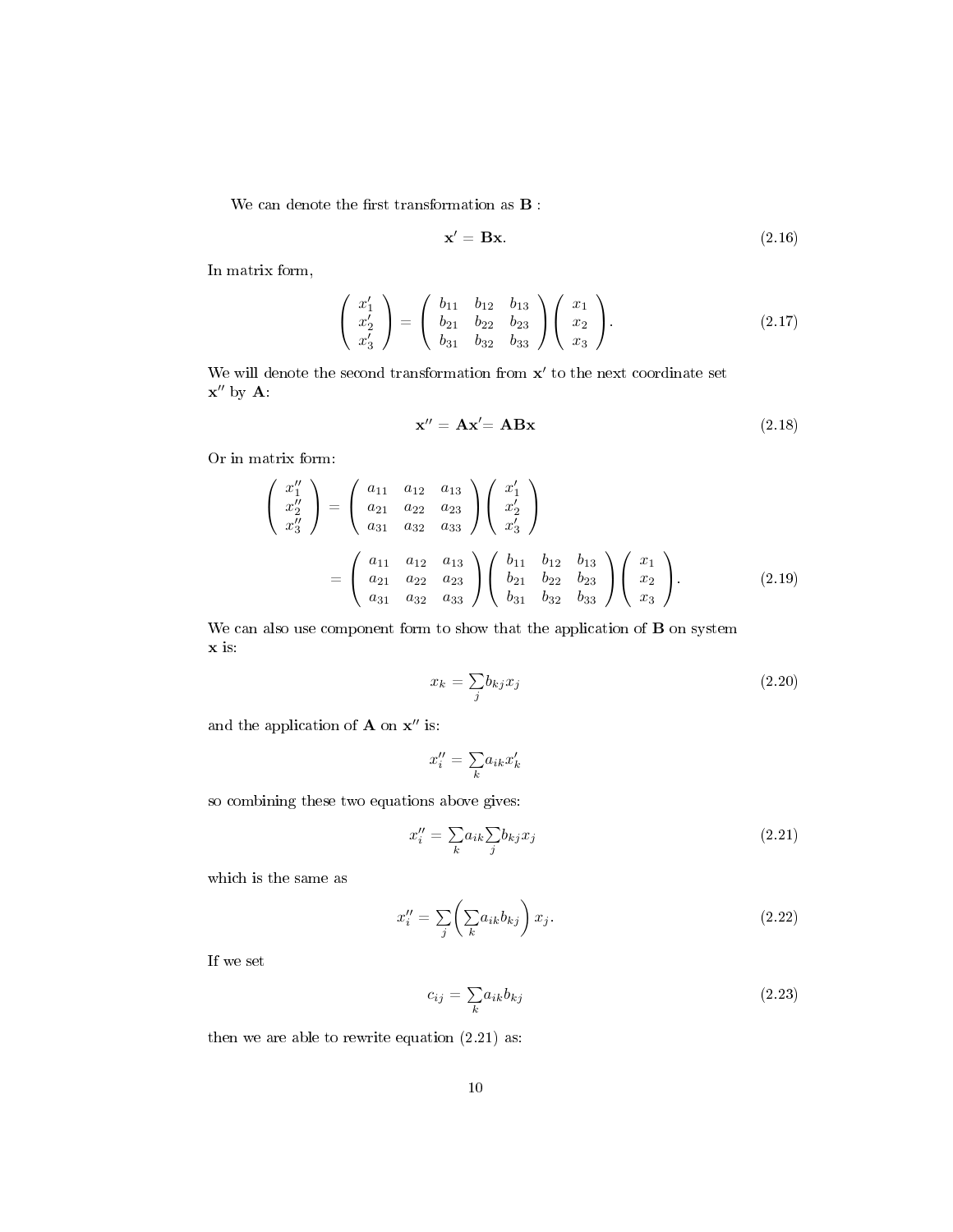$$
x_i'' = \sum_j c_{ij} x_j. \tag{2.24}
$$

We can therefore define an orthogonal transformation  $C = AB$  where the elements of the square matrix  $C$  are given by the equation  $(2.23)$ . This tells us that the successive transformation of orthogonal matrices  $A$  and  $B$  is completely equivalent to a third linear transformation C.

It is worth noting that this matrix multiplication is generally not commutative:

$$
\mathbf{AB} \neq \mathbf{BA}.\tag{2.25}
$$

Matrix multiplication is, however, associative:

$$
(\mathbf{AB})\mathbf{C} = \mathbf{A}(\mathbf{BC}).\tag{2.26}
$$

In the addition of two transformation matrices:

$$
\mathbf{C} = \mathbf{A} + \mathbf{B} \tag{2.27}
$$

and the elements of the matrix are  $c_{ij} = a_{ij} + b_{ij}$ .

The inverse transformation is one by which the new, primed system is transformed into the old, unprimed system, as shown by the following equation:

$$
x_i = \sum_j a'_{ij} x'_j \tag{2.28}
$$

where  $a'_{ij}$  are the elements of the inverse transformation matrix  $A^{-1}$ .

This must be consistent with the set of equations:

$$
x_k' = \sum_i a_{ki} x_i. \tag{2.29}
$$

We can then substitute the  $x_i$  from (2.28) into (2.29) to obtain:

$$
x'_{k} = \sum_{i} a_{ki} \sum_{j} a'_{ij} x'_{j}
$$

$$
= \sum_{j} \left( \sum_{i} a_{ki} a'_{ij} \right) x_{j}
$$
(2.30)

which, since the  $x'$ components are independent, can only possibly be correct if:

$$
\sum_{i} a_{ki} a'_{ij} = \delta_{kj}.\tag{2.31}
$$

If we let **A** and  $\mathbf{A}^{-1}$  be the matrices with elements denoted by  $a_{ki}$  and  $a'_{ij}$ respectively, we see that equation  $(2.31)$  can instead be written as: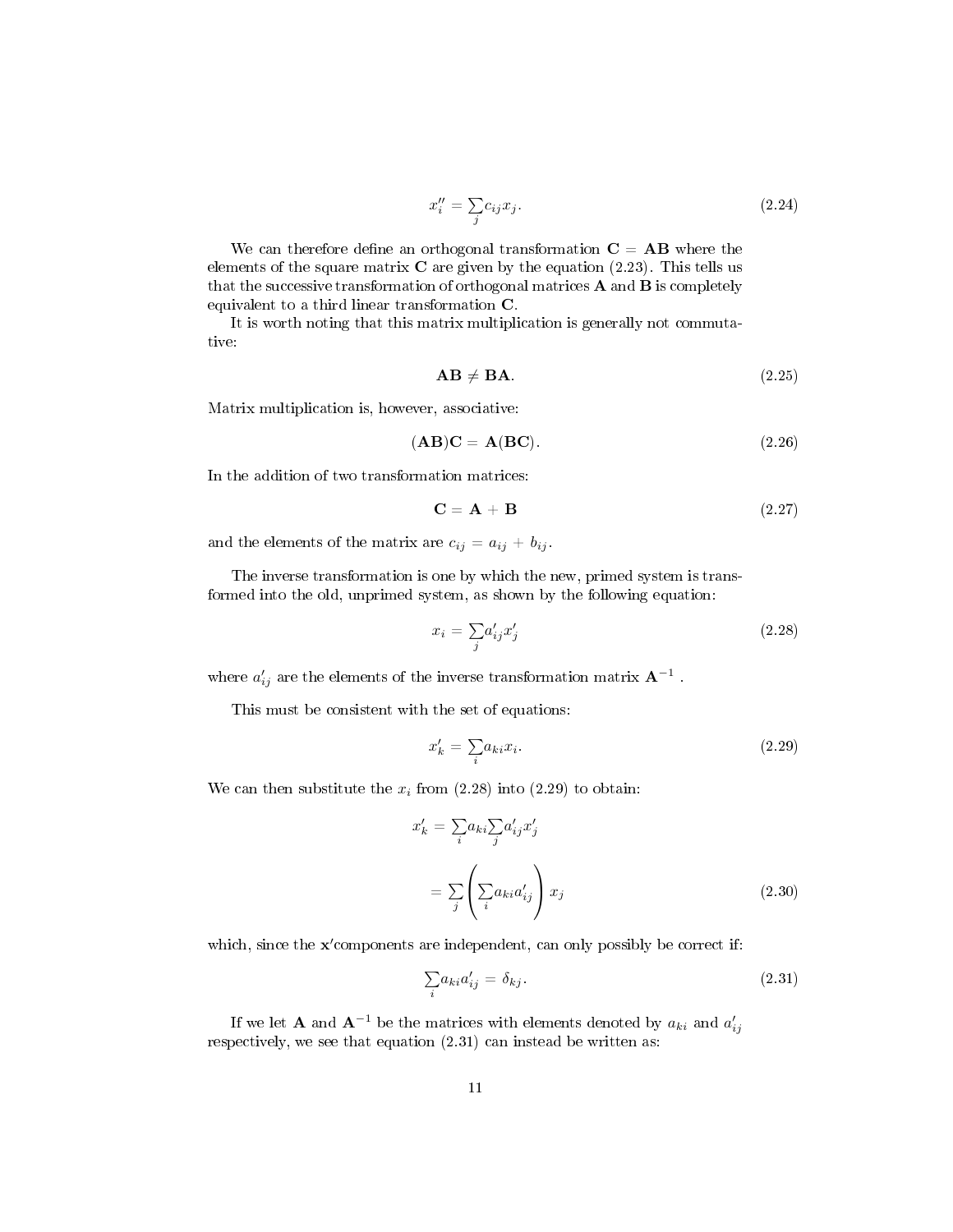$$
AA^{-1} = 1 \tag{2.32}
$$

where  $\boldsymbol{1}$  is known as the identity transformation:

$$
\mathbf{1} = \left( \begin{array}{ccc} 1 & 0 & 0 \\ 0 & 1 & 0 \\ 0 & 0 & 1 \end{array} \right). \tag{2.33}
$$

Because  $x = 1x$ , no change is produced in the coordinate system.

It can be shown that **A** and  $A^{-1}$  are commutative:

$$
A = 1A = (AA^{-1})A = A(A^{-1}A) = A1 = A
$$
 (2.34)

and therefore

$$
AA^{-1} = A^{-1}A = 1.
$$
 (2.35)

The transpose,  $\mathbf{A}^T$  of matrix  $\mathbf{A}$  can be obtained by interchanging the rows and columns:

$$
\mathbf{A} = \left(\begin{array}{ccc} a_{11} & a_{12} & a_{13} \\ a_{21} & a_{22} & a_{23} \\ a_{31} & a_{32} & a_{33} \end{array}\right) \qquad \mathbf{A}^T = \left(\begin{array}{ccc} a_{11} & a_{21} & a_{31} \\ a_{12} & a_{22} & a_{32} \\ a_{13} & a_{23} & a_{33} \end{array}\right). \qquad (2.36)
$$

For an orthogonal transformation, it can be shown that  $A^{-1} = A^T$  . We can prove this by first considering the sum:

$$
{\textstyle \sum\limits_{k,i}} a_{kl} a_{ki} a'_{ij}.
$$

If we first sum over  $k$ , we obtain the expression:

$$
\sum_{i} \left( \sum_{k} a_{kl} a_{ki} \right) a'_{ij}.
$$

If instead we sum over  $i$  first, we get:

$$
\sum_{k} \left( \sum_{i} a_{ki} a'_{ij} \right) a_{kl}.
$$

We can then use the earlier obtained orthogonality condition to reduce the first sum to

$$
\sum_i \delta_{il} a'_{ij} = a'_{lj}.
$$

The second sum can also being reduced, using equation (2.31):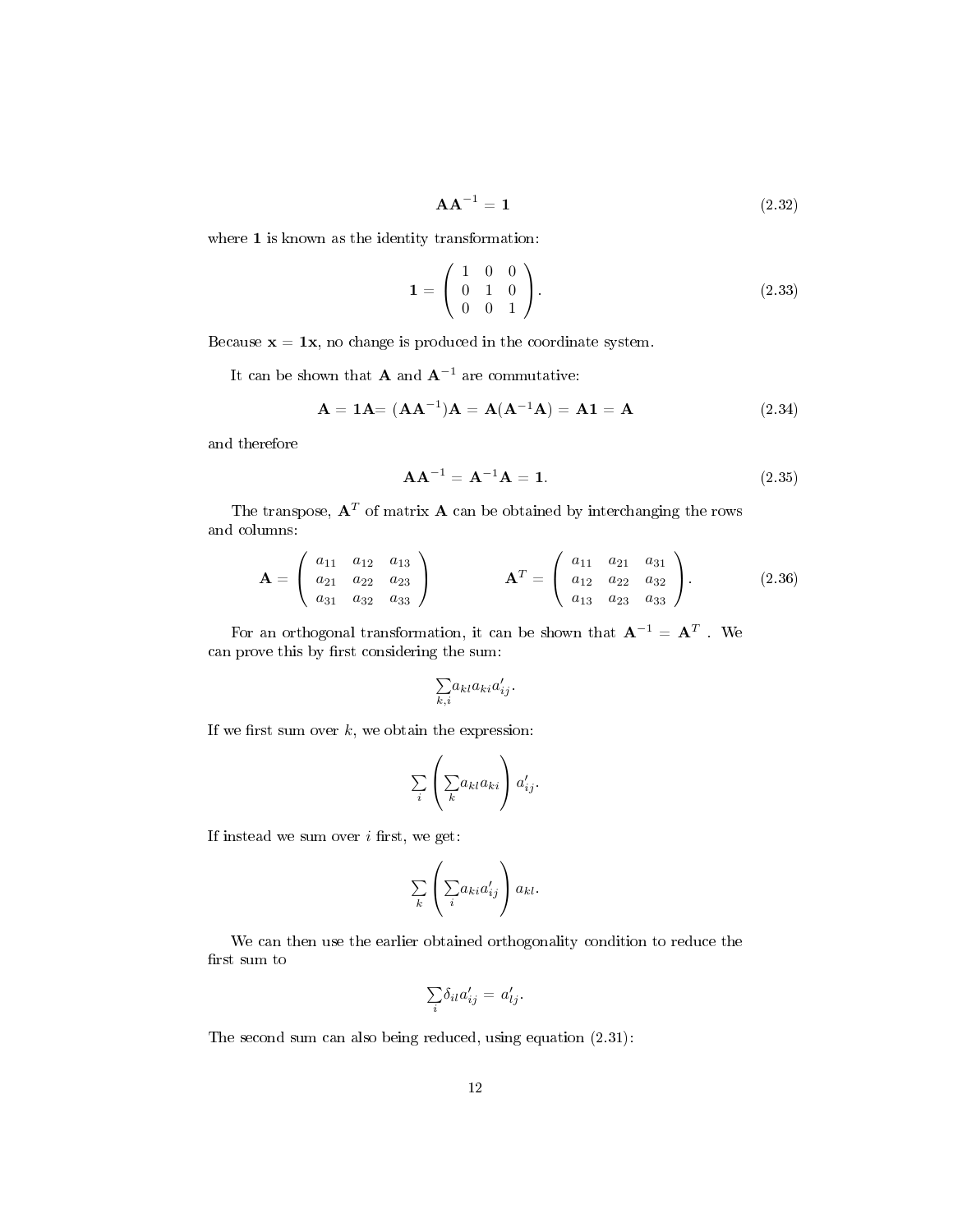$$
\sum_k \delta_{kj} a_{kl} = a_{jl}.
$$

This indicates that the elements  $a_{ij}$  of **A** and  $a'_{ji}$  of the reciprocal  $A^{-1}$  are related by the equation

$$
a'_{ij} = a_{ji} \tag{2.37}
$$

and we have thus proved that  $\mathbf{A}^{-1} = \mathbf{A}^T$  for orthogonal matrices. We can then substitute this result into the equation (2.35) to get the relation

$$
\mathbf{A}^T \mathbf{A} = \mathbf{1} = \mathbf{A} \mathbf{A}^T. \tag{2.38}
$$

#### 2.22 Further Properties of Transformation Matrices

We already know that if  $\bf{A}$  is an orthogonal transformation matrix, then  $\mathbf{x}' = \mathbf{A}\mathbf{x}$ . If we then transform the coordinate system by another matrix,  $\mathbf{B}$ , the vector  $x'$  in this new coordinate system would now be:

$$
\mathbf{Bx}' = \mathbf{BAx} = \mathbf{Bx}(\mathbf{B}^{-1}\mathbf{B})\mathbf{x} = (\mathbf{BAB}^{-1})\mathbf{Bx}
$$
 (2.39)

where  $Bx'$  is the vector  $x'$  in the new coordinate system, and  $Bx$  is the vector **r** in the new system. The matrix  $A' = (BAB^{-1})$  is the transformation matrix A under the new coordinate system B. Any transformation of a matrix having this form is known as a similarity transformation.

The determinant of a matrix is notated as:

$$
\det(\mathbf{A}) = |\mathbf{A}|. \tag{2.40}
$$

For two square matrices, **A** and **B**, the following rule applies for their determinants:

$$
|\mathbf{AB}| = |\mathbf{A}||\mathbf{B}| \tag{2.41}
$$

If A is an orthogonal transformation matrix, then since the determinant of a unit matrix is 1 and the orthogonality condition indicates that  $AA^T = A^T A$  $= 1$ , it becomes apparent that

$$
|\mathbf{A}||\mathbf{A}^{\mathrm{T}}| = |\mathbf{A}^{\mathrm{T}}||\mathbf{A}| = 1,
$$
\n(2.42)

implying that interchanging columns or rows of an orthogonal matrix does not have an effect on the determinant, i.e.  $\mathbf{A} = \mathbf{A}^T$ . This then tells us that we can write:

$$
|\mathbf{A}|^2 = 1 \tag{2.43}
$$

which then allows us to conclude that  $|\mathbf{A}| = \pm 1$ : there are only 2 possibilities for the determinant of an orthogonal matrix:  $+1$  or  $-1$ .

Finally, we can show that the value of a determinant is invariant under a similarity transformation, by finding the determinant of both sides of a similarity transformation equation. For orthogonal matrices **A** and **B**, where  $A'$ =  $(BAB^{-1})$ , this gives: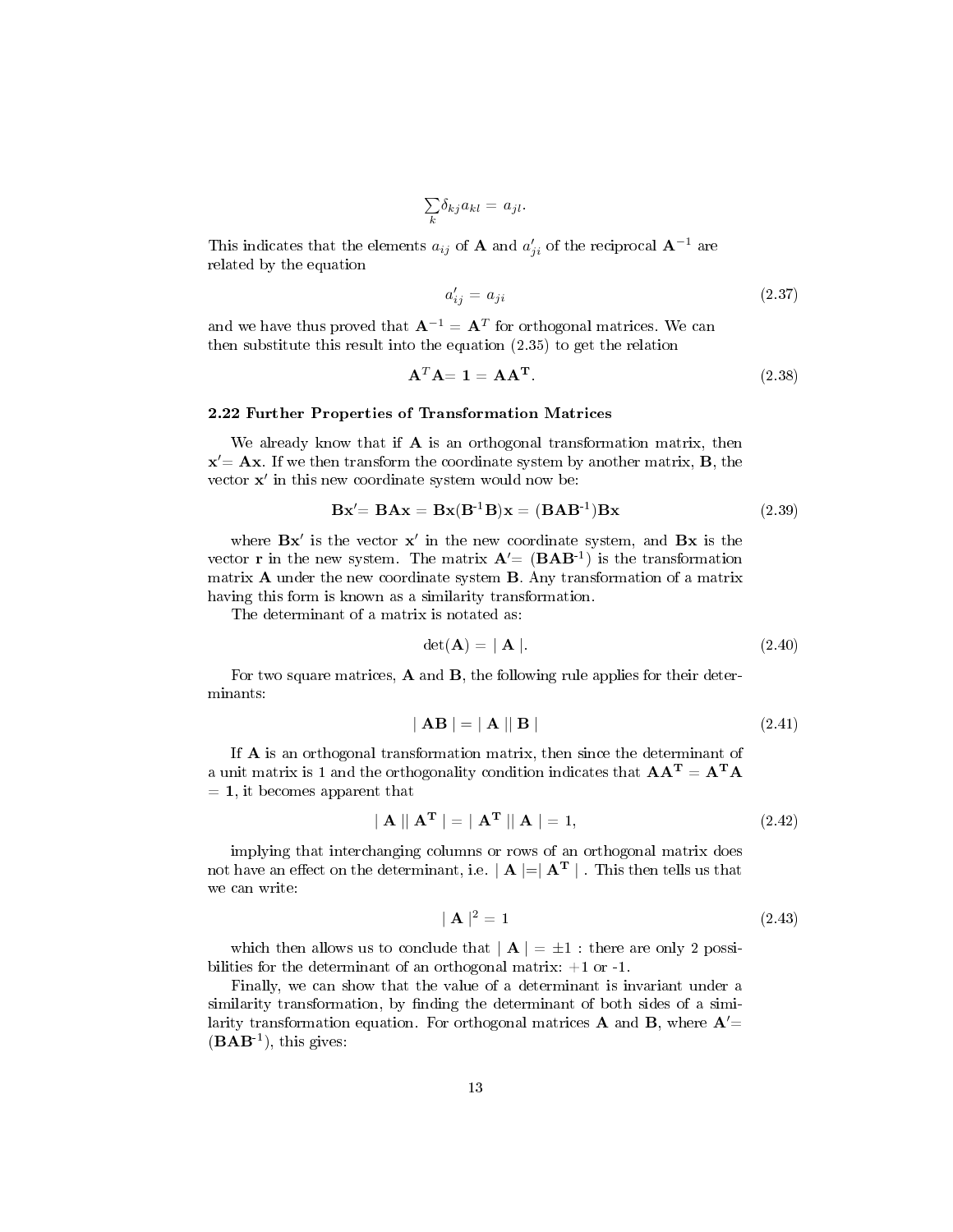$$
|\mathbf{A}'| = |\mathbf{B}||\mathbf{A}||\mathbf{B}^{-1}| = |\mathbf{A}| (|\mathbf{B}||\mathbf{B}^{-1}|) = |\mathbf{A}|.
$$
 (2.44)

#### 2.3 The Euler Angles

As discussed earlier, we only require three independent parameters to describe the orientation of a rigid body. There are many choices of generalised coordinates that could be used to describe an arbitrary rotation of a coordinate system from one orientation to another, but Eularian angles are the most common and useful choice.

The transformation from an initial cartesian coordinate system to another can be achieved by means of three successive rotations performed in a specific sequence, with the three successive angles of rotation being defined as the Eularian angles.



Figure 4.2: The rotations which define the Eularian angles<sup>4</sup>

The initial system of axes,  $xyz$ , is initially rotated anticlockwise by an angle  $\phi$  about the z-axis, giving a transformation matrix **D**:

$$
\mathbf{D} = \begin{pmatrix} \cos\phi & \sin\phi & 0 \\ -\sin\phi & \cos\phi & 0 \\ 0 & 0 & 1 \end{pmatrix} . \tag{2.45}
$$

This transformation results in a new system of axes, which will be labelled the  $\xi \eta \zeta$  axes. The new set of axes are then rotated anticlockwise about the  $\xi$ axis by an angle  $\theta$ . This transformation is given by the matrix C:

$$
\mathbf{C} = \begin{pmatrix} 1 & 0 & 0 \\ 0 & cos\theta & sin\theta \\ 0 & -sin\theta & cos\theta \end{pmatrix}
$$
 (2.46)

This produces the intermediate set of axes, to be labelled the  $\xi' \eta' \zeta'$  axes. The intersection of the xy and  $\xi'\eta'$  planes is the  $\xi'$  axis, and it is called the line of nodes.

The  $\xi' \eta' \zeta'$  axes are then rotated anticlockwise by an angle  $\psi$  about the  $\zeta'$ axis, this transformation is given by the matrix B:

$$
\mathbf{B} = \begin{pmatrix} \cos\psi & \sin\psi & 0 \\ -\sin\psi & \cos\psi & 0 \\ 0 & 0 & 1 \end{pmatrix} . \tag{2.47}
$$

 $^4$ image obtained from http://tabitha.phas.ubc.ca/wiki/index.php/Rigid\_Bodies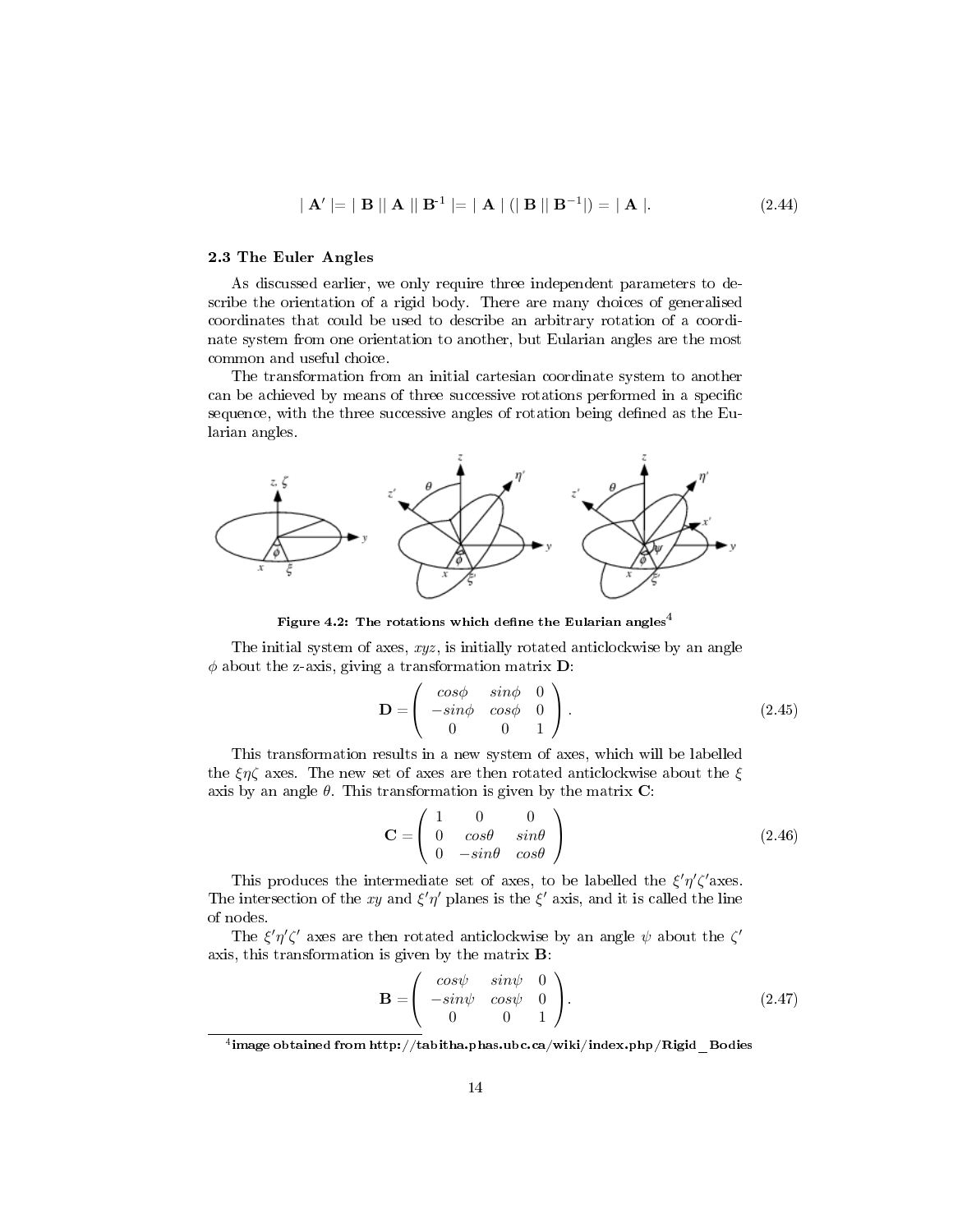This gives the final set of axes, the  $x'y'z'$ system.

The Eularian angles  $\phi$ ,  $\theta$  and  $\psi$  therefore specify the relative orientation of the  $x'y'z'$  system to the  $xyz$  system completely, and the the complete transformation matrix A,where

$$
\mathbf{x}' = \mathbf{A}\mathbf{x} \tag{2.48}
$$

is simply the product of the three successive matrices:

$$
\mathbf{A} = \mathbf{BCD} \tag{2.49}
$$

where

$$
\mathbf{A} = \begin{pmatrix} cos\psi cos\phi - cos\theta sin\phi sin\psi & cos\psi sin\phi + cos\theta cos\phi sin\psi & sin\psi sin\theta \\ -sin\psi cos\phi - cos\theta sin\phi cos\psi & -sin\psi sin\phi + cos\theta cos\phi cos\psi & cos\psi sin\theta \\ sin\theta sin\phi & -sin\theta cos\phi & cos\theta \end{pmatrix}.
$$
 (2.50)

#### 2.4 Euler's Theorem on the Motion of a Rigid Body

At any instant, the orientation of a body can be specified by an orthogonal transformation matrix, R. Orientation will change as time progresses, and the matrix is therefore a function of time,  $\mathbf{R}(t)$ .

We can choose the body-fixed axis to be coincident with the space axis at  $t = 0$ , so that  $\mathbf{R}(0) = 1$  where 1 is the identity matrix as before. Physically, the motion must be continuous, so  $\mathbf{R}(t)$  is a continuous function of time and it evolves continuously from the identity transformation.

Euler's theorem states that any transformation in the 3-dimensional real space which has at least one fixed point can be described as a simple rotation about a single axis. This axis, through the fixed point, means that the result of several consecutive rotations can be replaced by a single rotation. The axis of rotation is unaffected by the operation and so any vector lying along the axis of rotation must have identical components in both the initial and final axis.

#### 2.41 Proof of Euler's Theorem

To prove Euler's theorem, we must show that there exists a vector  $\bf{v}$  having the same components in both initial and final systems i.e. there must exist vector v unchanged by transformation R.

$$
\mathbf{v}' = \mathbf{R}\mathbf{v} = \mathbf{v}.\tag{2.51}
$$

This is a special case of the more general equation,

$$
\mathbf{v}' = \mathbf{R}\mathbf{v} = \lambda \mathbf{v} \tag{2.52}
$$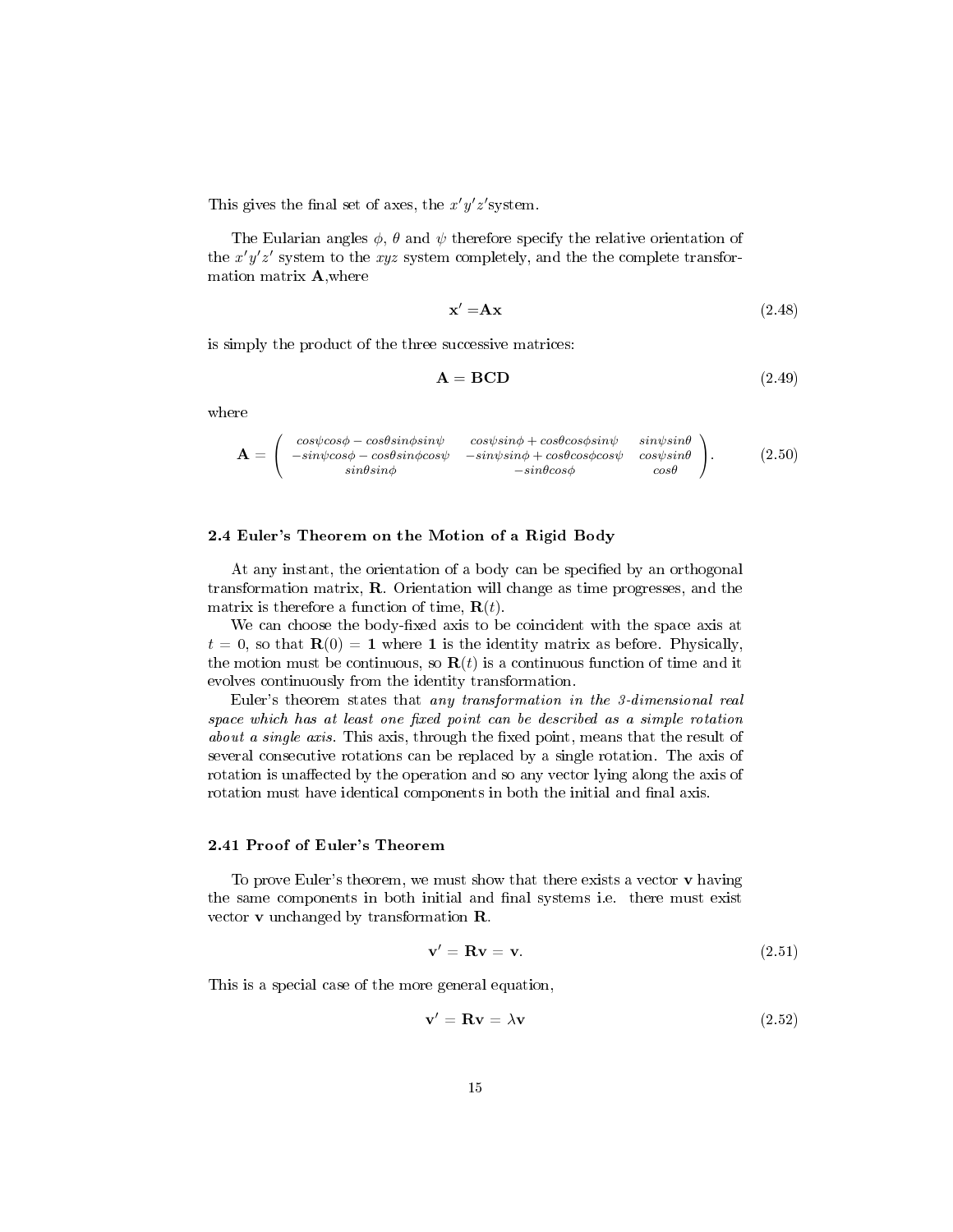where  $\lambda$  is an unspecified constant, which is allowed to be complex. The values of  $\lambda$  which allow equation (2.52) to be solved are called the eigenvectors of the matrix. The vector solutions are known as the eigenvectors of R.

We are now able to state an alternative form of Euler's theorem:

The real orthogonal matrix specifying the physical motion of a rigid body with one point fixed always has eigenvalue  $\pm$  1.

We can therefore rewrite equation  $(2.52)$  as

$$
(\mathbf{R} - \lambda \mathbf{1})\mathbf{v} = 0 \tag{2.53}
$$

and restate it with  $\mathbf{v} = (X_1 \ X_2 \ X_3)^{\mathrm{T}}$  (where we have chosen to denote the coordinates  $x, y, z$  as  $X_1, X_2, X_3$  to give 3 homogeneous simultaneous equations with 4 unknowns:

$$
(r_{11} - \lambda)X_1 + r_{12}X_2 + r_{13}X_3 = 0
$$
  
\n
$$
r_{21}X_1 + (r_{22} - \lambda)X_2 + r_{23}X_3 = 0
$$
  
\n
$$
r_{31}X_1 + r_{32}X_2 + (r_{33} - \lambda)X_3 = 0.
$$
\n(2.54)

From this set of equations (2.54), we are unable to exactly specify  $X_1, X_2$ and  $X_3$ , but they do allow us to find ratios of the components. This corresponds to the situation where only the direction of the eigenvector can be fixed and the magnitude remains unknown, i.e. if  $\bf{v}$  is an eigenvector then so is tv where t is any scalar constant.

We only have non-trivial solutions to the set of equations (2.54) when the determinant of the coefficients is zero:

$$
|\mathbf{R} - \lambda \mathbf{1}| = \begin{vmatrix} r_{11} - \lambda & r_{12} & r_{13} \\ r_{21} & r_{22} - \lambda & r_{23} \\ r_{31} & r_{32} & r_{33} - \lambda \end{vmatrix} = 0
$$
 (2.55)

Equation (2.55) is known as the characteristic equation of the matrix. The values of  $\lambda$  which allow the characteristic equation to be satisfied are the required eigenvalues.

We are now once again able to restate Euler's theorem: the characteristic equation must have the root  $\lambda = \pm 1$ . Generally, we will have 3 roots with 3 eigenvectors. The components of the eigenvectors may be labelled  $X_{ik}$ , where the first subscript indicates which particular component is being considered, and the second subscript indicates which of the three eigenvectors is involved.

The set of equations (2.54) would then have typical members written as

$$
\sum_{j} r_{ij} X_{jk} = \lambda_k X_{ik}.
$$
\n(2.56)

We can then expand this for each  $k$ :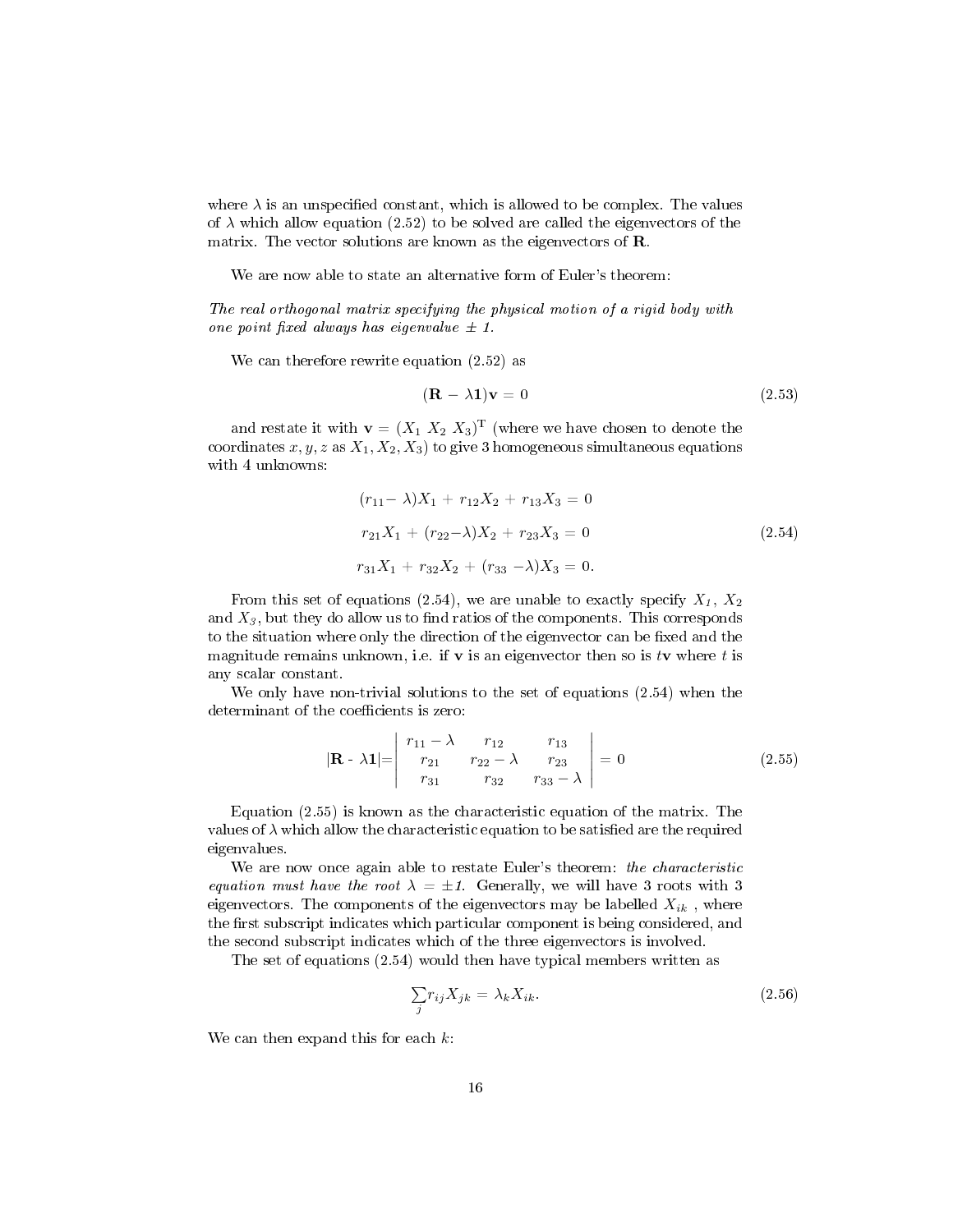$$
r_{11}X_{1k} + r_{12}X_{2k} + r_{13}X_{3k} = \lambda_k X_{1k}
$$
  
\n
$$
r_{21}X_{1k} + r_{22}X_{2k} + r_{23}X_{3k} = \lambda_k X_{2k}
$$
  
\n
$$
r_{31}X_{1k} + r_{32}X_{2k} + r_{33}X_{3k} = \lambda_k X_{3k}.
$$
  
\n(2.57)

We are now able to put this into matrix form:

$$
\mathbf{X} = \left(\begin{array}{ccc} X_{11} & X_{12} & X_{13} \\ X_{21} & X_{22} & X_{23} \\ X_{31} & X_{32} & X_{33} \end{array}\right) \tag{2.58}
$$

and

$$
\lambda = \left(\begin{array}{ccc} \lambda_1 & 0 & 0\\ 0 & \lambda_2 & 0\\ 0 & 0 & \lambda_3 \end{array}\right) \tag{2.59}
$$

to give a new expression for the matrix equation:

$$
\mathbf{R}\mathbf{X} = \mathbf{X}\boldsymbol{\lambda}.\tag{2.60}
$$

This allows us to write

$$
\mathbf{X}^{-1}\mathbf{R}\mathbf{X} = \boldsymbol{\lambda} \tag{2.61}
$$

by simply multiplying equation (2.60) by  $X^{-1}$  on the left hand side. Here, we are trying to diagonalise  $R$  by a similarity transformation equation. The elements of the diagonal matrix obtained by transforming  **will then be the** eigenvectors we are looking for. Euler's theorem for rigid body motion with one point fixed can thus be proved by using the orthogonality properties of **.** 

We are trying to solve the characteristic equation, so we will begin by considering

$$
(\mathbf{R} - \mathbf{1})\mathbf{R}^T = \mathbf{1} - \mathbf{R}^T \tag{2.62}
$$

$$
\mathbf{R}^T \mathbf{R} = \mathbf{1} = \mathbf{R} \mathbf{R}^T \tag{2.63}
$$

and then take the determinant of both sides of equation (2.62):

$$
|\mathbf{R} - \mathbf{1}| \|\mathbf{R}^T\| = |\mathbf{1} - \mathbf{R}^T| \tag{2.64}
$$

In order to describe rigid body motion, the matrix  **must correspond to a** proper rotation, i.e.

$$
|\mathbf{R}| = |\mathbf{R}^T| = +1 \tag{2.65}
$$

and we can therefore rewrite equation (2.64) as

$$
|\mathbf{R} \cdot \mathbf{1}| = |\mathbf{1} - \mathbf{R}| \tag{2.66}
$$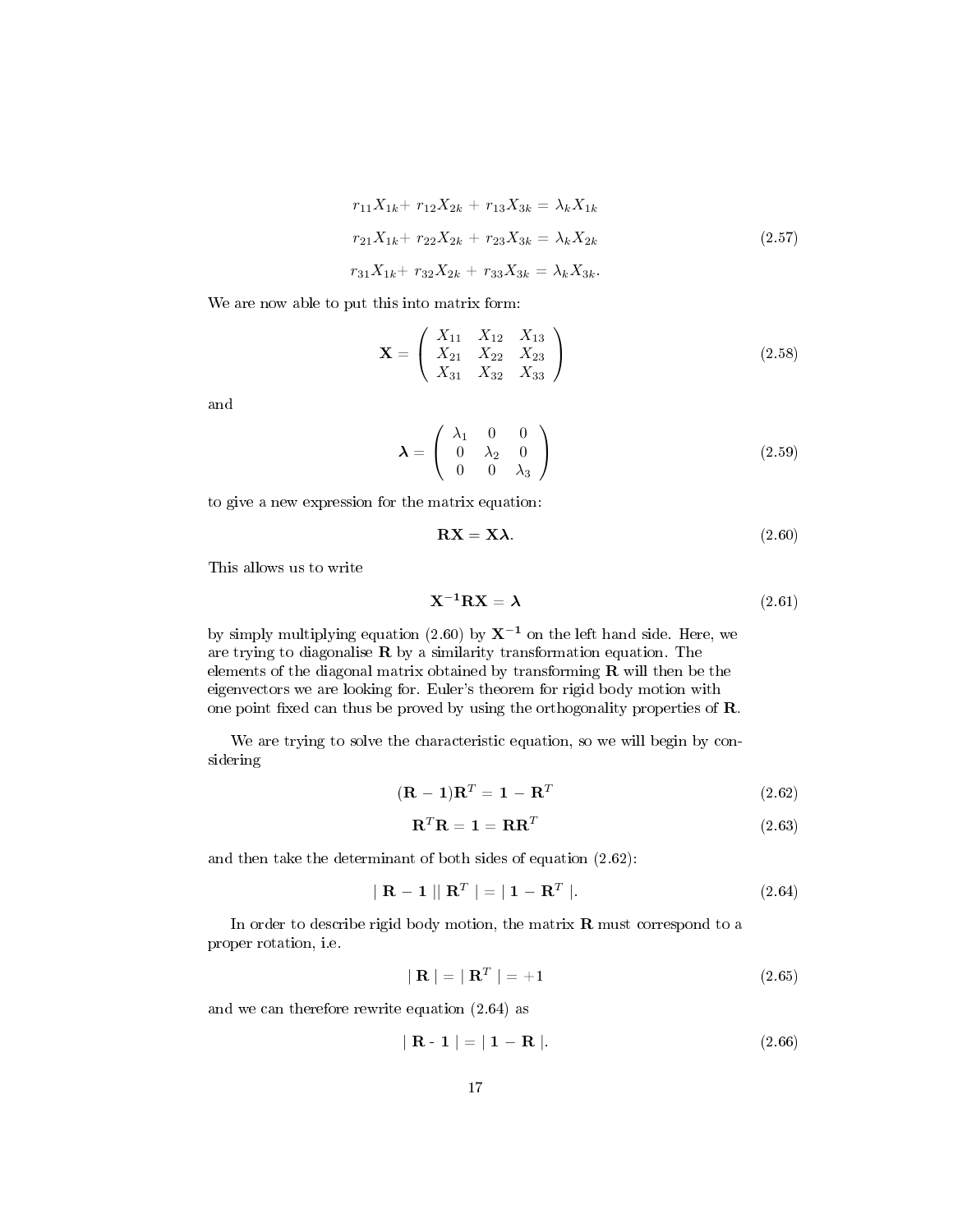We can set  $D = R - 1$ , and then rewrite the above equation again as:

$$
|\mathbf{D}| = |- \mathbf{D}|.\tag{2.67}
$$

If D is an n x n matrix, then it has the well-known property that

$$
|-\mathbf{D}| = (-1)^n |\mathbf{D}| \tag{2.68}
$$

and so for our 3 x 3 matrix,

$$
|\mathbf{-D}| = -|\mathbf{D}| \tag{2.69}
$$

and therefore equation (2.67) can now be written as

$$
|\mathbf{D}| = -|\mathbf{D}|.\tag{2.70}
$$

Obviously this can only be true for  $|\mathbf{D}| = 0$  and therefore,  $|\mathbf{R} - \mathbf{1}| = 0$ . We can then solve the characteristic equation (2.55) with  $\lambda = +1$ :

$$
|\mathbf{R} - \lambda \mathbf{1}| = |\mathbf{R} - (+1)\mathbf{1}| = 0. \tag{2.71}
$$

This implies that  $\lambda = +1$  is an eigenvalue of **R**. We shall now seek to find the remaining two eigenvalues. The determinant of the matrix  $\lambda$  is the product of the three eigenvalues  $\lambda_1 \lambda_2 \lambda_3$ . The determinant of a matrix is unaffected by a similarity transformation.  $X^{-1}RX = \lambda$  is a similarity transformation and therefore the determinant of **R** is equal to the determinant of  $\lambda$ :

$$
| \mathbf{R} | = \lambda_1 \lambda_2 \lambda_3 \tag{2.72}
$$

We already know that  $|\mathbf{R}| = +1$  and that one of the eigenvectors,  $\lambda_3$  say, is equal to  $+1$ , and we are left with the equation:

$$
\lambda_1 \lambda_2 = +1. \tag{2.73}
$$

We know that **R** is real, and so if  $\lambda$  is a solution to the characteristic equation, then its complex conjugate  $\lambda^*$  is also a solution.

It is a property of complex numbers that  $||c||=||c^*||$  for  $c \in \mathbb{C}$ . From this we know that all the eigenvalues have unit magnitude.

All three eigenvalues of the real orthogonal matrix with determinant  $+1$  may be real. There is the trivial solution that  $\lambda_1 = \lambda_2 = \lambda_3 = 1$ . There is also the possibility for there to be one real root and two complex roots. The real root is  $\lambda_3$  = +1 and the two complex roots must be complex conjugates and have product  $+1$ , to give the correct determinant. There is thus one and only one +1 eigenvalue in any non-trivial physical transformation. This is the statement of Euler's theorem.

We can obtain the direction cosines of the axes of rotation by finding the eigenvector associated with  $\lambda = +1$  in equation (2.53) and scaling it to unit length. We can find the angle of rotation,  $\phi$ , without too much difficulty. We are able to use a similarity transformation to transform  $\bf{R}$  to a coordinate system where the z-axis lies along the axis of rotation. The matrix  $\mathbf{R}'$  represents the rotation through the angle  $\phi$  about the z-axis. It has the form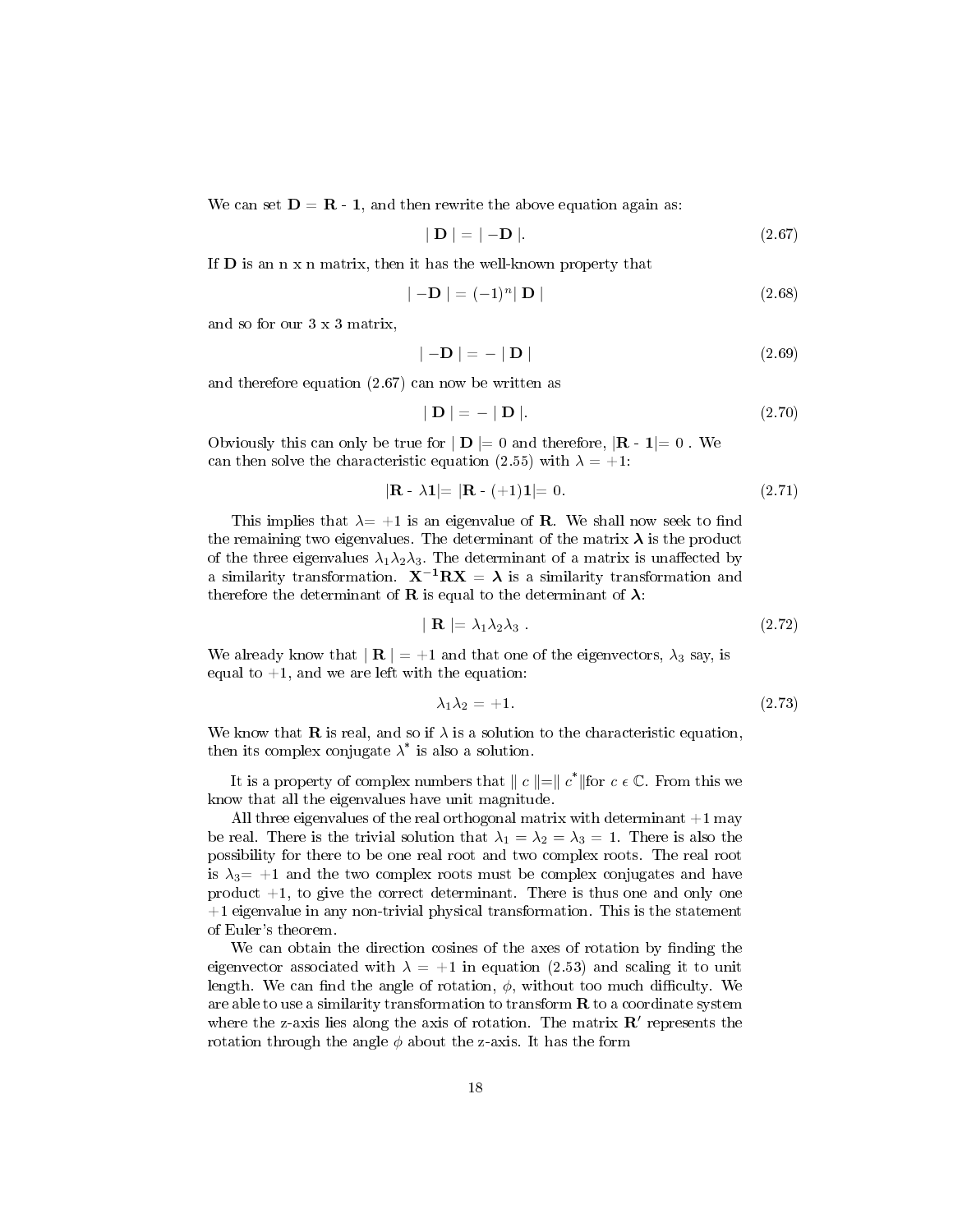$$
\mathbf{R'} = \begin{pmatrix} \cos\phi & \sin\phi & 0 \\ -\sin\phi & \cos\phi & 0 \\ 0 & 0 & 1 \end{pmatrix}.
$$
 (2.74)

The trace of  $\mathbf{R}'$  is then

$$
1 + 2\cos\phi. \tag{2.75}
$$

Under a similarity transformation, the trace is always invariant. This must therefore also be the value of the trace of **:** 

$$
\sum_{i} r_{ii} = 1 + 2\cos\phi. \tag{2.76}
$$

We can then solve for  $\phi$ .

Chalses' theorem immediately follows from Euler's theorem, and it states that the most general displacement of a rigid body is a translation plus a rotation.

#### 2.5 Infinitesimal Rotations

A finite rotation about the z-axis has a rotation matrix of the form

$$
\mathbf{A} = \begin{pmatrix} \cos\phi & \sin\phi & 0 \\ -\sin\phi & \cos\phi & 0 \\ 0 & 0 & 1 \end{pmatrix} . \tag{2.77}
$$

Two rotations performed one after the other, i.e. the addition of two rotations, corresponds to the product of the two matrices, AB. Non-commutativity of matrix multiplication allows us to conclude that A,B are not commutative in addition and thus cannot be considered as vectors. This leads to the conclusion that the sum of finite rotations is dependent on the order in which the rotations are carried out. The same is not true if we consider infinitesimal rotations. Goldstein defines an infinitesimal rotation as: "an orthogonal transformation of coordinate axes in which the components of a vector are almost the same in both sets of axes - the change is infinitesimal".

An infinitesimal transformation of a vector  $x'$  is given by

$$
\mathbf{x}' = (1 + \varepsilon)\mathbf{x} \tag{2.78}
$$

where the vector 1 is the identity matrix and  $\varepsilon$  is infinitesimal.

It can be shown that two infinitesimal transformations  $\varepsilon_1$  and  $\varepsilon_2$  are commutative, by the equivalence of

$$
(1 + \varepsilon_1)(1 + \varepsilon_2) = 1^2 + \varepsilon_1 1 + 1\varepsilon_2 + \varepsilon_1 \varepsilon_2 \approx 1 + \varepsilon_1 + \varepsilon_2
$$
  

$$
(1 + \varepsilon_2)(1 + \varepsilon_1) = 1^2 + \varepsilon_2 1 + 1\varepsilon_1 + \varepsilon_2 \varepsilon_1 \approx 1 + \varepsilon_2 + \varepsilon_1
$$
 (2.79)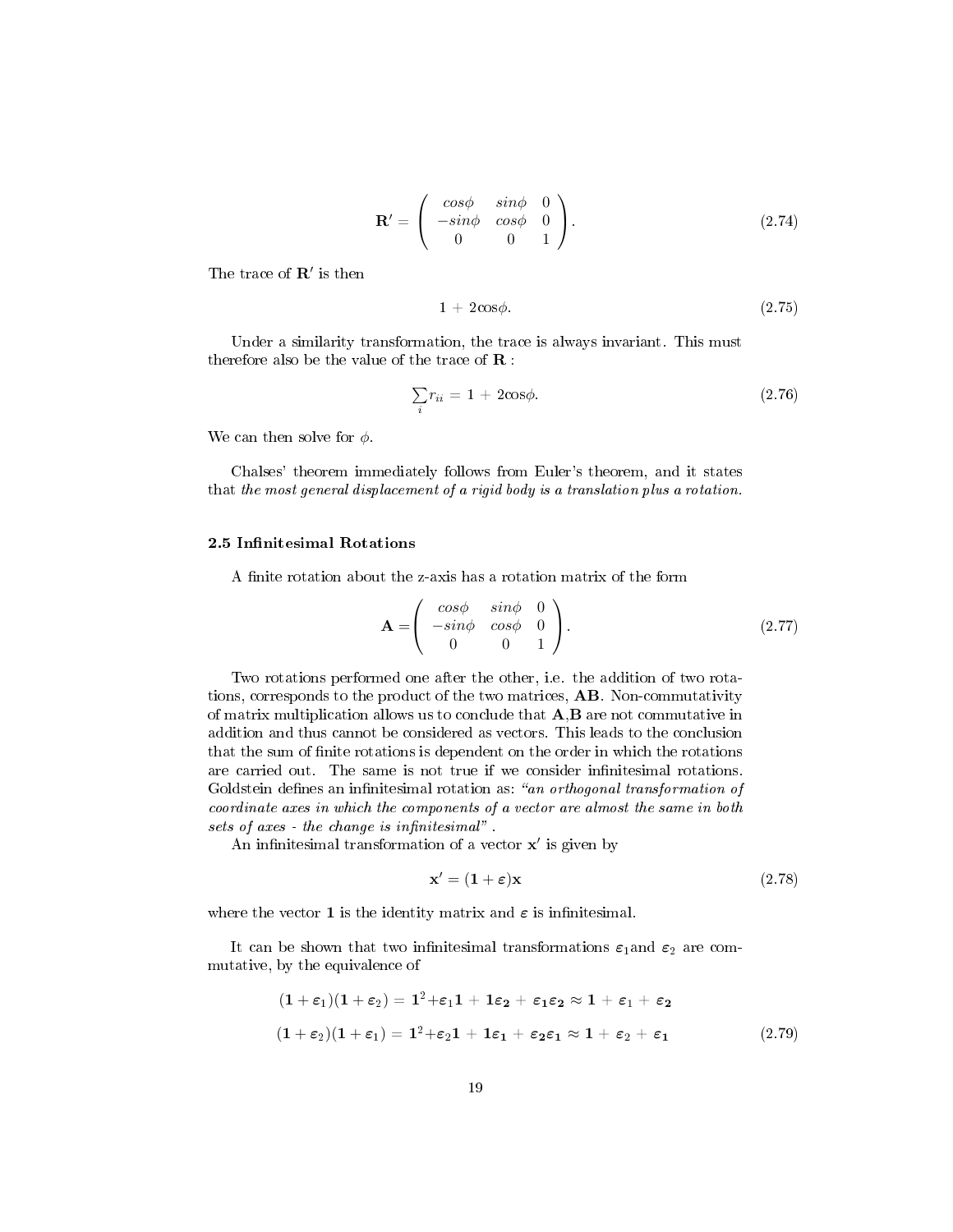We can define  $A \equiv 1+\varepsilon$  as the transformation matrix, and the inverse of this is

$$
\mathbf{A}^{-1} = \mathbf{1} - \boldsymbol{\varepsilon} \tag{2.80}
$$

since

$$
AA^{-1} = (1+\varepsilon)(1-\varepsilon) = 1-\varepsilon^2 \approx 1.
$$
 (2.81)

For small angles,  $\sin \phi \approx d\phi$  and  $\cos \phi \approx 1$ . From this we can obtain the matrix of infinitesimal rotation:

$$
\mathbf{1} + \boldsymbol{\varepsilon} = \begin{pmatrix} 1 & d\phi & 0 \\ -d\phi & 1 & 0 \\ 0 & 0 & 1 \end{pmatrix}.
$$
 (2.82)

And the infinitesimal matrix  $\varepsilon$  is therefore

$$
\varepsilon = \begin{pmatrix} 0 & d\phi & 0 \\ -d\phi & 0 & 0 \\ 0 & 0 & 0 \end{pmatrix}
$$

$$
= d\phi \begin{pmatrix} 0 & 1 & 0 \\ -1 & 0 & 0 \\ 0 & 0 & 0 \end{pmatrix}.
$$
(2.83)

Since the infinitesimal transformation is defined to be a rotation, orthogonality of rotation matrices requires

$$
\mathbf{A}^{\mathrm{T}} = \mathbf{A}^{-1} \tag{2.84}
$$

but  $\mathbf{A}^{-1} = \mathbf{1} - \boldsymbol{\varepsilon}$ , so

$$
(\mathbf{1} + \boldsymbol{\varepsilon})^{\mathrm{T}} = \mathbf{1}^{\mathrm{T}} + \boldsymbol{\varepsilon}^{\mathrm{T}} = \mathbf{1} + \boldsymbol{\varepsilon}^{\mathrm{T}} \tag{2.85}
$$

and so

$$
\varepsilon = -\varepsilon^{\mathrm{T}} \tag{2.86}
$$

which is the definition of an antisymmetric matrix.

Given that  $\varepsilon$  is an antisymmetric matrix, the diagonal elements are therefore equal to zero and there can only possibly be three distinct elements in  $\varepsilon$ .

The matrix  $\varepsilon$  must therefore be of the form

$$
\boldsymbol{\varepsilon} = \left( \begin{array}{ccc} 0 & d\Omega_3 & -d\Omega_2 \\ -d\Omega_3 & 0 & d\Omega_1 \\ d\Omega_2 & -d\Omega_1 & 0 \end{array} \right) \tag{2.87}
$$

where  $d\Omega_1$ ,  $d\Omega_2$  and  $d\Omega_3$  are quantities associated with the three independent parameters responsible for specifying the rotation of the body.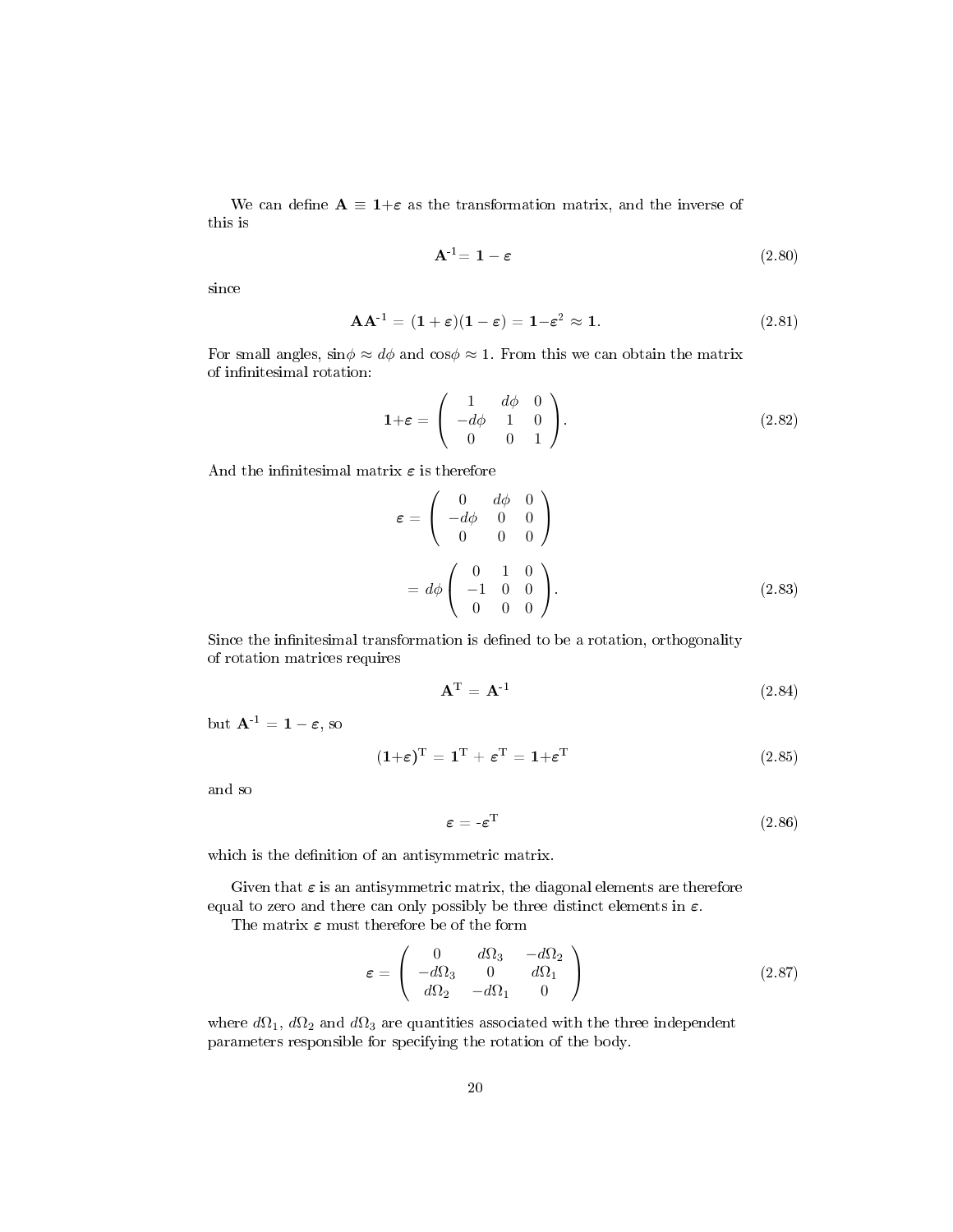When the infinitesimal rotation matrix is applied to the vector  $x$ , the differential change in x is given by

$$
d\mathbf{x} = \mathbf{x}' - \mathbf{x} = (1+\varepsilon)\mathbf{x} - \mathbf{x} = \varepsilon \mathbf{x}.
$$
 (2.88)

In matrix form, this is

$$
d\mathbf{x} = \begin{pmatrix} 0 & d\Omega_3 & -d\Omega_2 \\ -d\Omega_3 & 0 & d\Omega_1 \\ d\Omega_2 & -d\Omega_1 & 0 \end{pmatrix} \begin{pmatrix} x \\ y \\ z \end{pmatrix}
$$

$$
= \begin{pmatrix} yd\Omega_3 - zd\Omega_2 \\ zd\Omega_1 - xd\Omega_3 \\ xd\Omega_2 - yd\Omega_1 \end{pmatrix}
$$

and so

$$
d\mathbf{x} = (yd\Omega_3 - xd\Omega_2)\mathbf{i} + (zd\Omega_1 - xd\Omega_3)\mathbf{j} + (xd\Omega_2 - yd\Omega_1)\mathbf{k}
$$
  
=  $\mathbf{x} \times d\mathbf{\Omega}$  (2.89)

This implies that

$$
\left(\frac{d\mathbf{x}}{dt}\right)_{\text{rotation}} = \mathbf{x} \times \left(\frac{d\Omega}{dt}\right)
$$

$$
= \mathbf{x} \times \boldsymbol{\omega}
$$
(2.90)

The vector  $\omega$  here is the angular velocity of the body. It is defined as the instantaneous angular rate of rotation of the body,

$$
\omega = \frac{d\Omega}{dt}.\tag{2.91}
$$

#### 2.6 Rate of Change of a Vector

If we set  **as an arbitrary vector involved in describing motion of a rigid** body with time, how the vector will vary in time as the body is in motion will be dependent on the coordinate system of observation. Only the effects of rotation of the body axes will result in the components of  $\bf R$  with respect to the body axes differing from the components of  $R$  with respect to the space axes.

This allows us to write:

$$
(d\mathbf{R})body = (d\mathbf{R})space + (d\mathbf{R})rotation.
$$
 (2.92)

But as we saw before,

$$
(d\mathbf{R})_{\text{rotation}} = \mathbf{R} \times d\mathbf{\Omega}.
$$
 (2.93)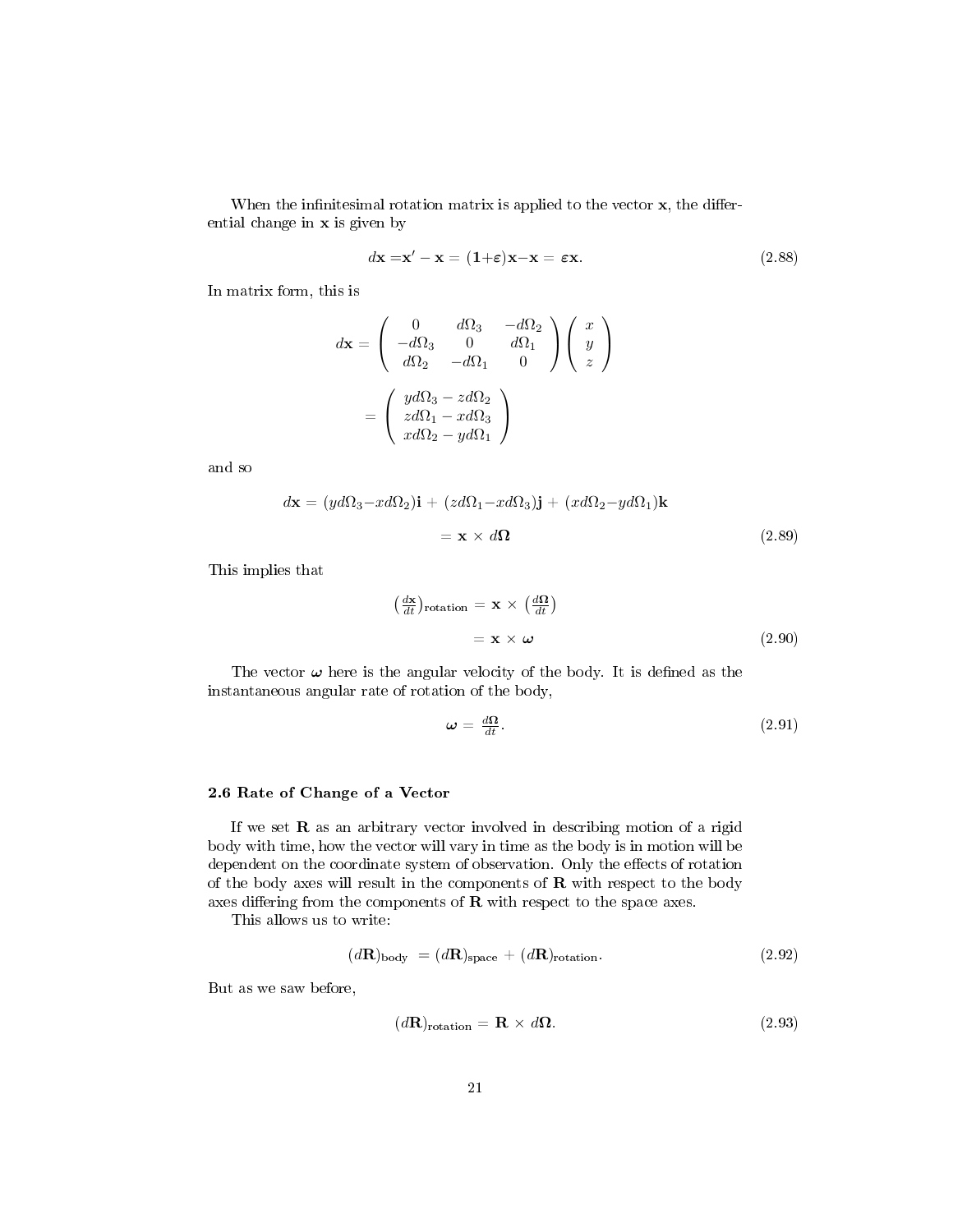The differential  $d\mathbf{R}$  observed in the space set therefore is related to the same differential when observed in the body set by the following equation:

$$
(d\mathbf{R})_{\text{space}} = (d\mathbf{R})_{body} + d\mathbf{\Omega} \times \mathbf{R}.
$$
 (2.94)

We can then obtain the rate of change of the vector  $\bf{R}$  with respect to time:

$$
\left(\frac{d\mathbf{R}}{dt}\right) \text{ space} = \left(\frac{d\mathbf{R}}{dt}\right) \text{body} + \boldsymbol{\omega} \times \mathbf{R}.\tag{2.95}
$$

This can be written as an operator equation due to the arbitrary nature of **:** 

$$
\left(\frac{d}{dt}\right) \text{ space} = \left(\frac{d}{dt}\right) \text{body} + \boldsymbol{\omega} \times \tag{2.96}
$$

Caution should be taken when taking the time derivative of a vector with respect to one coordinate system, as components can only be taken along a different set of coordinate axes after differentiation has been carried out.

It will prove useful to be able to use the Euler angles and their time derivatives to express the angular velocity vector,  $\omega$ . We can consider the general infinitesimal rotation associated with the angular velocity vector to be made up of three sequential infinitesimal rotations with the angular velocities  $\omega_{\phi} = \dot{\phi}$ ,  $\omega_{\theta} = \dot{\theta}$  and  $\omega_{\psi} = \dot{\psi}$ . The angular velocity vectors do not have symmetrically placed directions:  $\omega_{\phi}$  is along the space z-axis,  $\omega_{\theta}$  points along the line of nodes and  $\omega_{\psi}$  is along the body z'-axis. In order to obtain  $\omega$  as the sum of the three angular velocities we need to use the orthogonal transformations described in section (2.3) to get the components of the vectors  $\omega_{\phi}$ ,  $\omega_{\theta}$  and  $\omega_{\psi}$  along any set of axes we desire.

We shall obtain the components of  $\omega$  for the set of body axes, as this will be the most useful coordinate system to consider.

Being parallel to the space z-axis,  $\omega_{\phi}$  requires the complete orthogonal transformation  $A = BCD$  to be applied to obtain its components along the body axes:

$$
(\omega_{\phi})_{x'} = \dot{\phi} \sin\theta \sin\psi \qquad (\omega_{\phi})_{y'} = \dot{\phi} \sin\theta \cos\psi \qquad (\omega_{\phi})_{z'} = \dot{\phi} \cos\theta. \qquad (2.97)
$$

Since the direction of  $\omega_{\theta}$  lies along the line of nodes, which coincides with the  $\xi'$ -axis, we can find the components of  $\omega_{\theta}$  along the body axes by applying the last orthogonal transformation in the sequence, **B** (2.47):

$$
(\omega_{\theta})_{x'} = \dot{\theta} \cos \psi \qquad (\omega_{\theta})_{y'} = -\dot{\theta} \sin \psi \qquad (\omega_{\theta})_{z'} = 0. \qquad (2.98)
$$

The vector  $\boldsymbol{\omega}_{\psi}$  lies along the  $z'$ -axis and so does not require an orthogonal transformation. We now are able to add the separate angular velocity components with respect to the body axes and we obtain:

$$
\omega_{x'} = \dot{\phi} \sin \theta \sin \psi + \dot{\theta} \cos \psi
$$
  
\n
$$
\omega_{y'} = \dot{\phi} \sin \theta \cos \psi \cdot \dot{\theta} \sin \psi
$$
  
\n
$$
\omega_{z'} = \dot{\phi} \cos \theta + \dot{\psi}.
$$
  
\n(2.99)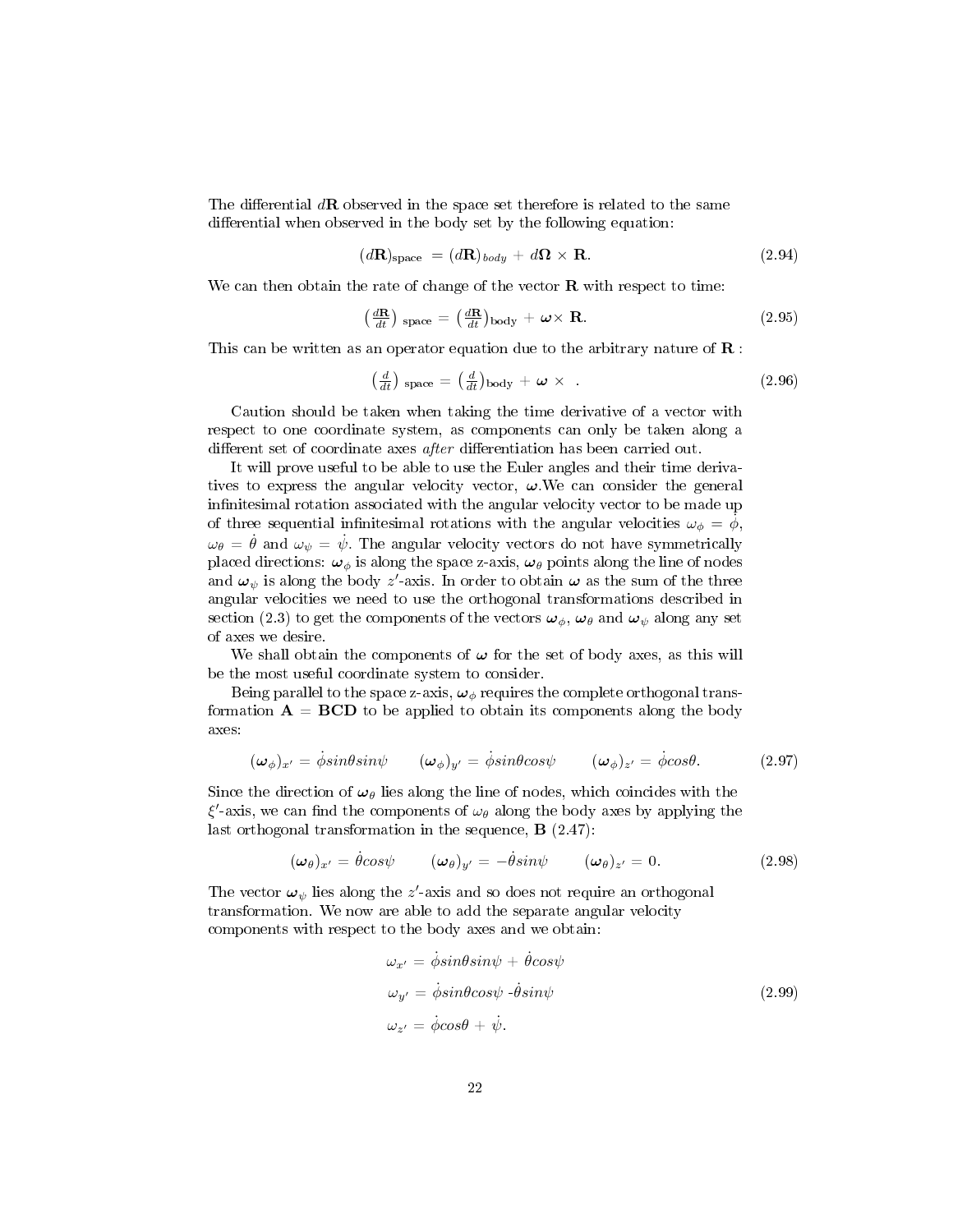## Chapter 3

### Equations of Motion of Rigid Bodies

In this chapter we will look into the nature of rigid body motion, using the ideas and techniques explained in the previous chapter. We will be using the Euler angles as generalised coordinates and will apply other tools previously described to obtain the equations of motion for rigid bodies.

#### 3.1 Angular Momentum of a Rigid Body About a Fixed Point

In general rigid body rotation, every particle lies a fixed distance from the origin and a fixed angle to the rotation axis. The velocity  $v_i$  of a rigid body about a fixed point is therefore

$$
\mathbf{v}_i = \boldsymbol{\omega} \times \mathbf{r}_i \tag{3.1}
$$

where  $r_i$  is the radius vector of the *i*th particle, relative to the fixed point. Thus the total angular momentum of the rigid body about the fixed point, given by

$$
\mathbf{J} = \sum_{i} m_i (\mathbf{r}_i \times \mathbf{v}_i) \tag{3.2}
$$

can now be written as

$$
\mathbf{J} = \sum_{i} m_i (\mathbf{r}_i \times (\boldsymbol{\omega} \times \mathbf{r}_i)). \tag{3.3}
$$

We can expand the triple cross product to obtain

$$
\mathbf{J} = \sum_{i} m_i (\mathbf{r}_i^{-2} \boldsymbol{\omega} - (\mathbf{r}_i \cdot \boldsymbol{\omega}) \mathbf{r}_i ). \tag{3.4}
$$

Since  $J$  lies in the same plane as  $r$ , it rotates as  $r$  rotates.

The components of J are given by

$$
J_x = \omega_x \sum_i m_i (r_i^2 - x_i^2) - \omega_y \sum_i m_i x_i y_i - \omega_z \sum_i m_i x_i z_i
$$
  
\n
$$
J_y = \omega_y \sum_i m_i (r_i^2 - y_i^2) - \omega_x \sum_i m_i y_i x_i - \omega_z \sum_i m_i y_i z_i
$$
  
\n
$$
J_z = \omega_z \sum_i m_i (r_i^2 - z_i^2) - \omega_x \sum_i m_i z_i x_i - \omega_y \sum_i m_i z_i y
$$
  
\n(3.5)

Angular momentum of the body is therefore linearly related to its angular velocity.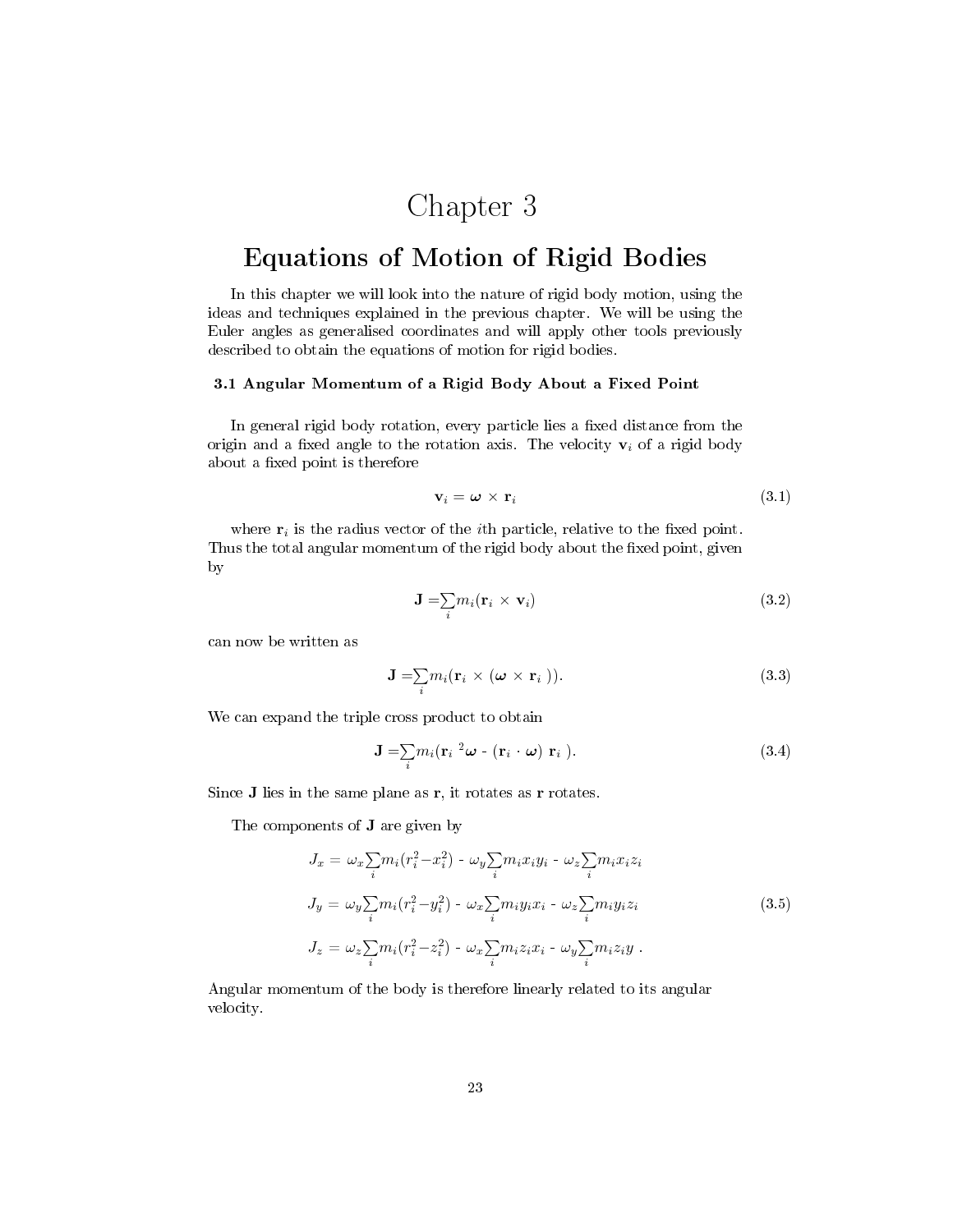The linear transformation can be written in matrix form:

$$
\begin{pmatrix} J_x \\ J_y \\ J_z \end{pmatrix} = \begin{pmatrix} I_{xx} & I_{xy} & I_{xz} \\ I_{yx} & I_{yy} & I_{yz} \\ I_{zx} & I_{zy} & I_{zz} \end{pmatrix} \begin{pmatrix} \omega_x \\ \omega_y \\ \omega_z \end{pmatrix}
$$
 (3.6)

so that  $J_x = I_{xx}\omega_x + I_{xy}\omega_y + I_{xz}\omega_z$  and similarly for  $J_y$  and  $J_z$ .

The elements  $I_{xx}$ ,  $I_{yy}$  and  $I_{zz}$  are known as the moment of inertia coefficients. For a rigid body made up of discrete particles,

$$
I_{xx} = \sum_{i} m_i (r_i^2 - x_i^2). \tag{3.7}
$$

with similar relations for  $I_{yy}$  and  $I_{zz}$ . For continuous bodies,

$$
I_{xx} = \int_{dV} \rho(r)(r^2 - x^2)dV \tag{3.8}
$$

where  $\rho(r)$  is the mass density of the body.

The rest of the elements of the elements are known as *products of inertia* and they have the form given by

$$
I_{xy} = -\sum_{i} m_i x_i y_i. \tag{3.9}
$$

**J** and  $\omega$  are vectors that are independent of our choice of axes. The relation between them can therefore be expressed as

$$
\mathbf{J} = \mathbf{\underline{I}} \cdot \boldsymbol{\omega} \tag{3.10}
$$

where  $I$  is defined as the moment of inertia tensor.

#### 3.2 Tensors

A tensor acts on a vector to produce a new vector which is linearly related to the old one but will, in general, have a different direction. The action of a tensor on a vector a can be denoted by

$$
\mathbf{b} = \mathbf{\underline{T}} \quad \mathbf{a} \tag{3.11}
$$

which can be written as

$$
\begin{pmatrix} b_1 \\ b_2 \\ b_3 \end{pmatrix} = \begin{pmatrix} T_{11} & T_{12} & T_{13} \\ T_{21} & T_{22} & T_{23} \\ T_{31} & T_{32} & T_{33} \end{pmatrix} \begin{pmatrix} a_1 \\ a_2 \\ a_3 \end{pmatrix}
$$
 (3.12)

or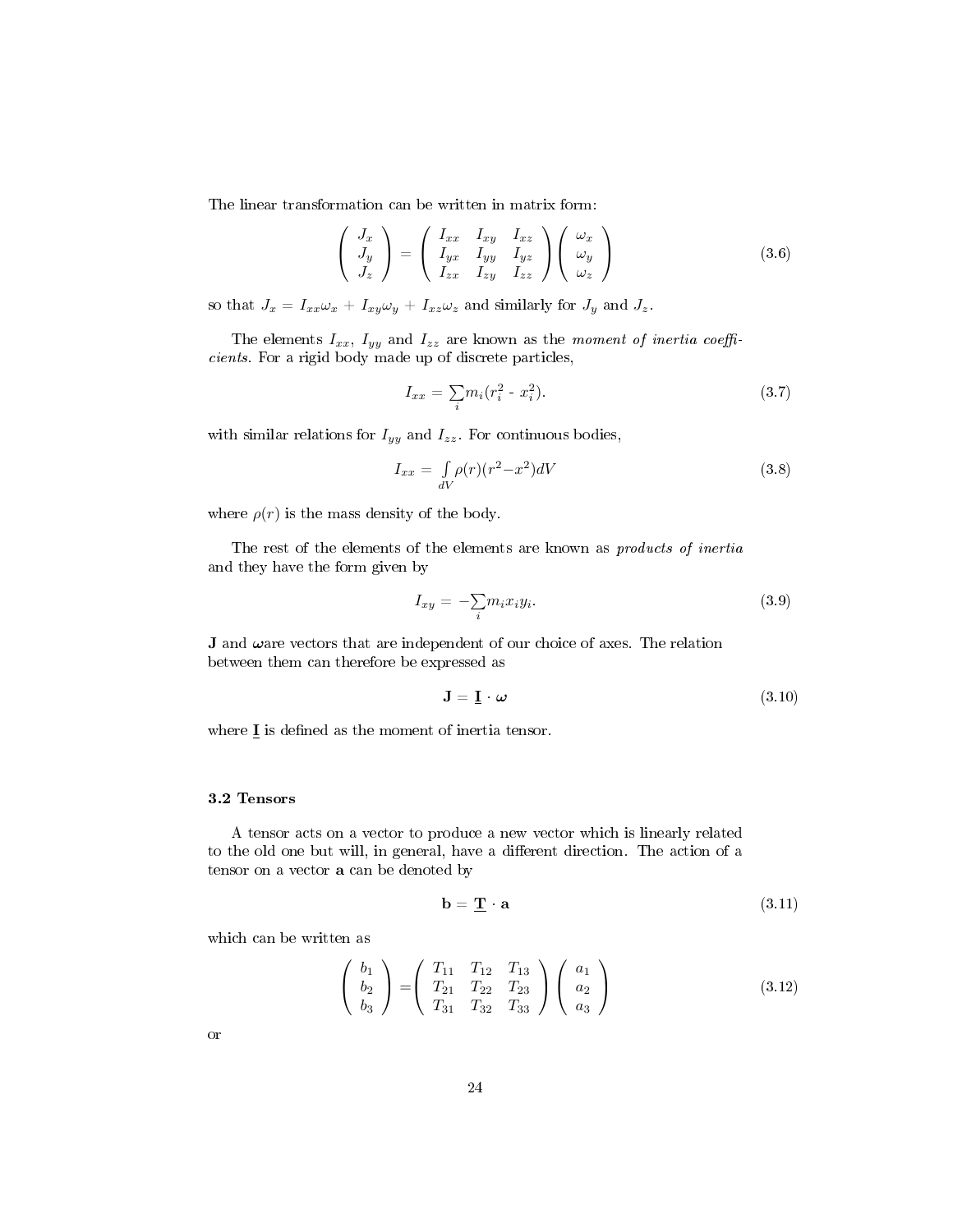$$
T_i = \sum_j T_{ij} a_j. \tag{3.13}
$$

Familiar methods of multiplying two vectors are by means of a dot product or cross product, but there is a third type of multiplication, a dyadic product, which will be useful here.

A dyadic product, denoted ⊗, produces a tensor:

$$
\mathbf{a} \otimes \mathbf{b} = \begin{pmatrix} a_1b_1 & a_1b_2 & a_1b_3 \\ a_2b_1 & a_2b_2 & a_2b_3 \\ a_3b_1 & a_3b_2 & a_3b_3 \end{pmatrix} . \tag{3.14}
$$

A tensor of this type is known as a tensor of the 2nd rank. A tensor of zero rank has only one component, which is invariant under orthogonal transformation. A scalar is a tensor of zero rank. A tensor of first rank is completely equivalent to a vector.

The most important property of a vector is the way its components transform under a rotation of the coordinate axes; keeping its geometrical or physical meaning invariant.

#### 3.3 Moment of Inertia Tensor

The kinetic energy of energy about a point is given by

$$
T = \frac{1}{2} \sum_{i} m_i v_i^2 \tag{3.15}
$$

where  $\mathbf{v}_i$  is the velocity relative to a fixed point and  $\mathbf{v}_i = \boldsymbol{\omega} \times \mathbf{r}_i$ .

This allows us to write the kinetic energy as

$$
T = \frac{1}{2} \sum_{i} m_i \mathbf{v_i} \cdot (\boldsymbol{\omega} \times \mathbf{r_i})
$$
 (3.16)

which is equivalent to

$$
T = \frac{\omega}{2} \cdot \sum_{i} m_i \cdot (\mathbf{r_i} \cdot \mathbf{v_i}) \tag{3.17}
$$

and so the rotation kinetic energy corresponding to equation (3.10) has the form:

$$
T = \frac{1}{2} \omega \cdot \mathbf{I} \cdot \omega \tag{3.18}
$$

If we set **n** to be a unit vector in the direction of  $\omega$ , we are then able to define  $\omega = \omega n$ , and can rewrite the kinetic energy in the form

$$
T = \frac{1}{2}\omega^2 \mathbf{n} \cdot \mathbf{I} \cdot \mathbf{n} = \frac{1}{2}I\omega^2 \tag{3.19}
$$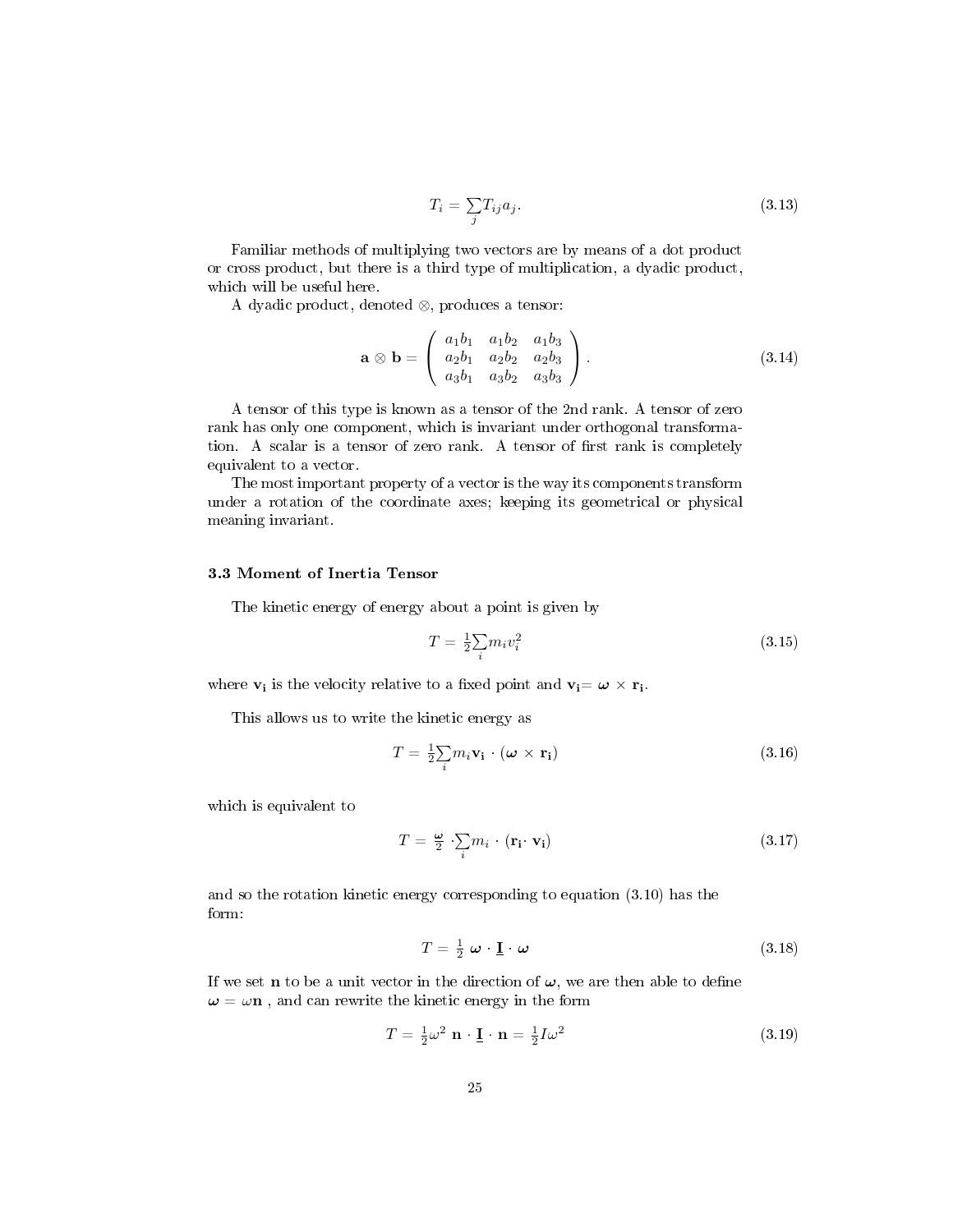where we define  $I$ , the moment of inertia about the axis of rotation, as

$$
I = \mathbf{n} \cdot \underline{\mathbf{I}} \cdot \mathbf{n} = \sum_{i} m_i (r_i^2 - (\mathbf{r_i} \cdot \mathbf{n})^2).
$$
 (3.20)

The direction of the axis of rotation has an effect on the value of the moment of inertia. The direction of  $\omega$  changes in time with respect to the body, and so the moment of inertia must also be a function of time. It is possible to keep the moment of inertia constant by constraining the body to allow it to rotate only about a fixed axis. If this constraint is applied then the form of kinetic energy in equation (3.19) is very close to the form we need to set up the Lagrangian for the system. The last step required is to express  $\omega$  as the time derivative of some angle. This is usually possible without too much difficulty.

#### 3.4 The Principal Axis

We seek to show that any rigid body has three principal axes that can be chosen so that they are always mutually orthogonal. The equation  $(3.9)$  defining the products of inertia shows that the components of the inertia tensor are in fact symmetrical, that is

$$
I_{ij} = I_{ji} \tag{3.21}
$$

This indicates that the only six coordinates of the tensor are independent.

We have already seen the relationship between a rigid body's angular momentum and angular velocity in equation  $(3.10)$ , where **I** is now known to be a tensor of the second rank, known as the moment of inertia tensor. If the angular momentum of a body is parallel to its angular velocity, then the rigid body is described as being dynamically balanced:

$$
\mathbf{J} = \mathbf{\underline{I}} \cdot \boldsymbol{\omega} = I \boldsymbol{\omega} \tag{3.22}
$$

where I is some scalar number. The angular velocity  $\omega$  must point along a principal axis of the moment of inertia tensor for this to be true. The value of I is then called the principal moment of inertia.

The eigenvectors of the tensor  $I$  provide the principal axes, while the eigenvalues give the principal moments. We know that the eigenvectors satisfy the linear set of equations:

$$
\begin{pmatrix} I_{xx} - \lambda & I_{xy} & I_{zx} \\ I_{xy} & I_{yy} - \lambda & I_{yz} \\ I_{zx} & I_{yz} & I_{zz} - \lambda \end{pmatrix} \begin{pmatrix} \omega_x \\ \omega_y \\ \omega_z \end{pmatrix} = 0.
$$
 (3.23)

Here, the symmetry of  $I$  has explicitly been displayed.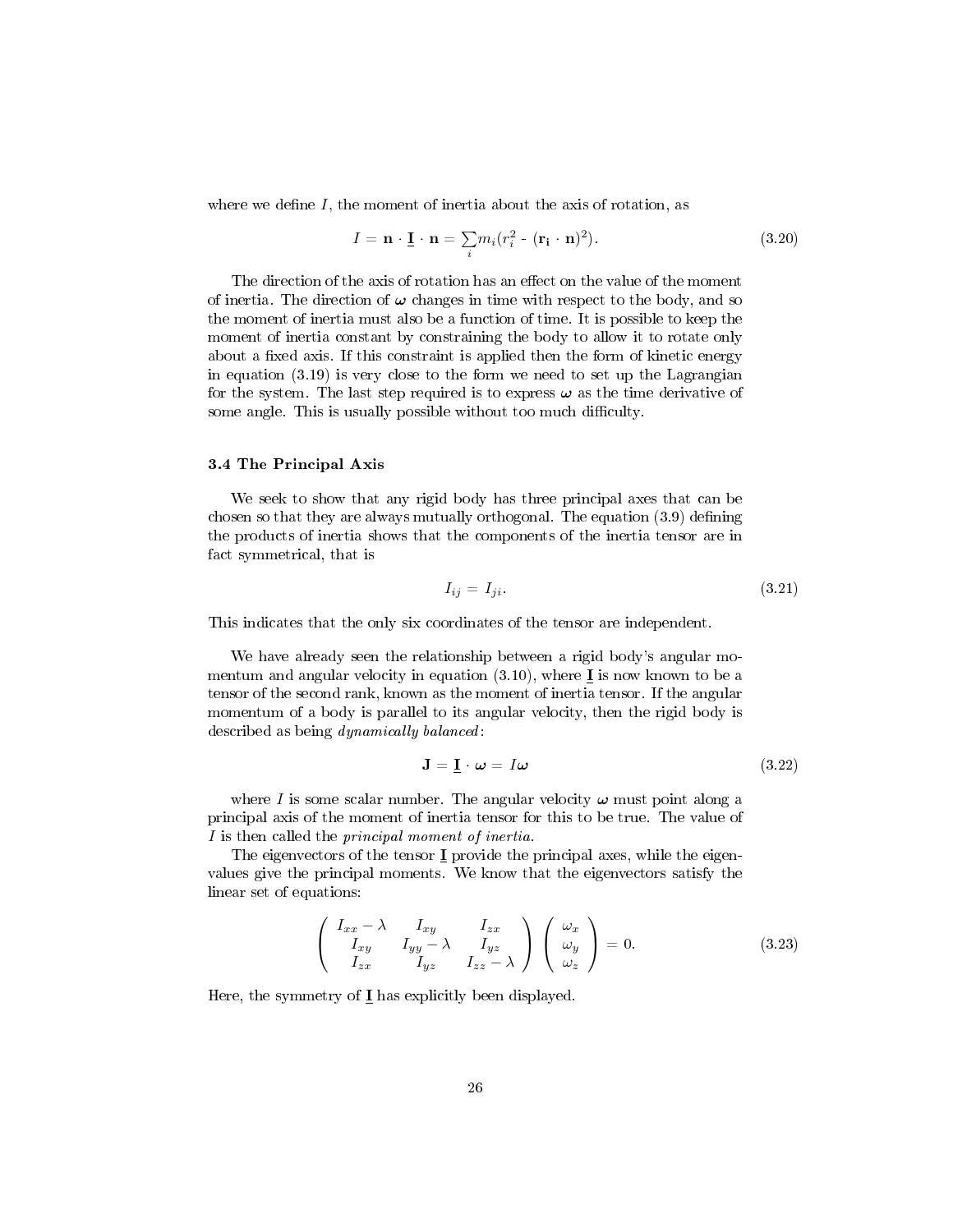Non-trivial solutions for  $\omega$  will exist only for the case where the determinant vanishes:

$$
\begin{vmatrix} I_{xx} - \lambda & I_{xy} & I_{zx} \\ I_{xy} & I_{yy} - \lambda & I_{yz} \\ I_{zx} & I_{yz} & I_{zz} - \lambda \end{vmatrix} = 0.
$$
 (3.24)

The characteristic equation is cubic in  $\lambda$ , and there will be three solutions: the desired principal moments  $I_1$ ,  $I_2$  and  $I_3$ . The eigenvectors can then be obtained by substituting each eigenvalue back into the set of linear equations in turn. Only two of the equations we get will be independent and we can then use these to work out the direction of the corresponding eigenvector. Unit eigenvectors,  $\mathbf{e_i}$ ,  $\mathbf{e_j}$  and  $\mathbf{e_k}$  will be used to specify the directions of the principal axes, as the magnitudes of the eigenvectors are not determined.

Symmetry of the moment of inertia tensor means that its eigenvalues and eigenvectors have similar properties to those of a real symmetric matrix. The eigenvalues of any symmetric matrix are real. The principal moments are therefore also real.

If  $e_i$  and  $e_j$  are the eigenvectors corresponding to different principal moments, then these eigenvectors (principal axes) are orthogonal:

$$
\mathbf{e_i} \cdot \mathbf{e_j} = 0. \tag{3.25}
$$

If there is a repeated root of the characteristic equation then the rigid body has degenerate principal moments and any vector that is in the plane of  $e_i$  and e<sup>j</sup> can be a principal axis and any pair of suitable vectors in this plane can be chosen as principal axes. If a body has an axis of symmetry then that axis is a principal axis and rotations around that axis will be dynamically balanced. We can thus use the symmetries of a rigid body in order to recognise the principal axes: If there is an axis of symmetry through the origin of the body then this axis is a principal axis for rotations about the origin. Another principal axis is the normal to a plane of reflection symmetry through the origin.

We can use these properties along with the property that any rigid body has three principal axes that can always be chosen so that they are mutually orthogonal, to determine the three principal axes for many rigid bodies. If the coordinate axes are chosen to lie along the directions of the principal axes, then the principal moments can be found more easily, they are just the moments of inertia about our three principal axes.

There is another method that can be used to approach the idea of principal axes. Earlier, we defined the moment of inertia about a given axis as  $I = n$ . **I**  $\cdot$  **n** . If we let the direction cosines of the axis be  $\alpha$ ,  $\beta$  and  $\gamma$ , and the unit vectors be denoted by  $\mathbf{i}$ ,  $\mathbf{j}$  and  $\mathbf{k}$ , then

$$
\mathbf{n} = \alpha \mathbf{i} + \beta \mathbf{j} + \gamma \mathbf{k} \tag{3.26}
$$

We can then write  $I$  as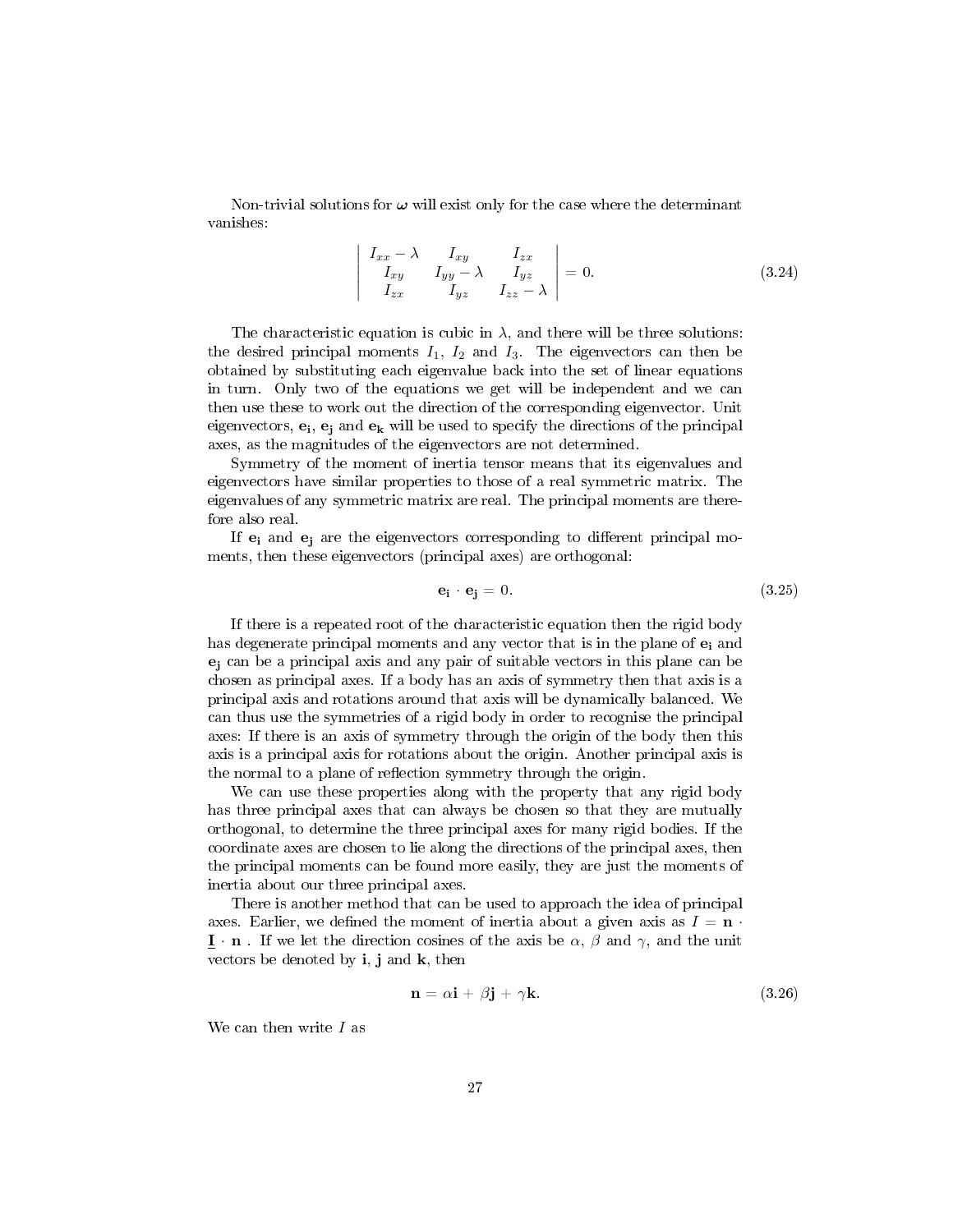$$
I = I_{xx}\alpha^2 + I_{yy}\beta^2 + I_{zz}\gamma^2 + 2I_{xy}\alpha\beta + 2I_{yz}\beta\gamma + 2I_{zx}\gamma\alpha,
$$
\n(3.27)

once again using the symmetry of  $I$  explicitly.

It is useful to define a new vector  $\rho$  as

$$
\rho = \frac{\mathbf{n}}{\sqrt{I}}\tag{3.28}
$$

and its magnitude is related to the moment of inertia about the axis whose direction is provided by **n**. The equation of some surface in  $\rho$  space is a function of the three variables  $\rho_1$ ,  $\rho_2$  and  $\rho_3$ :

$$
1 = I_{xx}\rho_1^2 + I_{yy}\rho_2^2 + I_{zz}\rho_{33}^2 + 2I_{xy}\rho_1\rho_2 + 2I_{yz}\rho_2\rho_3 + 2I_{zx}\rho_3\rho_1. \tag{3.29}
$$

This is the equation of the inertia ellipsoid. It is possible to transform to a set of cartesian axes so that the ellipsoid equation takes on the normal form with the principal axes of the ellipsoid along the new coordinate axes:

$$
1 = I_1 \rho_1^{\prime 2} + I_2 \rho_2^{\prime 2} + I_3 \rho_3^{\prime 2} \tag{3.30}
$$

Equation (3.30) is the same as equation (3.29) when the inertia tensor is diagonal. The coordinate transformation which turns the ellipsoid equation into normal form is therefore the same as the previously discussed principal axis transformation. The lengths of the inertia ellipsoid axes are determined by the principal moments of inertia. The inertia ellipsoid will be an ellipsoid of revolution if two of the roots of the characteristic equation are equal because the inertia ellipsoid will therefore have two equal axes.

In the case of all principal moments being equal, the inertia ellipsoid is in fact a sphere.

#### 3.5 Euler's Equations of Motion

Six generalised coordinates are required to describe the motion of an unconstrained rigid body: 3 cartesian coordinates to describe the translational motion and three Euler angles to describe the rotational motion.

Kinetic energy can be written as the combination of the translational energy of the centre of mass and the rotational energy about the centre of mass:

$$
T = \frac{1}{2}Mv^2 + \frac{1}{2}I\omega^2.
$$
\n(3.31)

If we work in the principal axes, rotational energy has the form

$$
\frac{1}{2}I_1\omega_x^2 + \frac{1}{2}I_2\omega_y^2 + \frac{1}{2}I_3\omega_z^2
$$
\n(3.32)

and if one point in the body is fixed then the kinetic energy only contains rotational terms. If the forces are conservative, we can write the Lagrangian as

$$
L = T - V = \frac{1}{2}(I_1\omega_x^2 + I_2\omega_y^2 + I_3\omega_z^2) - V(\theta, \phi, \psi)
$$
\n(3.33)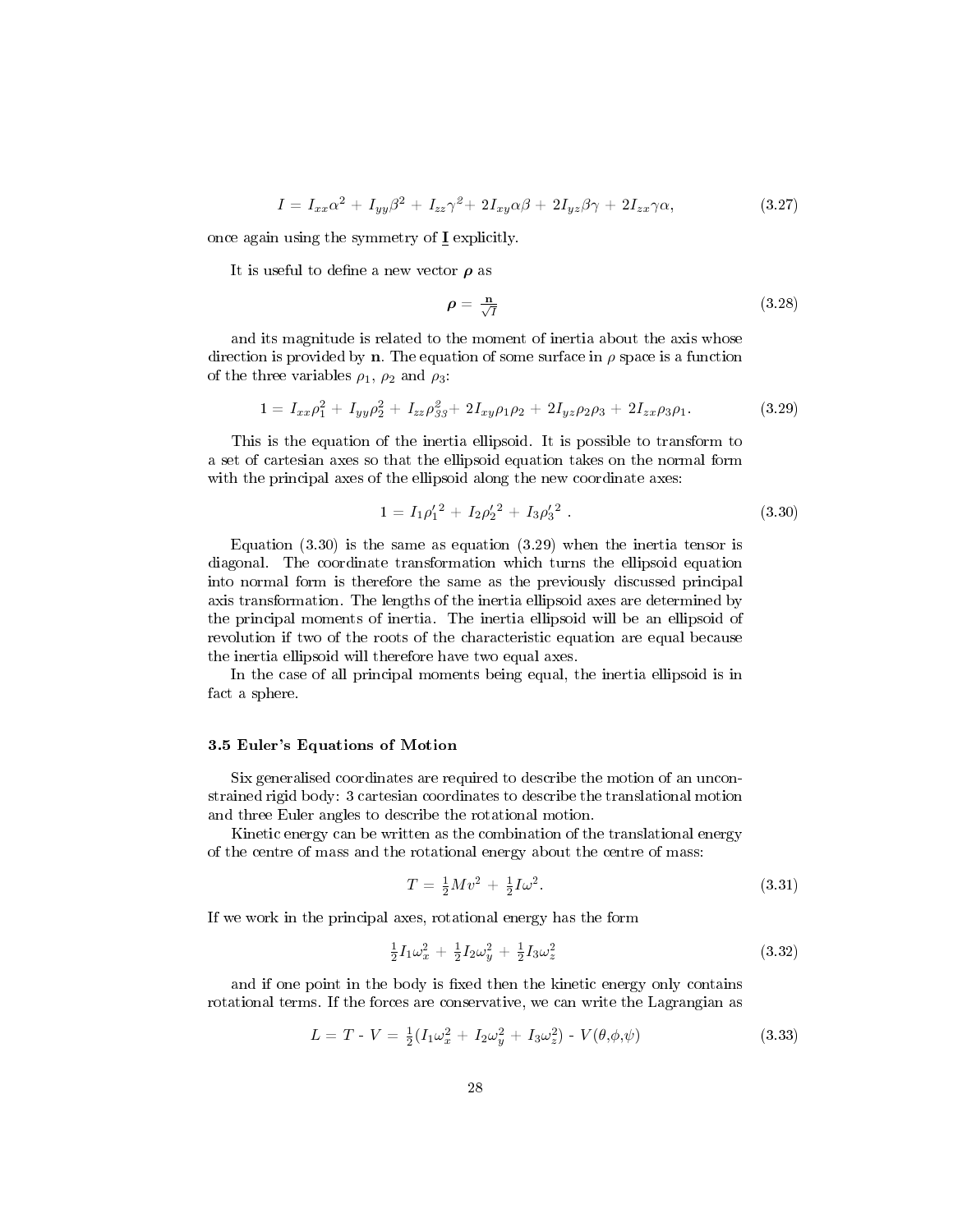with Euler angles being used to express the components of  $\omega$ .

The components of the tensor  $\underline{\mathbf{I}}$  form a diagonal matrix:

$$
\mathbf{I} = \left( \begin{array}{ccc} I_1 & 0 & 0 \\ 0 & I_2 & 0 \\ 0 & 0 & I_3 \end{array} \right) \tag{3.34}
$$

and  $I_1, I_2, I_3$  are the principal moments of inertia.

When we are considering the motion of a rigid body with one point fixed, it is useful to use Euler's equations of motion rather than the Lagrange equations of motion. We can derive the Euler equations of motion by considering the definition of *torque*. In an inertial frame, torque is equal to rate of change of angular momentum:

$$
\frac{d\mathbf{J}}{dt} = \boldsymbol{\tau}.\tag{3.35}
$$

In this case, the time derivative is referring to the space axes. In a body-fixed frame, this equation of motion becomes

$$
\left(\frac{d\mathbf{J}}{dt}\right)_{body} + \boldsymbol{\omega} \times \mathbf{J} = \boldsymbol{\tau}.
$$
\n(3.36)

The component of the equation of motion along the  $x$  principal axis is then

$$
\frac{dJ_x}{dt} + \omega_y J_z - \omega_z J_y = \tau_x \tag{3.37}
$$

In this body-fixed frame, the tensor  $I$  only depends on the positions of atoms in the body, and due to the rigidity condition on the body, these particles do not move and I is therefore constant.

The equation  $\mathbf{J} = \mathbf{I} \cdot \boldsymbol{\omega}$  can then be used to re-write the equation of motion as

$$
\underline{\mathbf{I}} \cdot \dot{\boldsymbol{\omega}} + \boldsymbol{\omega} \times (\underline{\mathbf{I}} \cdot \boldsymbol{\omega}) = \boldsymbol{\tau}.
$$
 (3.38)

This allows us to reduce the equation (3.37) to

$$
I_1\dot{\omega}_x - \omega_y \omega_z (I_2 - I_3) = \tau_x.
$$

#### 3.6 Force Free Motion of a Rigid Body

If we consider a rigid body subject to no net forces or torques, the centre of mass of the body must be either at rest or moving uniformly. Without loss of generality, we are able to consider the frame where the centre of mass is stationary. In this case, rotation about the centre of mass is the sole motion from which the angular momentum arises.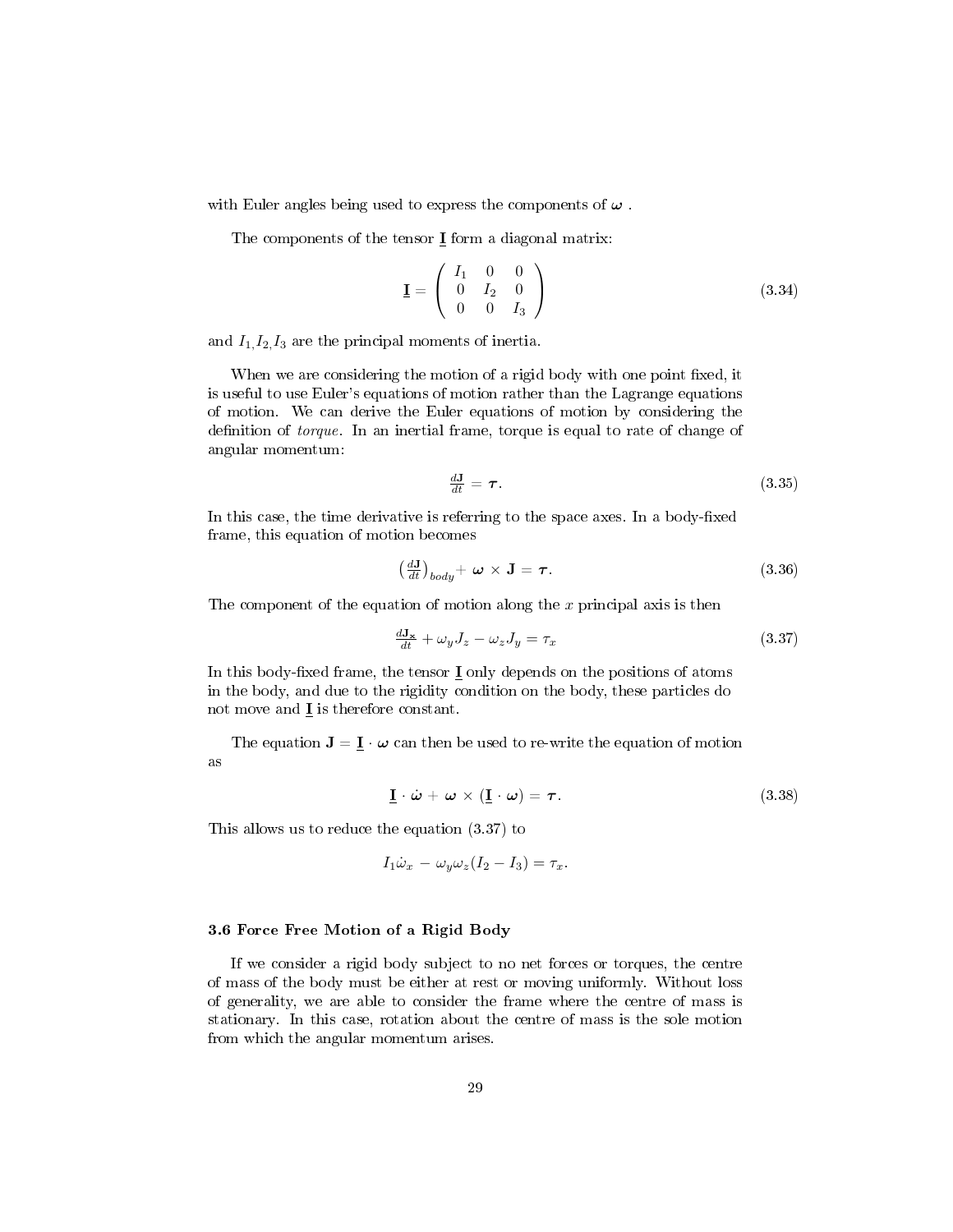Euler's equations are thus the equations of motion of the system, and without the presence of net torques they become:

$$
I_1 \dot{\omega}_x = \omega_y \omega_z (I_2 - I_3)
$$
  
\n
$$
I_2 \dot{\omega}_y = \omega_z \omega_x (I_3 - I_1)
$$
  
\n
$$
I_3 \dot{\omega}_z = \omega_x \omega_y (I_1 - I_2).
$$
\n(3.39)

These equations will also apply to the motion of a rigid body with no net torques and with one point fixed.

#### 3.61 Poinsot's Construction

Poinsot's construction is a geometric description of the motion which we are able to derive without needing a complete solution to the problem above. It is a perfectly adequate method of completely describing force-free rigid body motion.

Earlier, we defined a vector  $\rho$ , equation (3.28), whose components are measured by the principal axes of a body, with the coordinate system also oriented along the principal axes of the body. We can define a function in this space:

$$
F(\rho) = \boldsymbol{\rho} \cdot \mathbf{I} \cdot \boldsymbol{\rho} \tag{3.40}
$$

and the surfaces of constant  $F$  are ellipsoids, with the inertia ellipsoid being defined by the surface with  $F = 1$ . The vector  $\rho$  is parallel to the axis of rotation and it moves accordingly as the rotation axis changes in time. There is always a point on the inertia ellipsoid that is defined by the tip of  $\rho$ , and if the gradient of  $F$  is evaluated at this point then it gives the direction of the normal vector to the inertia ellipsoid.

Earlier we saw that  $\underline{I}$  has diagonal form in the principal axes. This makes it simple for us to evaluate the partial derivative of F with respect to  $\rho_1$ :

$$
\frac{\partial F}{\partial \rho_1} = 2I_1 \rho_1. \tag{3.41}
$$

We can also define  $\rho$  as

$$
\rho = \frac{\omega}{\omega \sqrt{I}} \tag{3.42}
$$

which then allows us to write

$$
\frac{\partial F}{\partial \rho_1} = \frac{2}{\omega \sqrt{I}} I_1 \omega_x = \frac{2}{\omega \sqrt{I}} J_x \tag{3.43}
$$

and similar results follow for the other components of the gradient of F :

$$
\frac{\partial F}{\partial \rho_2} = \frac{2}{\omega \sqrt{I}} J_y
$$
  

$$
\frac{\partial F}{\partial \rho_3} = \frac{2}{\omega \sqrt{I}} J_z.
$$
 (3.44)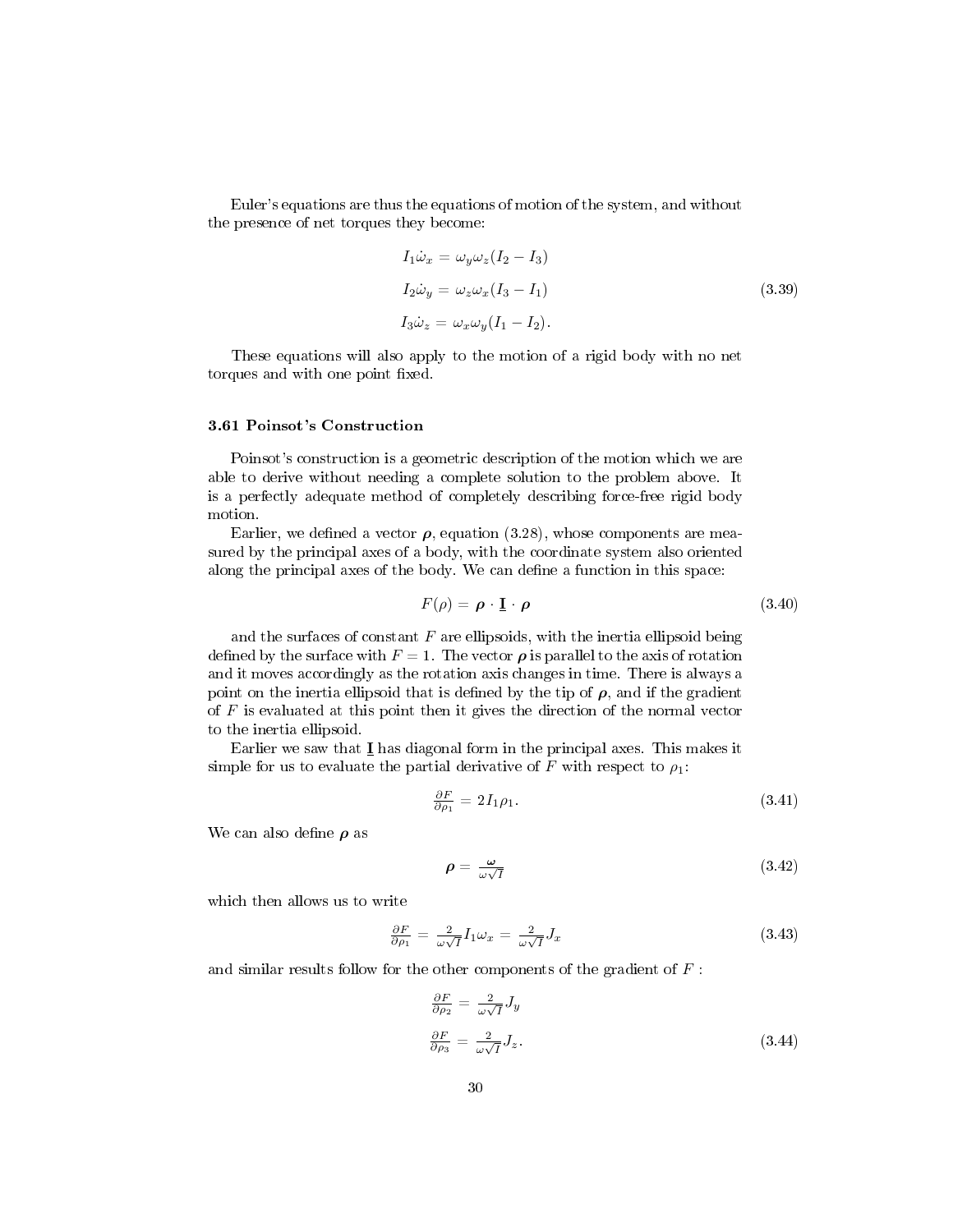The angular velocity vector  $\omega$  always moves so that the normal corresponding to the inertia ellipsoid is always in the same direction as the angular momentum, J. In this case, it is the inertia ellipsoid which moves in space, while the direction of  $J$  is fixed to preserve the relationship between the angular momentum and angular velocity.

The distance between the origin of the ellipsoid and its tangent plane at  $\rho$ must always be fixed. This fixed distance is given by

$$
\frac{\rho \cdot \mathbf{J}}{J} = \frac{\omega \cdot \mathbf{J}}{\omega J \sqrt{I}} = \frac{2T}{J \sqrt{I \omega^2}} \tag{3.45}
$$

and is the projection of  $\rho$  on **J**.

This can also be written as

$$
\frac{\rho \cdot \mathbf{J}}{J} = \frac{\sqrt{2T}}{J} \tag{3.46}
$$

where the angular momentum  $J$  and the kinetic energy  $T$  are just constants of motion. The normal to the plane has a fixed direction along the angular momentum vector J, and so the tangent plane is known as the invariable plane. The motion of the force-free rigid body can be pictured as being such that the inertia ellipsoid rolls, on the invariable plane, without slipping, with the ellipsoid's centre always remaining a constant height above the plane. The point of contact of the ellipsoid with the plane is defined by the position of  $\rho$ . Because  $\rho$  is along the instantaneous axis of rotation, the body is momentarily at rest in this direction.

The non-plane curve traced on the surface of the inertia ellipsoid with fixed centre by its point of contact with the fixed plane on which it rolls is known as the polhode. The curve traced out on the invariable plane by the point of contact between the plane and the inertia is known as the herpolhode.

The values of the kinetic energy  $T$  and the angular momentum  $J$  determine the direction of the invariable plane and the height of the inertia ellipsoid above the plane. The direction of  $\rho$  furnishes the direction of the angular velocity in space and the orientation of the inertia ellipsoid, which is body-fixed, provides the instantaneous direction of the body.

#### 3.62 Symmetric Rigid Bodies

If the body we are considering is symmetrical, the inertia ellipsoid is an ellipsoid of revolution and the polhode is a circle on the axis of symmetry. The vector  $\omega$  then moves on the surface of a cone correspondingly, and its direction is said to precess in time about the symmetry axis of the body.

If we allow the axis of symmetry of a rigid body to be the z principal axes of the moment of inertia tensor, then the other two principal axes can be chosen to be any two orthogonal vectors in the plane orthogonal to the z principal axis.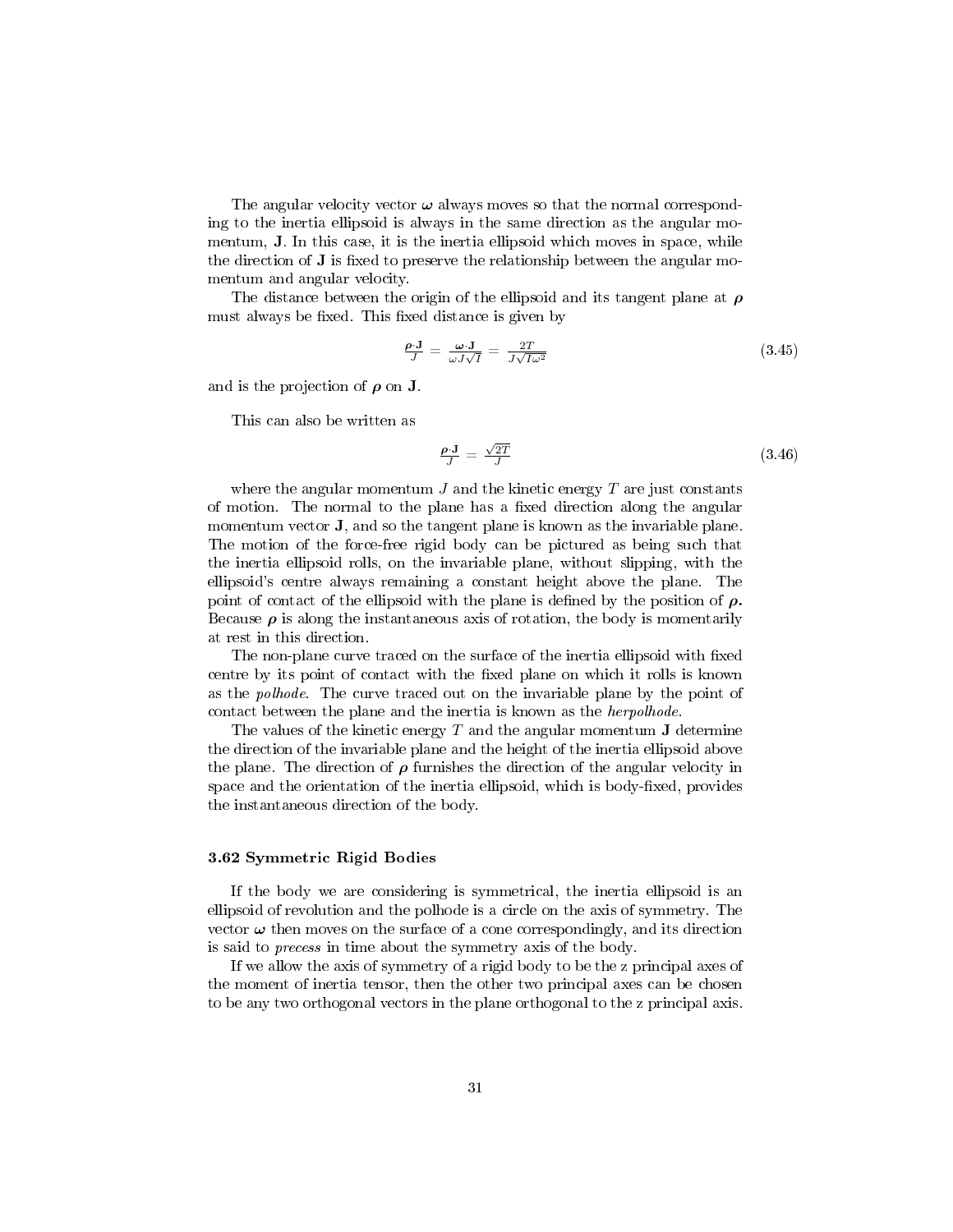The principal moments about these two axis are equal:

$$
I_1 = I_2 \tag{3.47}
$$

and the equations of motion for a symmetric body can then be simplified to

$$
I_1 \dot{\omega}_x = (I_1 - I_3)\omega_z \omega_y
$$
  
\n
$$
I_2 \dot{\omega}_y = -(I_1 - I_3)\omega_z \omega_x
$$
  
\n
$$
I_3 \dot{\omega}_z = 0.
$$
\n(3.48)

The third equation shows us that the rate of rotation around a symmetry axis is constant and we are therefore able to treat it as one of the initial known conditions. The two remaining equations are a pair of coupled linear differential equations for  $\omega_x$  and  $\omega_y$ . We are able to define a constant

$$
\Omega = \frac{I_1 - I_3}{I_1} \omega_z,\tag{3.49}
$$

known as the angular frequency. It is then possible to rewrite the equations for  $\omega_x$  and  $\omega_y$  as

$$
\begin{aligned}\n\dot{\omega}_x + \Omega \omega_y &= 0\\ \n\dot{\omega}_y - \Omega \omega_x &= 0.\n\end{aligned} \tag{3.50}
$$

There are various methods we could employ to solve these equations. One technique is to find the time derivative of the first equation:

$$
\ddot{\omega}_x = \Omega \dot{\omega}_y \tag{3.51}
$$

and to then use the second equation to substitute for  $\dot{\omega}_y$ :

$$
\ddot{\omega}_x = -\Omega^2 \omega_x. \tag{3.52}
$$

A typical solution for  $\omega_x$  can be written as

$$
\omega_x = A \sin \Omega t \tag{3.53}
$$

where A is some constant and if we substitute this solution for  $\omega_x$  into the first of the set of equations (3.48) we can solve for  $\omega_y$  to obtain:

$$
\omega_y = A \cos \Omega t. \tag{3.54}
$$

The magnitude of the vector  $\omega_x$ **i** +  $\omega_y$ **j** is constant and it rotates uniformly about the z-axis of the symmetrical body with angular frequency  $\Omega$ . The magnitude of the total angular velocity  $\omega$  of the body is also constant and in the body-fixed frame  $\omega$  precesses about the symmetry axis with the same frequency,  $\Omega$ . It is worth noting that the body axes are themselves rotating in space, at the greater frequency  $\omega$ .

Equation (3.49) tells us that smaller the difference between  $I_1$  and  $I_3$  is, the slower the precession frequency  $\Omega$  will be in comparison with the frequency of rotation,  $\omega$ . The kinetic energy and the magnitude of the angular momentum can be used to evaluate the constants A and  $\omega_z$ :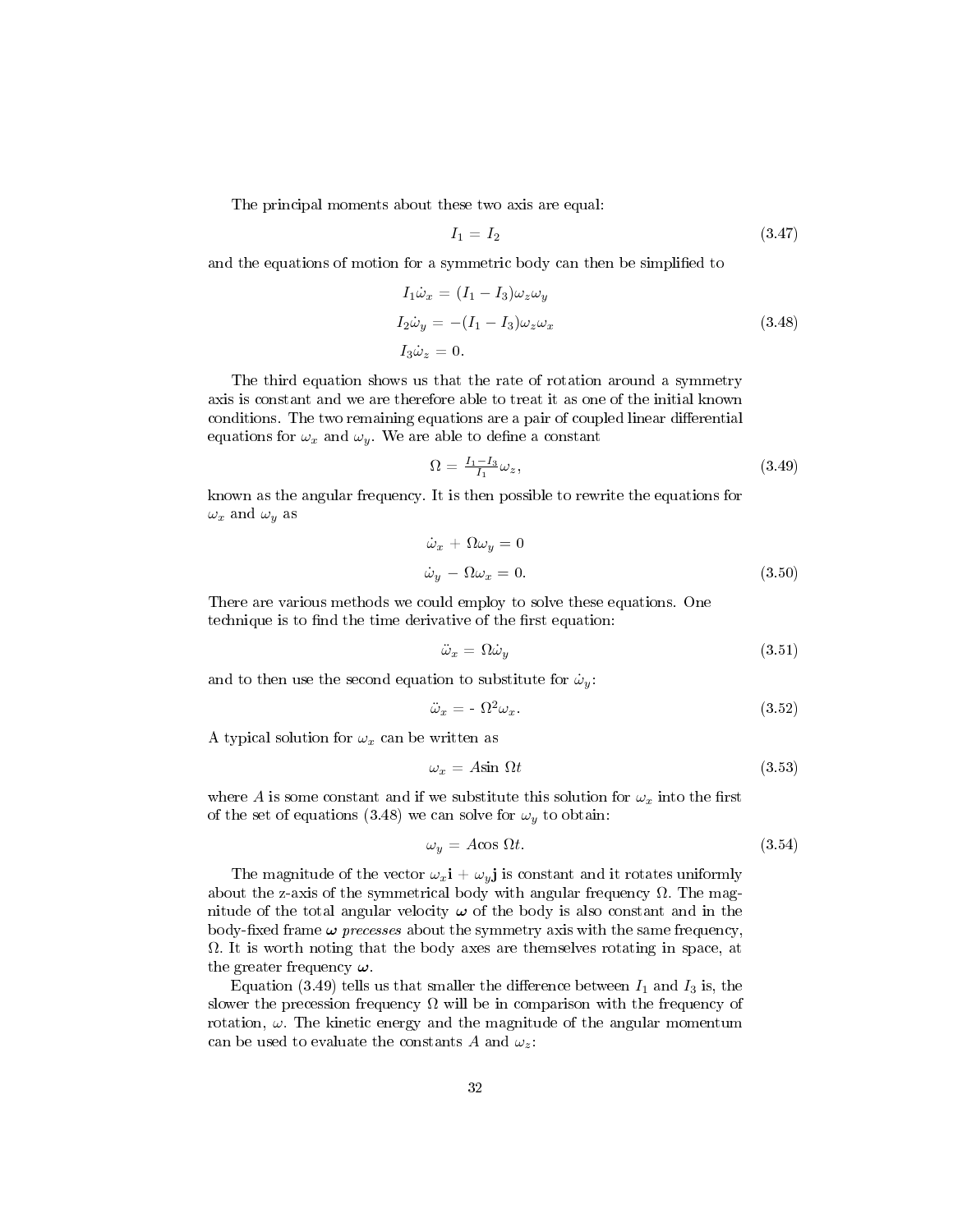$$
T = \frac{1}{2}I_1A^2 + \frac{1}{2}I_3\omega_z^2
$$
  

$$
J^2 = I_1^2A^2 + I_3^2\omega_z^2.
$$
 (3.55)

Here,  $\vec{A}$  is actually the amplitude of precession. It is possible to solve these equations for both A and  $\omega_z$  in terms of T and L.

#### 3.7 The Heavy Symmetrical Top with One Point Fixed

A heavy symmetrical top is a symmetrical body, pivoted at a point on its axis of symmetry, moving in a gravitational field. In the previous section, we chose the z-axis of the body-fixed system to the the symmetry axis of the body. The symmetry axis is also one of the principal axes of the body.

The constraint that one point of the top must be fixed reduces the number of degrees of freedom of the system to 3, and the Euler angles are able to completely specify the motion of the body.





#### 5.71 The Lagrangian and the Generalised Momenta

The centre of gravity of the body lies along its symmetry axis, and if we denote the distance from here to the fixed point by  $R$ , we can then write the potential energy of the body as

$$
V = MgRcos\theta. \tag{3.56}
$$

 $^5$ image adapted from http://teacher.pas.rochester.edu/PHY235/LectureNotes/Chapter11.htm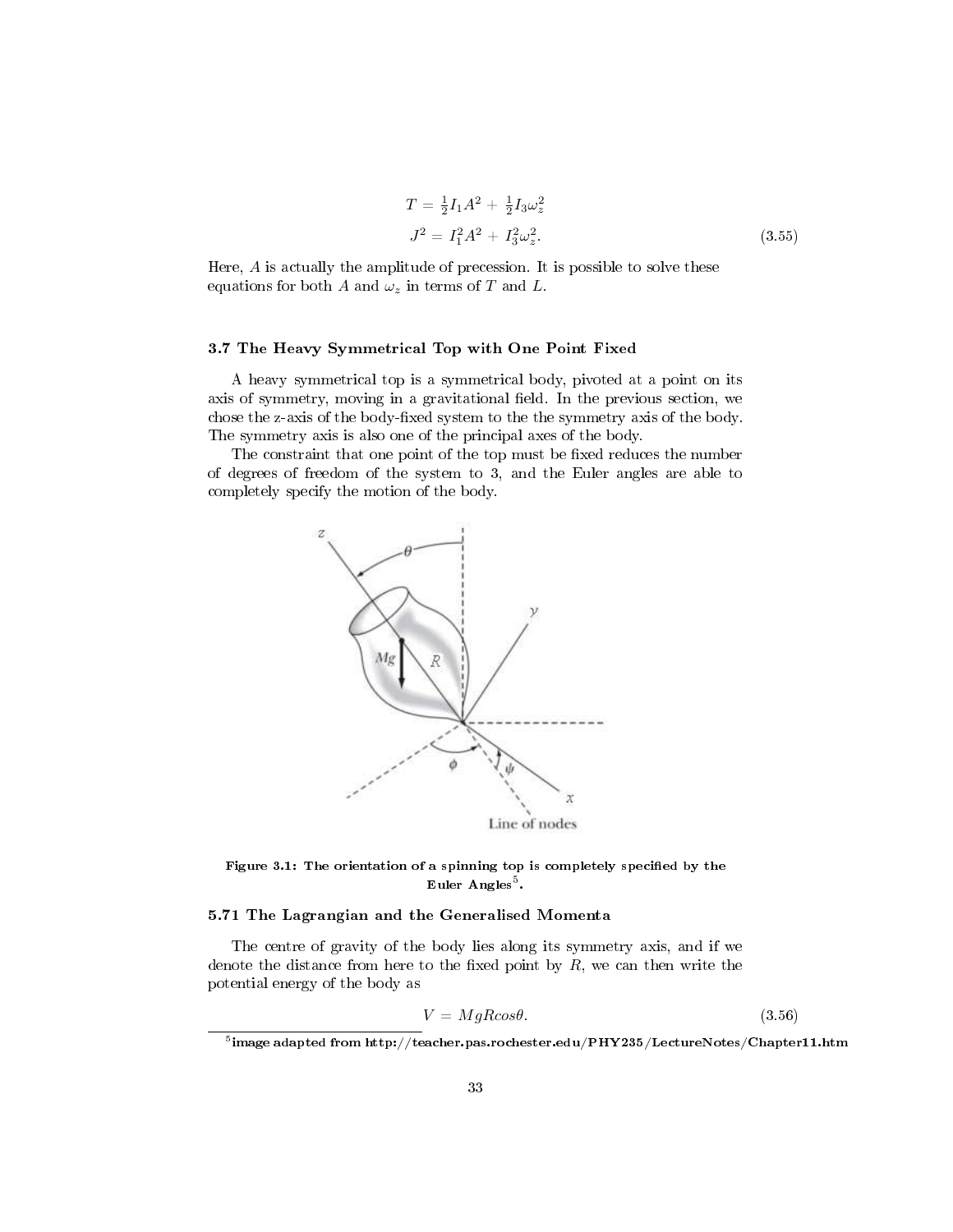The kinetic energy of the symmetrical body can be written as

$$
T = \frac{1}{2}I_1(\omega_x^2 + \omega_y^2) + \frac{1}{2}I_3\omega_z^2.
$$
\n(3.57)

We can write this in a different form, using Euler angles, by using the set of equations (2.99), obtaining

$$
T = \frac{1}{2}I_1(\dot{\theta}^2 + \dot{\phi}^2 \sin^2 \theta) + \frac{1}{2}I_3(\dot{\psi} + \dot{\phi} \cos \theta)^2 \tag{3.58}
$$

because the cross terms in  $\omega_x^2$  and  $\omega_y^2$  cancel each other out.

We can then write the Lagrangian for the system:

$$
L = T - V = \frac{1}{2}I_1(\dot{\theta}^2 + \dot{\phi}^2 \sin^2 \theta) + \frac{1}{2}I_3(\dot{\psi} + \dot{\phi} \cos \theta)^2 - MgR \cos \theta.
$$
 (3.59)

The corresponding generalized momenta are then:

$$
p_{\phi} = \frac{\partial L}{\partial \dot{\phi}} = (I_1 sin^2 \theta + I_3 cos^2 \theta) \dot{\phi} + I_3 \dot{\psi} cos \theta \tag{3.60}
$$

$$
p_{\theta} = \frac{\partial L}{\partial \dot{\theta}} = I_1 \dot{\theta} \tag{3.61}
$$

$$
p_{\psi} = \frac{\partial L}{\partial \psi} = I_3(\psi + \dot{\phi}\cos\theta) = I_3\omega_z.
$$
 (3.62)

It can be seen that the Lagrangian does not involve the Euler angles  $\phi$ and  $\psi$  explicitly. This indicates that these coordinates are ignorable and the generalised momenta corresponding to these angles are constant in time and the system has only one degree of freedom,  $\theta$ .

#### 5.72 The Energy Equation

As well as the generalised momenta for  $\phi$  and  $\psi$ , the total energy E of the conservative system will also be conserved:

$$
E = T + V = \frac{I_1}{2}(\dot{\theta} + \dot{\phi}^2 \sin^2 \theta) + \frac{I_3}{2}\omega_z^2 + MgR\cos\theta.
$$
 (3.63)

Since the momenta  $p_{\psi}$  and  $p_{\phi}$  are constants of motion, we can define two constants a and b,

$$
a = \frac{I_3 \omega_3}{I_1}, \qquad b = \frac{p_\phi}{I_1} \tag{3.64}
$$

which we can use to write

$$
\phi = \frac{b - a \cos \theta}{\sin^2 \theta}.
$$
\n(3.65)

We can also obtain an equivalent expression for  $\dot{\psi}$ :

$$
\dot{\psi} = \frac{I_1 a}{I_3} - \cos\theta \frac{b - a \cos\theta}{\sin^2 \theta}.
$$
\n(3.66)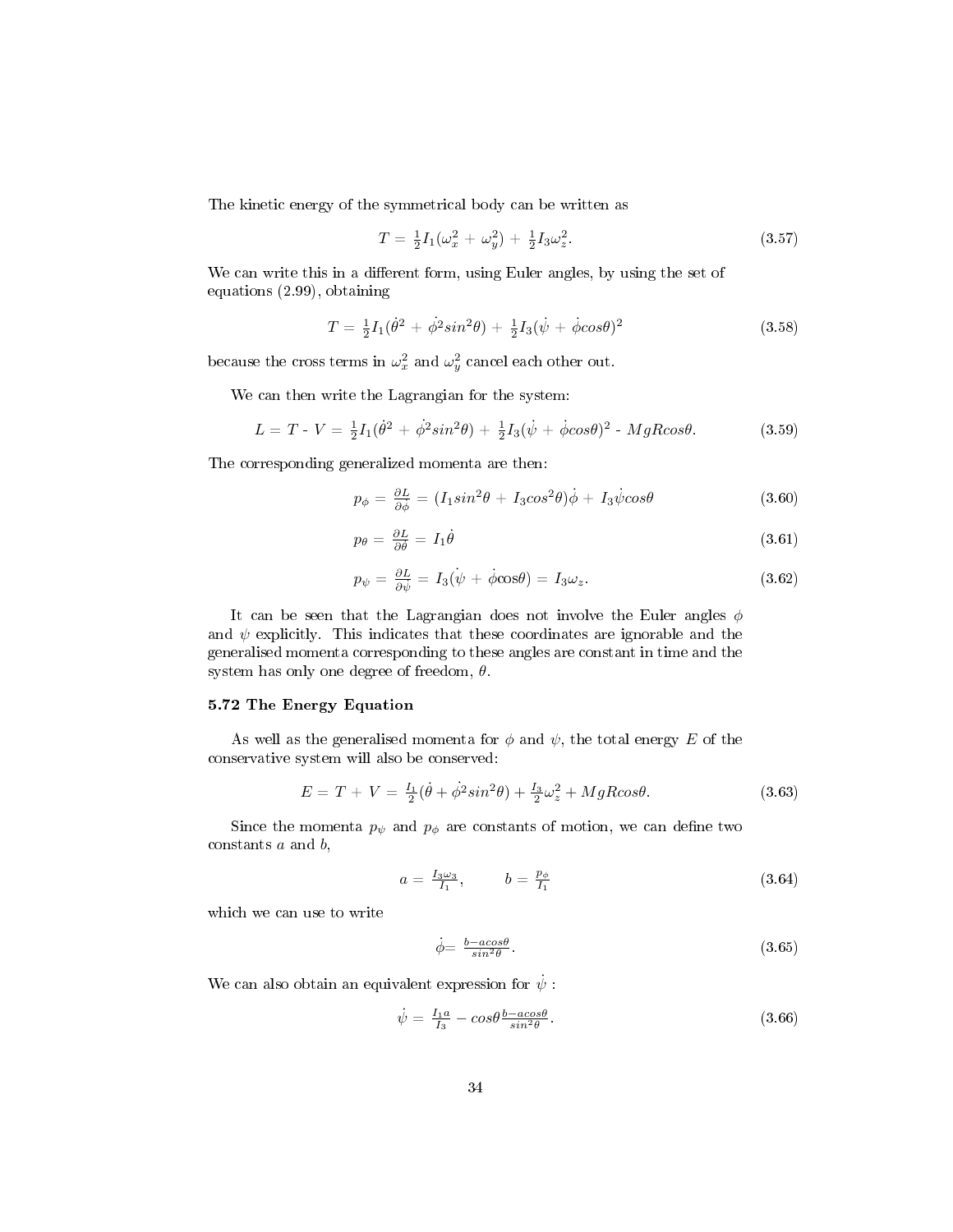If we know  $\theta$  as a function of time then it is possible to integrate the equations to give the dependence of  $\phi$  and  $\psi$  in time.

We can use equation (3.65) and equation (3.66) to eliminate  $\dot{\phi}$  and  $\dot{\psi}$  from the equation for the total energy, leaving a differential equation that is dependent only on  $\theta$ . First we need to be aware that  $\omega_z$  is constant in time, as shown by equation (3.62), and equal to  $\frac{I_1}{I_3}a$ . We can then define a constant of motion, the reduced energy,  $E'$  as:

$$
E' \equiv E - \frac{1}{2} I_3 \omega_z^2. \tag{3.67}
$$

It is then possible for us the rewrite the total energy equation as

$$
E' = \frac{I_1}{2}(\dot{\theta}^2 + \dot{\phi}^2 \sin^2 \theta) + MgR \cos \theta. \tag{3.68}
$$

If we define two constants as

$$
\alpha = \frac{2E'}{I_1}, \qquad \beta = \frac{2MgR}{I_1} \tag{3.69}
$$

then we can substitute in equation (3.65) into equation (3.68) and rearrange the terms to give

$$
\sin^2 \theta \, \dot{\theta}^2 = \sin^2 \theta (\alpha - \beta \cos \theta) - (b - a \cos \theta)^2. \tag{3.70}
$$

To simplify the analysis, we will set  $u = cos\theta$  and then it is possible to rewrite the above equation as

$$
\dot{u}^2 = (1 - u^2)(\alpha - \beta u) - (a - bu)^2 = f(u). \tag{3.71}
$$

We are also able to reduce the equations (3.65) and (3.66) to

$$
\dot{\phi} = \frac{b - au}{1 - u^2} \tag{3.72}
$$

and

$$
\dot{\psi} = \frac{I_1 a}{I_3} - \frac{u(b - au)}{1 - u^2} \tag{3.73}
$$

We can immediately take the square root of equation (3.71) and integrate it to get a quadrature:

$$
t = \int_{u(0)}^{u(t)} \frac{du}{\sqrt{(1 - u^2)(\alpha - \beta u) - (b - au)^2}}\tag{3.74}
$$

We could find similar integrals for  $\phi$  and  $\psi$ , but we do not need to perform these integrations to get a general idea of the motion. The equation for  $f(u)$  is cubic and the roots of the cubic polynomial provide the turning angles of  $\theta$ , at which the sign of  $\dot{\theta}$  changes. .When u is large,  $\beta u^3$  becomes the dominant term of  $f(u)$ , and so  $f(u) \to \infty$  as  $u \to \infty$ , and  $f(u) \to -\infty$  as  $u \to -\infty$ .

When u is equal to  $\pm 1$ ,  $f(u) = -(b \mp a)^2 \leq 0$ , except in the instance when  $u =$  $\pm 1$  is a root of  $f(u)$ , which physically corresponds to a vertical top. Physically, the top can only be in motion when  $\dot{u}^2$  is positive and u must lie in the interval  $u = -1$  to  $u = +1$ , so, since  $u = cos\theta$ , we see that  $\theta$  must lie between  $-\pi$  and  $+\pi$ .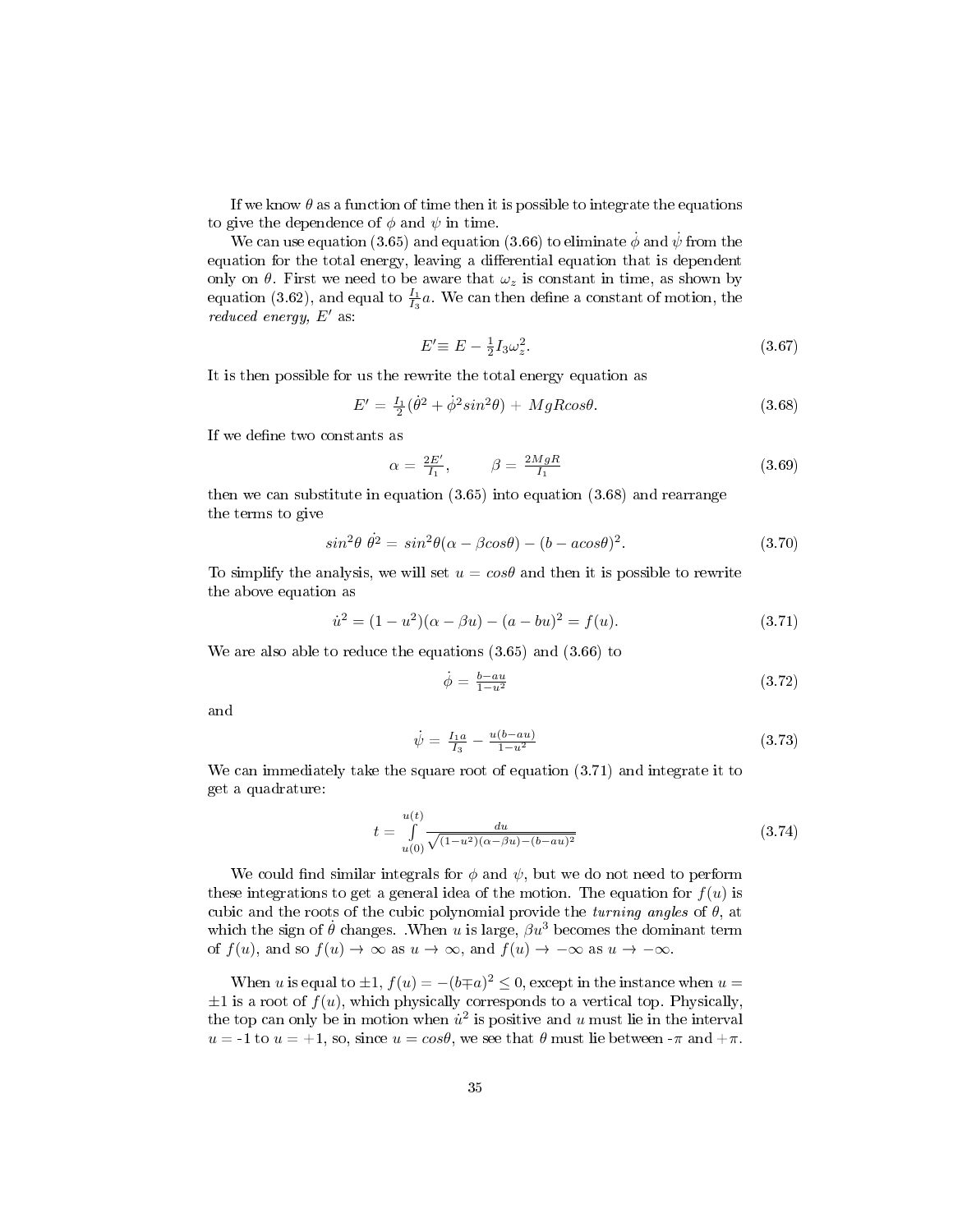A plot of the function  $f(u)$  looks like Figure (3.2):



Figure 3.2: A plot of the function  $f(u)^6$ 

For any real top,  $f(u)$  therefore has two roots  $u_1$  and  $u_2$ , that lie between -1 and +1. The top must move so that  $\cos\theta$  always stays within this region.

#### 5.73 Motion of the Spinning Top

The motion of the top can be depicted by tracing the curve of the intersection of the figure axis (the locus of the figure axis) onto a unit sphere about the fixed point. The locus lies between the co-latitude bounding circles  $\theta_1 = \arccos u_1$ and  $\theta_2 = \text{arc } \cos u_2$ . Any point on the locus has polar coordinates which are identical to the Euler angles for the body system. The value of the root  $b - au$ determines the locus curve shape.



Figure 3.3: The different types of motion depend on the direction of precession at the extrema<sup>7</sup>

 $^6$ image obtained from http://www.damtp.cam.ac.uk/user/tong/dynamics/three.pdf

 $^7$ image obtained from http://teacher.pas.rochester.edu/PHY235/LectureNotes/Chapter11.htm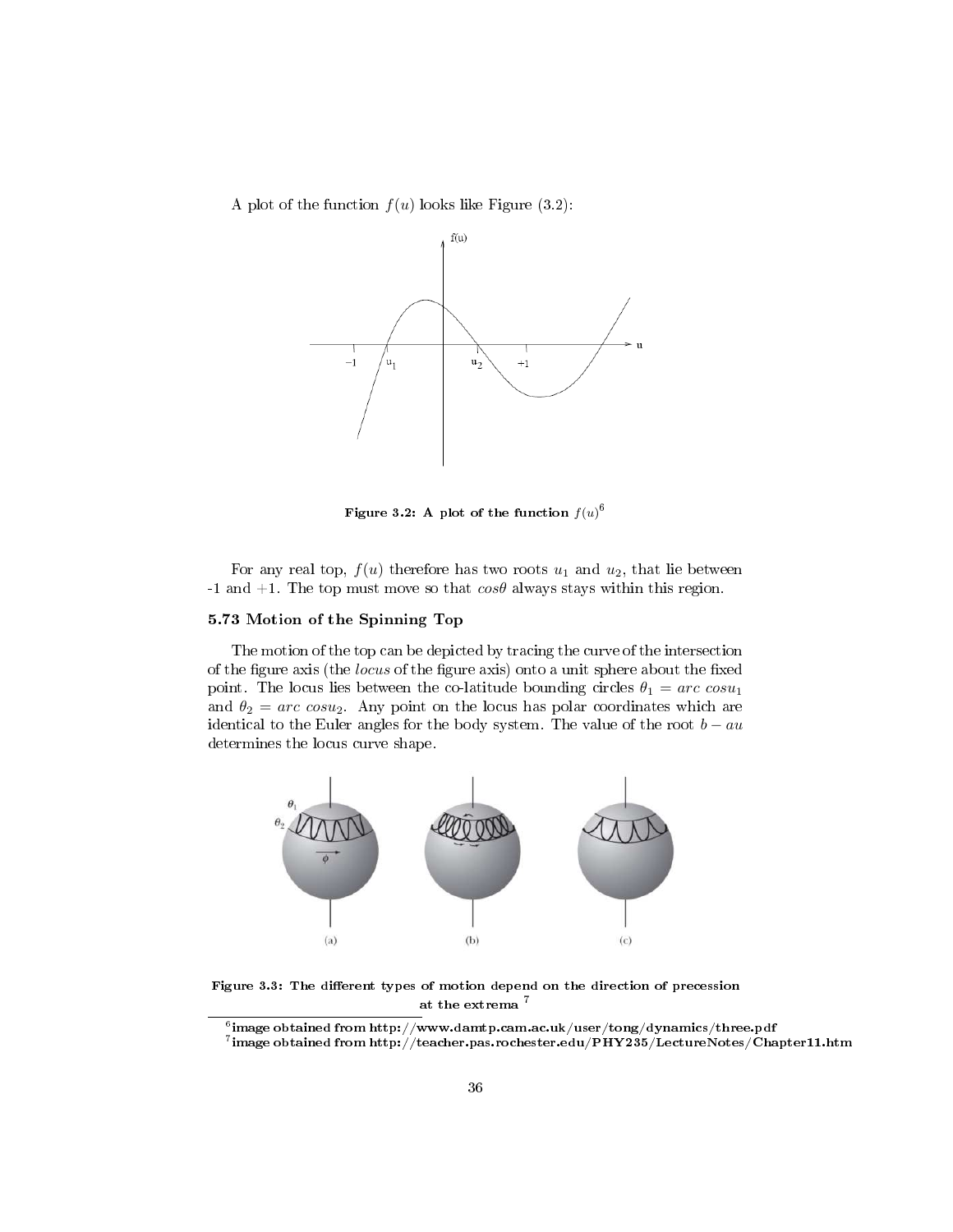There are three possibilities for the motion, and they are dependent on the sign of  $\dot{\phi}$ , as determined by equation (3.72) at the roots  $u = u_1$  and  $u = u_2$ . Motion as depicted in Figure 3.3(a) occurs if  $\dot{\phi} > 0$  at both  $u = u_1$  and  $u = u_2$ . If  $\phi > 0$  at  $u = u_1$ , but  $\phi < 0$  at  $u = u_2$ , then the type of motion as shown in Figure 3.3(b) will occur. Figure 3.3(c) shows the path of motion that will come about if  $\phi > 0$  at  $u = u_1$ , but  $\phi = 0$  at  $u = u_2$ .

Motion in  $\phi$  is known as *precession*, whilst motion in  $\theta$  is called *nutation*, and can be visualised as the figure axis nodding up and down between the bounding angles  $\theta_1$  and  $\theta_2$  as it goes around.

The motion as shown in Figure  $3.3(c)$  is not as unlikely as it may seem. If we spin the top and let it go at some angle  $\theta_0$ , we have the initial conditions  $t = 0, \theta = \theta_0$  and  $\dot{\theta} = \dot{\phi} = 0$ . Also, we should remember that the quantity

$$
p_{\phi} = I_1 \dot{\phi} \sin^2 \theta + I_3 \omega_z \cos \theta = I_3 \omega_z \cos \theta_0 \tag{3.75}
$$

is constant. We now have sufficient information to describe the qualitative motion of the top. It will initially begin to fall under gravity, and so  $\theta$ increases. As the top is falling,  $\dot{\phi}$  must turn and increase so that  $p_{\phi}$  always remains constant. The direction of precession,  $\dot{\phi}$  must be in the same direction as  $\omega_z$ , and we get the type of motion as shown by Figure 3.3(c).

When  $\dot{\theta}$  and  $\dot{\phi}$  are initially equal to zero, and if we assume that the initial kinetic energy of rotation is large compared with the maximum change in potential energy:

$$
\frac{1}{2}I_3\omega_z^2 \gg 2MgR,\tag{3.76}
$$

then we are able to quantitatively predict how the top will move. The precession and the nutation will only be small disturbances to the rotation of the top about its figure axis. In this case, we would call the top a "fast top". For a fast top, the angular momentum is along the axis of spin of the top.

#### 5.74 Uniform Precession

If  $\dot{\theta}$  is equal to zero, and if  $\dot{\phi}$  is constant, then the top will precess without bobbing up and down. This situation requires  $f(u)$  to have a single real root  $u_0$ lying between  $-1$  and  $+1$ . This root must satisfy the following equations:

$$
f(u_0) = (1 - u_0^2) (\alpha - \beta u_0) - (b - au_0)^2 = 0
$$
\n(3.77)

and

$$
f'(u_0) = -2u_0(\alpha - \beta u_0) - \beta(1 - u_0^2) + 2a(b - au_0) = 0.
$$
 (3.78)

Combining these two equations, we find that

$$
\frac{\beta}{2} = a\dot{\phi} - \dot{\phi}^2 u_0. \tag{3.79}
$$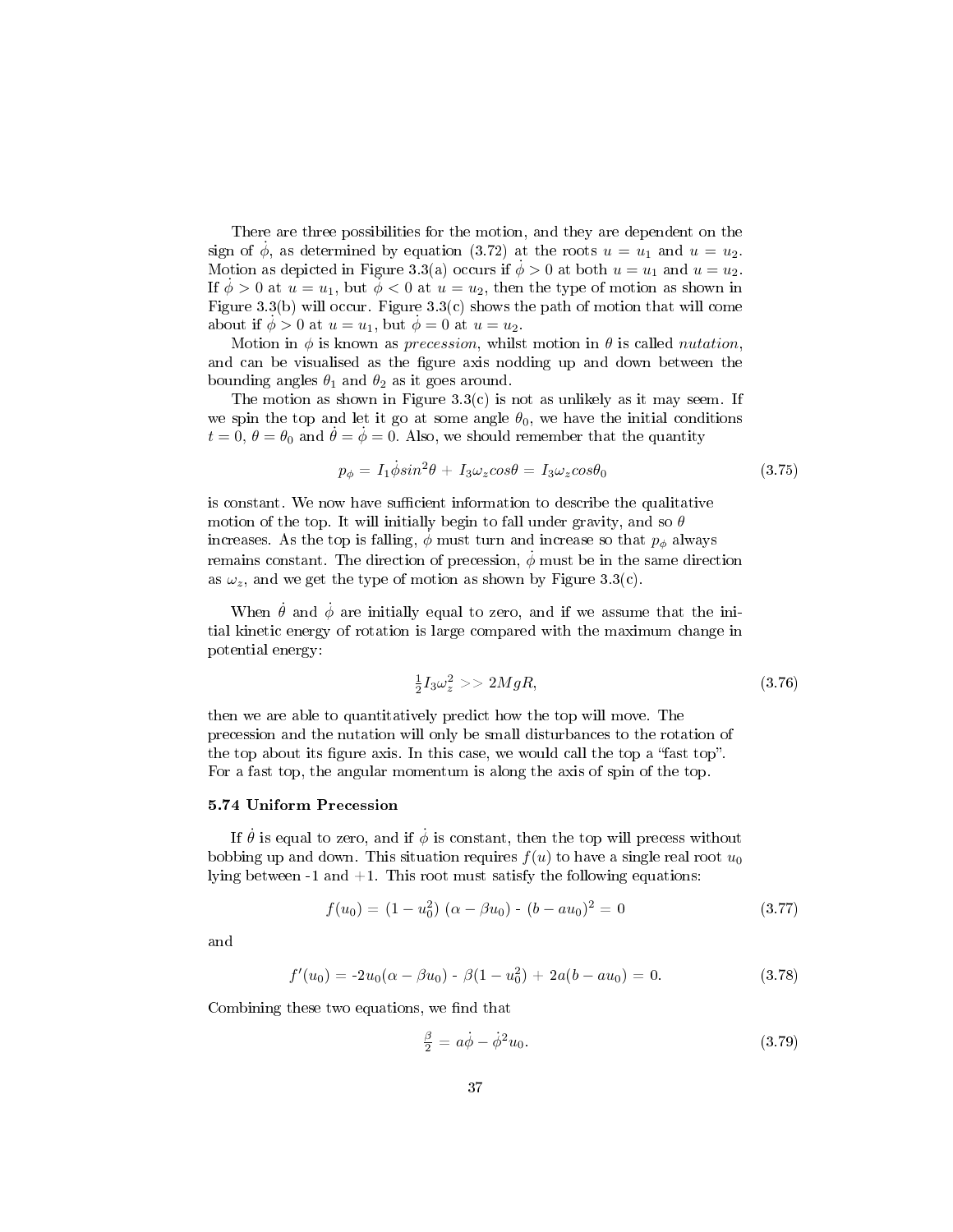Substituting in the relation  $I_1a = I_3\omega_z$  and the definition for  $\beta$  as seen in equations (3.69), this gives us the equation

$$
MgR = \dot{\phi}(I_3\omega_z - I_1\dot{\phi}cos\theta_0). \tag{3.80}
$$

For a fixed value of  $\omega_z$  and fixed  $\theta_0$ , giving the top exactly the right initial shove  $\dot{\phi}$  will allow the top to spin without nutation. The quadratic nature of equation (3.80) in  $\dot{\phi}$  indicates that there are two frequencies with which it is possible for the top to precess without nutation, known as "slow" precession and "fast" precession. We can also see that equation  $(3.80)$  can never be satisfied by  $\phi = 0$ , so an initial shove must always be given to the top for it to be able to precess uniformly. The "fast" and "slow" precessions will only exist if equation (3.80) can actually be solved. This requires

$$
\omega_z > \frac{2}{I_3} \sqrt{MgRI_1 \cos \theta_0}.\tag{3.81}
$$

For a given  $\theta_0$ , the top therefore has to be spinning fast enough to have uniform solutions, otherwise it will topple over.

#### 5.75 The Sleeping Top

We can start a top spinning with its axis vertical, with

$$
\theta = \dot{\theta} = 0. \tag{3.82}
$$

When it is spinning quietly about the vertical, we call it a *sleeping top*. In this situation,  $f(u)$  has a root at  $\theta = 0$  (or  $u = +1$ ), so that  $f(1) = 0$ . We can use equations (3.64) and (3.69) to check that  $a = b$  and  $\alpha = \beta$  here. The function has two roots of  $u = +1$ ,

$$
f(u) = (1 - u)^2 (\alpha (1 + u) - a^2)
$$
\n(3.83)

and a root of  $u_2 = \frac{\alpha^2}{\alpha - \alpha}$  $\frac{\alpha}{\alpha-1}$ . If  $u_2$  is greater than 1, then  $\omega_z$  will be greater than a critical angular velocity  $\omega'$ , where

$$
\omega' = \frac{4I_1 MgR}{I_3^2} \tag{3.84}
$$

and the graph of  $f(u)$  looks like Figure 3.4(a). This motion is stable and the only possible motion is for  $u = 1$ , so the top just continues to spin about the vertical.

If  $u_2 < 1$  , then  $\omega_z < \omega'$  and  $f(u)$  looks like Figure 3.4(b) and the top is unstable.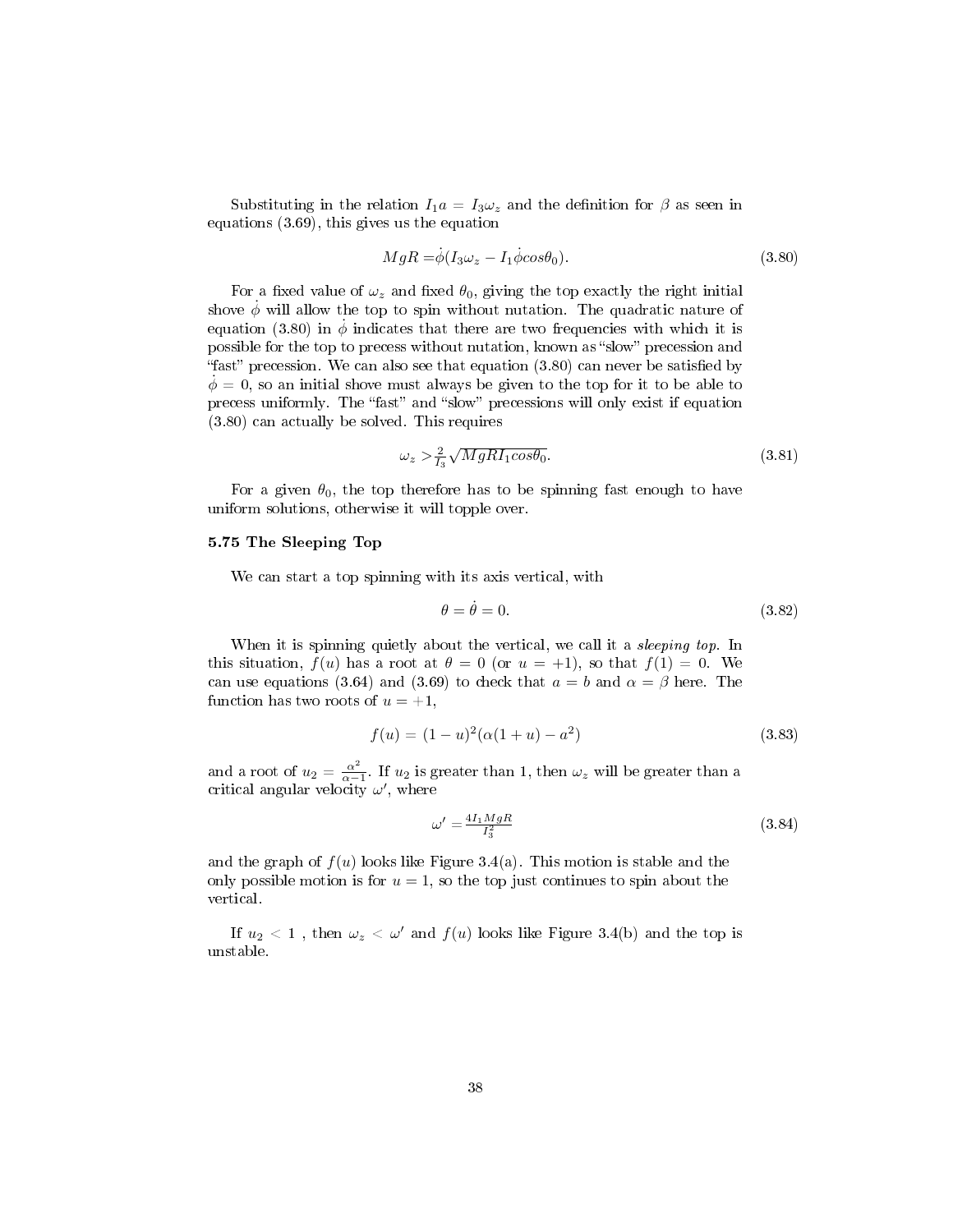

Figure 3.5: A plot of  $f(u)$  for the stable and unstable sleeping top<sup>8</sup>

Practically, the top will spin about the vertical until friction gradually reduces the frequency of rotation to below the critical angular velocity and the top will then start to wobble as it slows down and will eventually fall.

 $^8$ image obtained from http://www.damtp.cam.ac.uk/user/tong/dynamics/three.pdf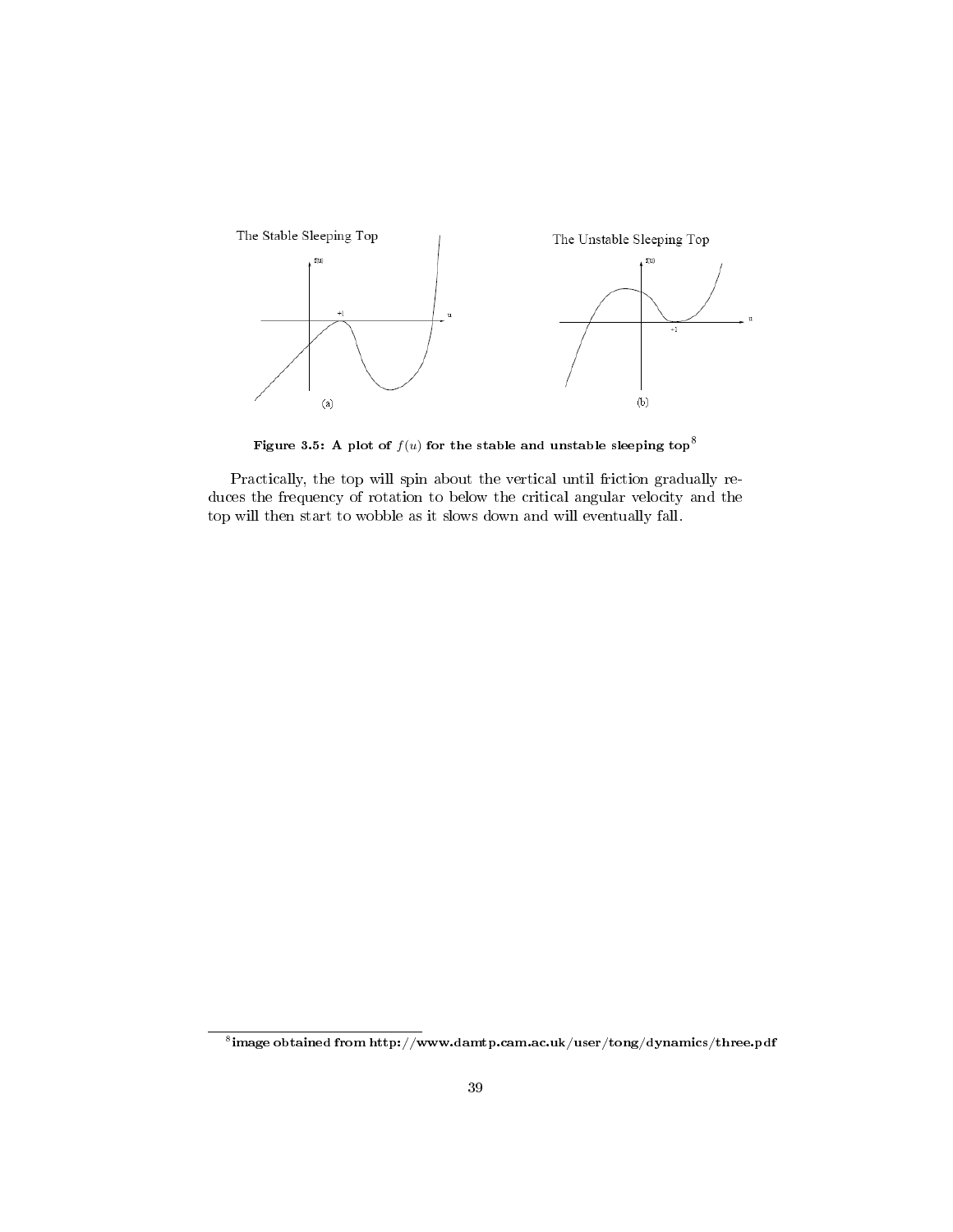## Chapter 4

### The Levitron

#### 4.1 Introduction to the Levitron

The Levitron is a popular mechanical toy invented by Mr. R Harrigan and developed by Mr. W Hones. It consists of a small, magnetic spinning top and a permanently magnetized ceramic base plate. The magnetic forces and torques couple uniquely with the gyroscopic motion of the spinning top, allowing stable levitation to occur. The top is seen to float above the base in mid-air, precessing and nutating about an equilibrium point until air resistance slows the top down sufficiently and the top then becomes unstable and falls.



Figure 4.1: The Levitron<sup>9</sup>

Knowledgeable physicists were adamant that Harrigan was wasting his time with the Levitron, because stable magnetic levitation for permanent static magnetic dipoles is forbidden by Earnshaw's theorem, but in this chapter I will discuss the mechanics of the device and attempt to explain the mechanical principles which allow it to work, providing a strict set of conditions are satisfied.

#### 4.2 An Overview of How the Levitron Works

The heavy, symmetrical top is a rigid body, with mass  $m$  and angular momentum J. The mass of the top can be altered by adding small washers to it. The centre of mass of the top is located at  $\mathbf{r} = (x, y, z)$ . The top can be thought of as a magnetic dipole, with vector moment  $\mu$  which is located at the centre of mass and points along the symmetry axis.

A magnetic field  $B(r)$  is provided by the base plate, and its gradients provide a repulsive force which opposes the gravitational force, mg, on the top. This

 $^9$ image obtained from http://www.vnix.nl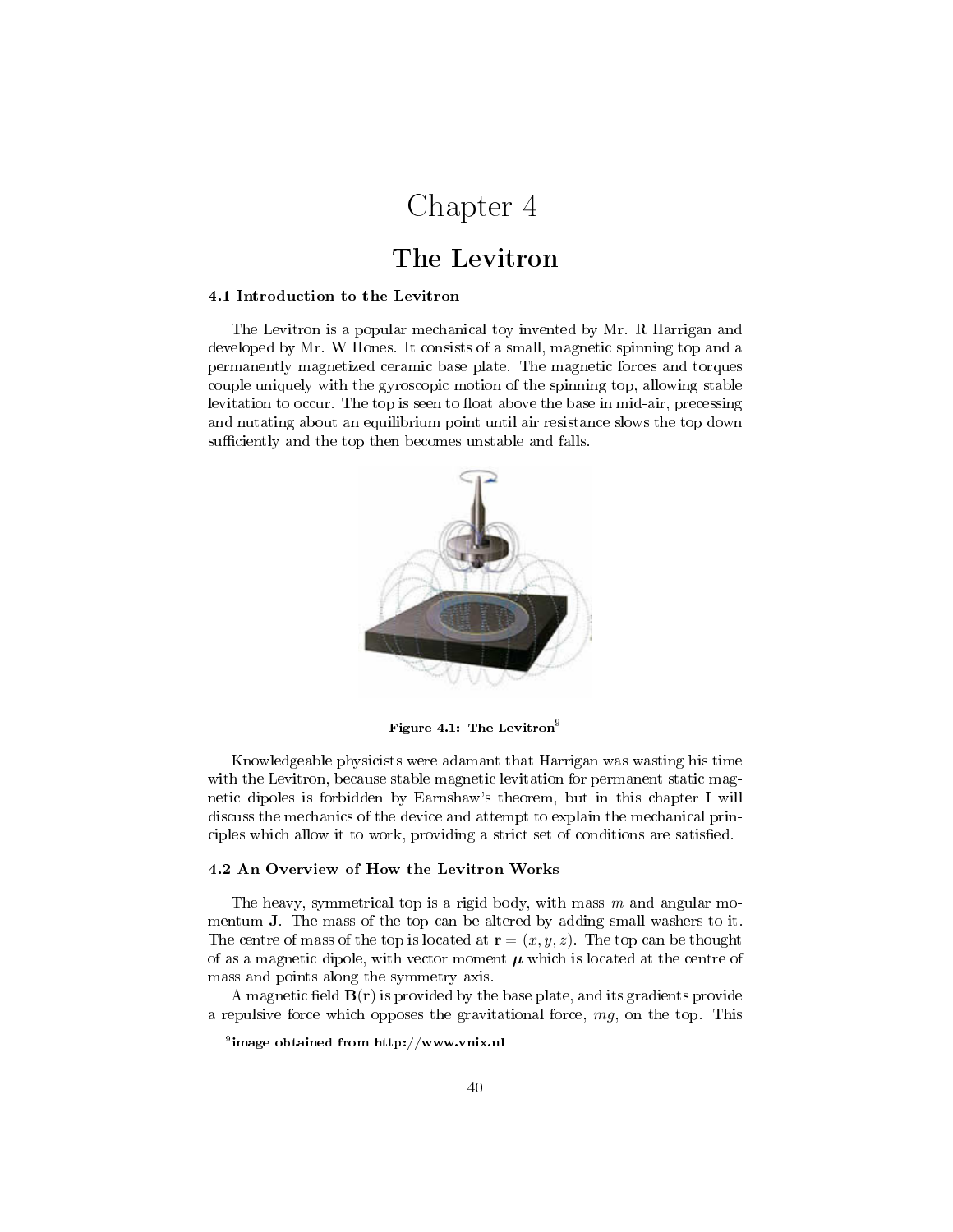repulsive force is responsible allowing the top to achieve stability whilst spinning above the base; it acts on the vector moment in the presence of the spin J.

It is not sufficient to just stabilize the top against flipping. If we assume that the magnetic dipole moment of the top,  $\mu$ , is always oriented approximately vertically, in the downwards  $-z$  direction and the repulsive field  $B(r)$  is also approximately vertical, but pointing in the  $+z$  direction, then the magnetic energy  $-\mu \cdot \mathbf{B}(\mathbf{r})$  is approximately equal to  $-\mu B_z$ . The total potential energy  $V$  is given by:

$$
V = -\mu \cdot \mathbf{B}(\mathbf{r}) + mgz \tag{4.1}
$$

$$
V = \mu B_z + mgz \tag{4.2}
$$

The first of two conditions that must be satisfied for stable levitation to occur is that the upward repulsive force, which is approximately equal to  $\mu \partial_z B_z$ , must balance the force of gravity on the top to allow it to float in equilibrium. The potential energy must have a critical point at the equilibrium point, and the second condition for stable levitation is that this critical point must be a minimum. This is actually impossible, by Earnshaw's theorem<sup>10</sup> since both gravity and  $B<sub>z</sub>$  are both harmonic potential fields. The energy minimum condition cannot be satisfied in both the vertical and horizontal directions simultaneously and instead there is a saddle point.

It is, however, still possible for the top to float stably in a time-independent potential field. If we take the potential to be the sum of the gravity and the magnetic energy of  $\mu$  averaged over its precession around **B** then the average energy makes use of the magnitude  $B$  of  $\bf{B}$  rather than the z-component. A minimum of the potential then exists for a narrow range of mass  $m$  only. The range is narrow because it is the small deviations of B from vertical near the axis which are responsible for allowing the potential to posses a minimum. The form of  $B(r)$  varies with temperature, and is responsible for dictating the range of m. The mass required to allow the top to stably levitate may need to be frequently adjusted.

We need to make a correction to the adiabatic averaging underlying the static stability, as it is not exact. The first adjustment is to introduce an additional force called geometric magnetism which has the form  $\mathbf{v} \times \mathbf{B}_{eff}(\mathbf{r})$  where  $\mathbf{v} =$  $\dot{\mathbf{r}}$  is the velocity at which the top is moving through the magnetic field, and  $\mathbf{B}_{eff}(\mathbf{r})$  is the effective field constructed from component derivatives of  $\mathbf{B}(\mathbf{r})$ .

Three speeds must be very different to allow the top to float stably in the static potential field. The spin angular velocity of the top must be the fastest,

 $10$ Earnshaw's Theorem states that it is not possible to achieve stable suspension of an object against gravity, using any combination of electric charges and fixed magnets. The proof is fairly straight forward: The static force as a function of position  $F(x)$  which acts on a body due to the combination of gravitational, electrostatic and magnetic fields will always have divergence equal to zero,  $\nabla \cdot \mathbf{F}(\mathbf{x}) = 0$ . The force at a point of equilibrium is zero. In the case of stable equilibrium, the force must point inwards towards the equilibrium point on some small sphere around the point. Gauss's theorem implies, however,  $\int \mathbf{F}(\mathbf{x}) \cdot dS = \int \nabla \cdot \mathbf{F}$ 

 $dV$ , and since the divergence of the force over the volume inside is equal to zero, the radial component of the force over the surface must also be equal to zero.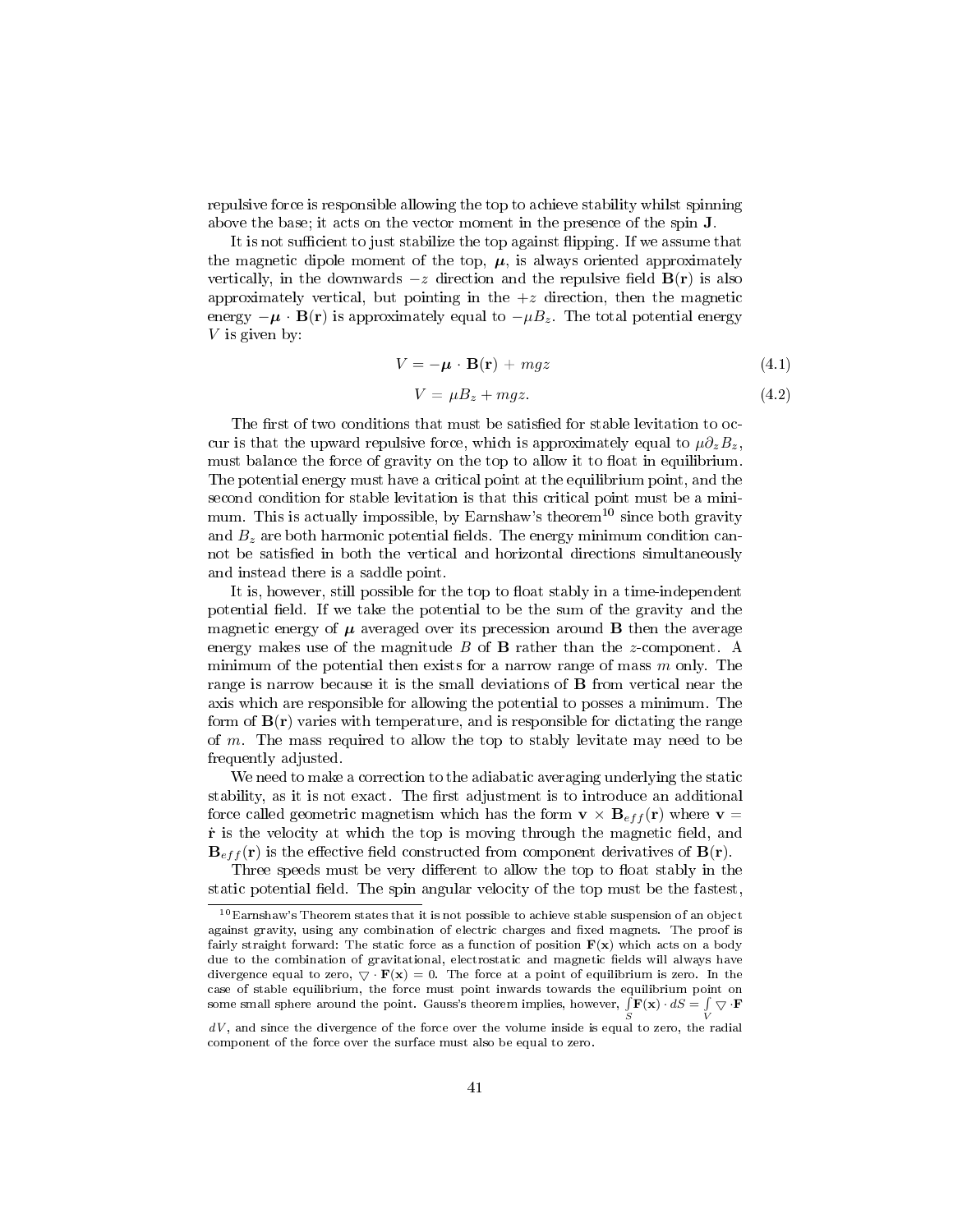the precession angular velocity of the top, and the rate at which B changes in the frame of the top must be the slowest.

If the top and base were both made from metal, the top would fall faster, because eddy currents would be induced, which would be an additional source of dissipation (energy is also dissipated by resistance from the air) and the top would fall more quickly.

#### 4.3 Conditions for Stable Equilibrium

We are able to write the potential energy of top is given in equation (4.1). The magnetic torque on the top is equal to  $\mu \times B$  and the spin of the top changes as the result of this torque,

$$
\dot{\mathbf{J}}(t) = \boldsymbol{\mu}(t) \times \mathbf{B}(\mathbf{r}(t)). \tag{4.3}
$$

We can make two assumptions for the top which will allow us to simplify the problem. Assuming that the top is small allows us to approximate its magnetism as a point dipole., located at coordinates x. The second assumption is that the top is "fast", so that the angular momentum is along the axis of spin of the top, and this also coincides with the magnetic moment axis. The condition for a fast top is that the spin must be much faster than the precession and we shall see later that this condition is indeed satisfied.

We can write an equation for the magnetic field so that it is expressed in terms of its magnitude  $B$  and direction **b** as seen from the spinning top's frame:

$$
\mathbf{B}(\mathbf{r}(t)) \equiv B(t)\mathbf{b}(t). \tag{4.4}
$$

We are now able to write a new equation for the spin as:

$$
\dot{\mathbf{J}}(t) = \Omega(t)\mathbf{b}(t) \times \mathbf{J}(t) \tag{4.5}
$$

where  $\Omega$  is the angular precession frequency with which the top rotates about the instantaneous direction of the magnetic field as seen in the body-fixed frame:

$$
\Omega = -\frac{\mu B}{J} \tag{4.6}
$$

As seen in the previous chapter, saying that the precession is fast is different to saying that the top is fast, and here the condition that the precession is fast is equivalent to the expression  $|\Omega| \gg |\dot{\mathbf{b}}|$ , and here the *adiabatic invariant* **J**  $\cdot$  **b** must be approximately conserved, and this relation is known as an adiabatic slaving of J to b. The component

$$
\mu_B \equiv \mu(t) \cdot \mathbf{b}(t) \tag{4.7}
$$

must then also be an adiabatic invariant, and this allows us to rewrite the potential energy as:

$$
V = V(r) = -\mu_B B(\mathbf{r}) + mgz.
$$
\n(4.8)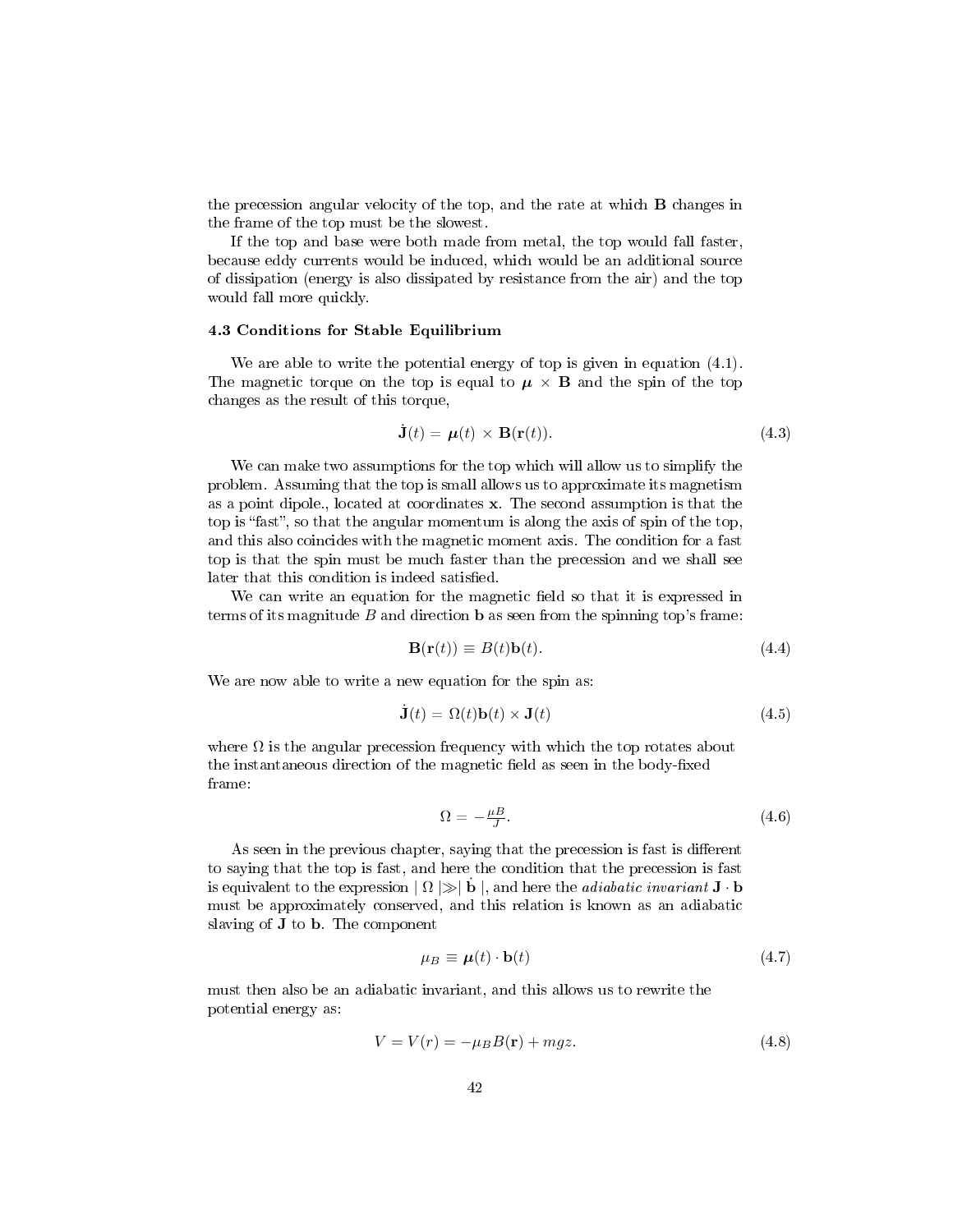Later, we will examine this approximation more closely.

With the assumptions made above, the top can how achieve stable levitation above the base if  $V(\mathbf{r})$  has a possesses a minimum there. This requires the following three conditions to be satisfied:

| $(i)$ equilibrium:          | $\nabla V(\mathbf{r})=0$                                                |       |
|-----------------------------|-------------------------------------------------------------------------|-------|
| (ii) vertical stability:    | $\partial_z^2 V({\bf r}) > 0$                                           | (4.9) |
| (iii) horizontal stability: | $\partial_x^2 V(\mathbf{r}) > 0$ and $\partial_y^2 V(\mathbf{r}) > 0$ . |       |

I am only going to be considering the situation where the minimum lies on the vertical symmetry axis of the base and neglecting the possibility of any off-axis minima.

Since the centre of mass of the top is not located inside the base, the base does not contribute any currents to  $B(r)$ . B is curl and divergence free, so we are able to write the field as

$$
\mathbf{B}(\mathbf{r}) = -\nabla \Phi(\mathbf{r})\tag{4.10}
$$

with

$$
\nabla^2 \Phi(\mathbf{r}) = 0 \tag{4.11}
$$

The potential  $\Phi$  is stationary at  $x = y = 0$  in horizontal planes, and has circular symmetry to second order in  $x$  and  $y$ , which is true for the Levitron with a square base.

If we define

$$
\mathbf{R} \equiv (x, y) \tag{4.12}
$$

and

$$
\mathbf{R} = |\mathbf{R}|.\tag{4.13}
$$

then we can write the potential close to the axis as

$$
\Phi(\mathbf{r}) = \Phi(0, 0, z) + \frac{1}{2} \partial_x^2 \Phi(0, 0, z) R^2 + \dots \tag{4.14}
$$

Conveniently, we can use the notation

$$
\phi_n(z) = \partial_z^n \Phi(0, 0, z). \tag{4.15}
$$

Laplace's equation  $(4.11)$  must be satisfied by equation  $(4.14)$ , and this gives

$$
\Phi(\mathbf{r}) = \phi_0(z) - \frac{1}{4}\phi_2(z)R^2 + \dots \tag{4.16}
$$

The adiabatic energy equation (4.8) makes use of the magnitude of the vector **B**, and we can use equations (4.10) and (4.11) with (4.16) to write  $B(\mathbf{r})$  to the second order in R: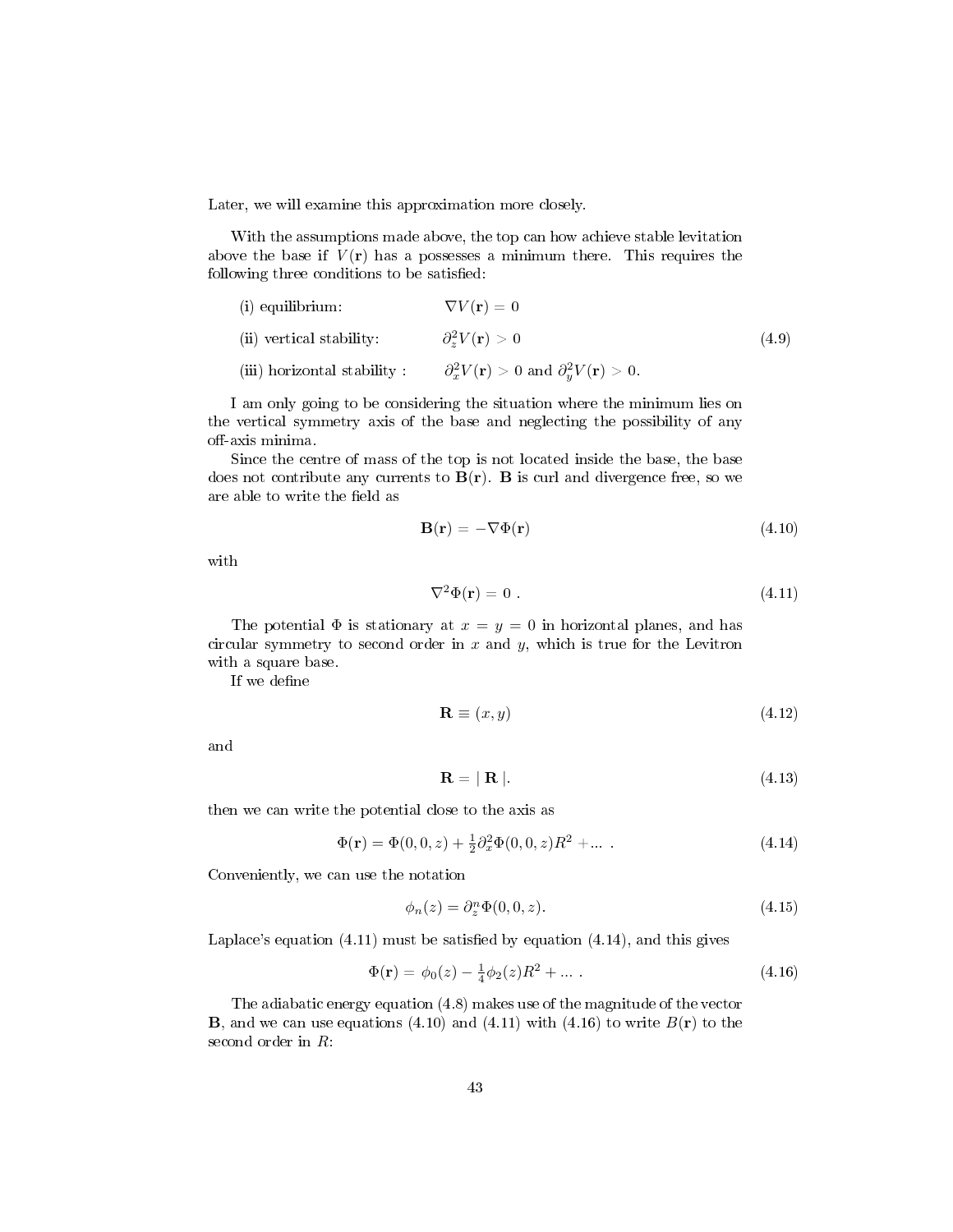$$
B(\mathbf{r}) = \phi_1 \text{sgn}\phi_1 \left[ 1 + \frac{R^2}{8} \left( \frac{\phi_2^2}{\phi_1^2} - 2\frac{\phi_3}{\phi_1} \right) \right] \dots, \tag{4.17}
$$

without explicitly writing the z dependence of the  $\phi_n$ .

In the first of the set of equations  $(4.9)$ , horizontal equilibrium on the axis is guaranteed by symmetry. For the system to also be in vertical equilibrium, gravity must be balanced by the repulsive magnetic force determined by the gradients of the magnitude of the field provided by the base plate, which is

$$
mg = \mu_B \partial_z B = \mu_B \phi_2 \text{sgn}\phi_1. \tag{4.18}
$$

The gravitational force  $mg$  is always positive, and so we can combine this fact with the second and third stability equations of set (4.9) to give three new conditions:

- (i) equilibrium:  $\mu_B \phi_2 sgn \phi_1 > 0$
- (ii) vertical stability:  $\mu_B \phi_3$ sgn $\phi_1 < 0$  (4.19)
- (iii) horizontal stability:  $\mu_B sgn\phi_1(2\phi_3 \frac{\phi_2^2}{\phi_1}) > 0$ .

We cannot possibly satisfy these conditions when  $\mu_B > 0$  because then (ii) will imply that  $\phi_1$  and  $\phi_3$  have opposite signs, and clearly equation (4.19(iii)) is then disobeyed. It is then a necessity that  $\mu_B < 0$ , which in practice means that the projection of  $\mu$  along **B** is anti-parallel to **B**, and we get three new conditions for stable equilibrium:

- (i) equilibrium:  $\phi_1$  and  $\phi_2$  have opposite signs
- (ii) vertical stability:  $\phi_1$  and  $\phi_3$  have the same signs (4.20)
- (iii) horizontal stability:  $\phi_2^2 2\phi_3 \phi_1 > 0$ .

The difference between  ${\bf B}$  and  $B$  gives rise to the term  $\phi_2^2$  in (iii), and it allows both equations (ii) and (iii) to be simultaneously satisfied, confirming that the adiabatic potential in equation (4.8) does actually permit the top to achieve stable levitation over the base in spite of Earnshaw's seemingly contradictory theorem.

#### 4.4 The Magnetic Field on the Axis

The Levitron has a square base which, with the exception of an unmagnetized central hole, is uniformly magnetized. The purpose of the hole is to allow a region which is almost field-free, so that the top can be spun by hand before it is lifted on a plastic plate to a position where it is able to float in equilibrium. We can consider the base to be a planar distribution of dipole sources which are vertically oriented, with density  $\rho(\mathbf{R})$  and the following formula gives us the potential of a dipole: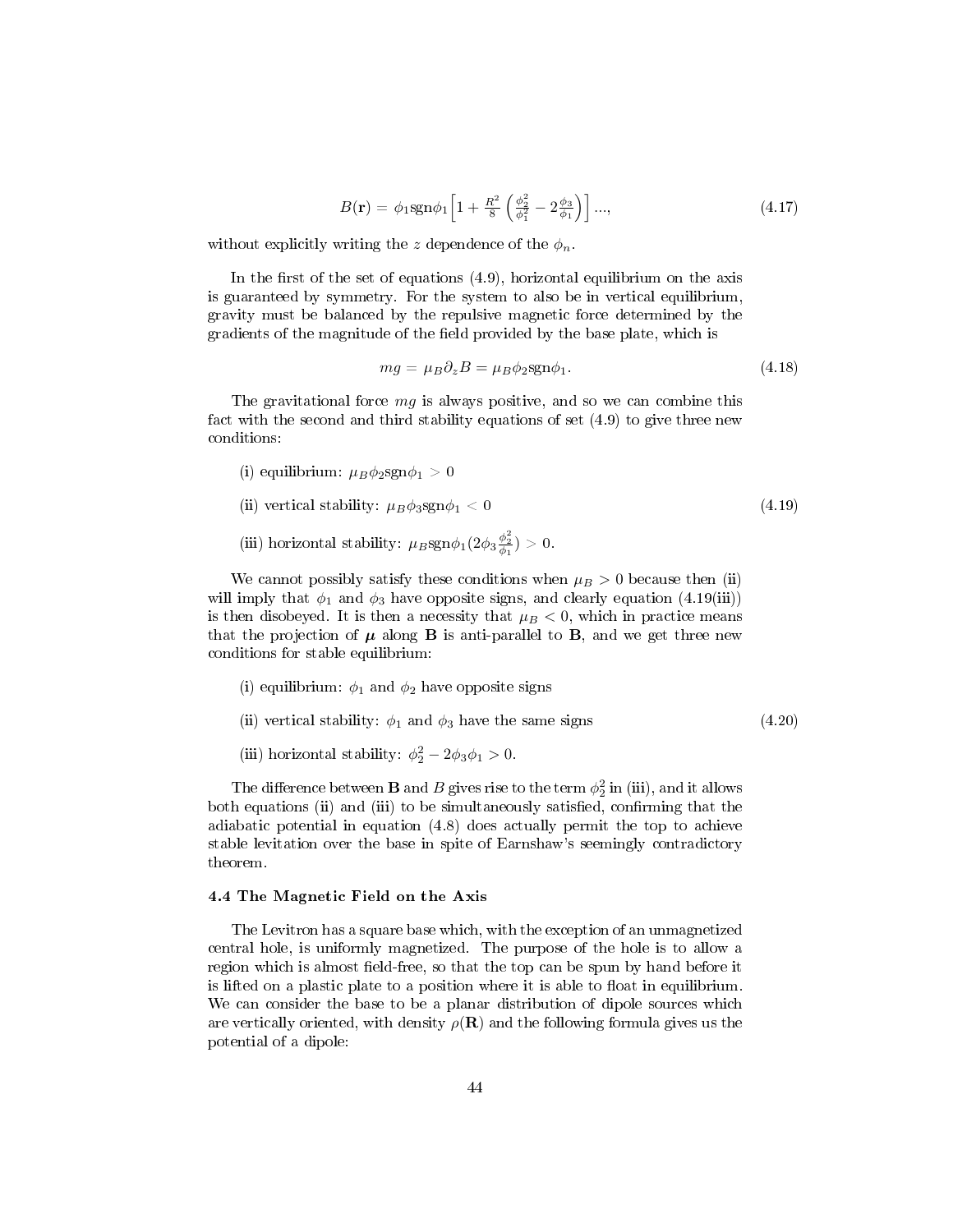$$
\phi_0(z) = z \iint\limits_{base} d^2 \mathbf{R} \frac{\rho(\mathbf{R})}{(R^2 + z^2)^{\frac{3}{2}}} \tag{4.21}
$$

where  $\mathbf{R} = 0$  corresponds to the centre of the hole. We can assume that the dipoles in the base point up, then  $\rho$  is positive. The dipoles in the spinning top must then point down, so  $\mu_z$  is negative, and we can authenticate this assumption by seeing that the an upright top will repel the top of the base when held close; unlike dipoles will repel.

The analysis of stability for the top will almost be the same regardless of whether the base is a square with a hole in the centre or just a circular disc. It is simpler to carry out analysis for the case when the base is a uniformly magnetized disc, so this is what we will do. If the disc has a radius a and  $\rho$  is constant, then equation (4.21) gives:

$$
\phi_0(z) = 2\pi \rho \left( 1 - \frac{z}{\sqrt{a^2 + z^2}} \right). \tag{4.22}
$$

The condition given in equation (4.20(i)) requires  $\phi_1$  and  $\phi_2$  to have opposite signs. Equation (4.18) makes it seem as if magnetic repulsion can balance gravity at any height above the base if an appropriate mass is chosen. When  $\phi_3 > 0$ ,  $z < \frac{1}{2}a$  and when  $\phi_3 < 0$ ,  $z > \frac{1}{2}a$  and so vertical stability is guaranteed by by condition (4.20(ii)) for  $z > \frac{1}{2}a$ . The function  $\phi_2^2 - 2\phi_3\phi_1$  from equation (4.20(iii)) is directly proportional to  $2a^2 - 5z^2$  and so for the top to be horizontally stable, we need z to be less than  $a\sqrt{\frac{2}{5}}$ . Stable equilibrium can therefore occur in the range

$$
\frac{1}{2} < \frac{z}{a} < \sqrt{\frac{2}{5}}.\tag{4.23}
$$

It is also possible to find the range of masses which are allowed by the above condition  $(4.23)$ . We can define three new coordinates,

$$
\alpha = \frac{x}{a} \qquad \beta = \frac{y}{a} \qquad \gamma = \frac{z}{a} \tag{4.24}
$$

which are all dimensionless. We can also define energy and mass by the following relations:

$$
V \equiv \frac{V_a}{2\pi|\mu_B|\rho}, \qquad M \equiv \frac{mga^2}{2\pi|\mu_B|\rho}.
$$
 (4.25)

We can combine equations  $(4.8)$ ,  $(4.17)$  and  $(4.22)$  to find that the potential energy close to the axis is equal to

$$
V(\alpha, \beta, \gamma) = M\gamma + \frac{1}{(1+\gamma^2)^{\frac{3}{2}}} + \frac{3(\alpha^2+\beta^2)(2-5\gamma^2)}{8(1+\gamma^2)^{\frac{7}{2}}}.
$$
\n(4.26)

The condition for equilibrium  $(4.18)$  determines the range of masses, M, which are allowed by condition (4.23), giving

$$
M = \frac{3\gamma}{(1+\gamma^2)^{\frac{3}{2}}}.\tag{4.27}
$$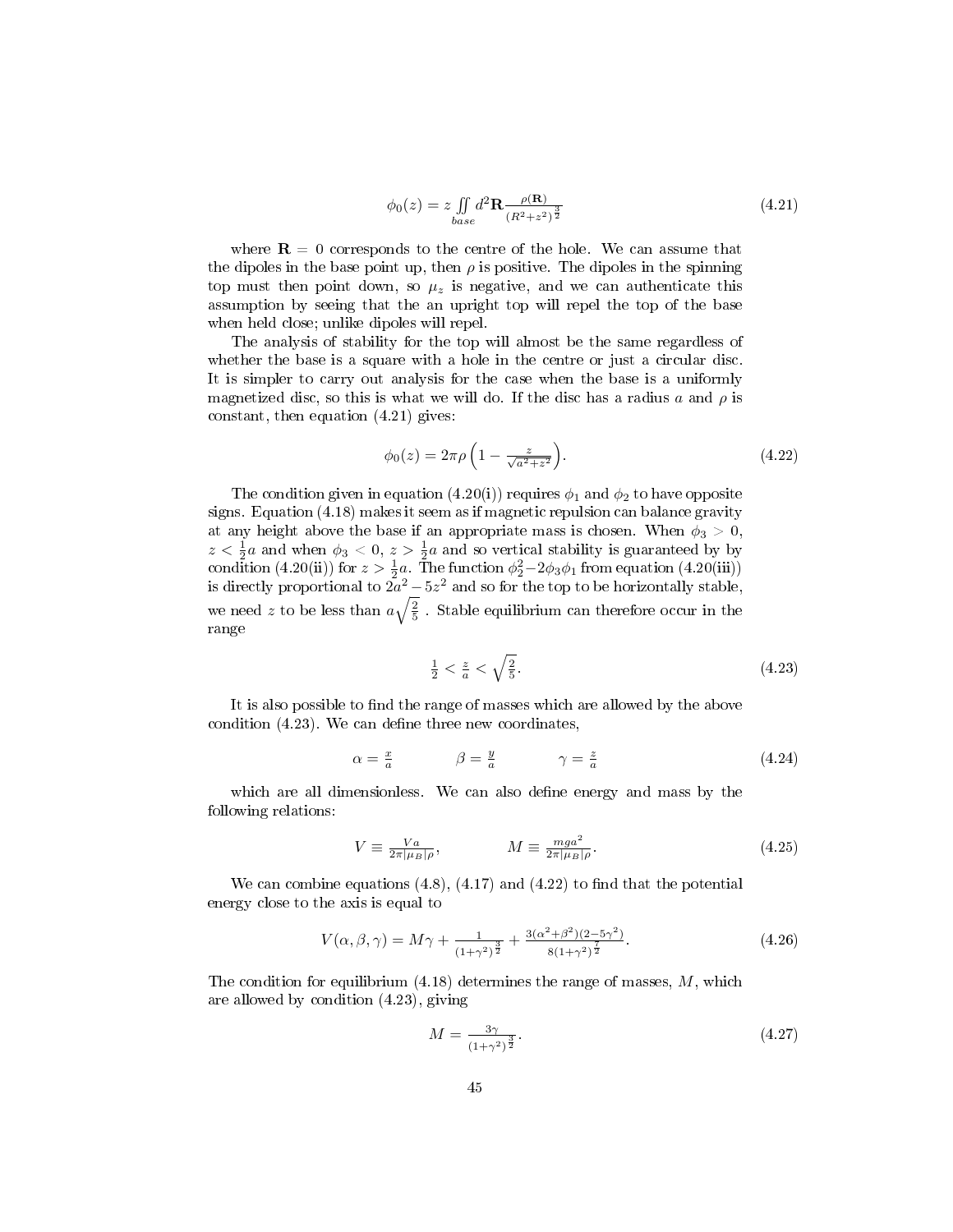M has a maximum  $M_+$  when  $\gamma = \frac{1}{2}$ , which is the lower stability limit for  $\gamma$ . If the mass is greater than this maximum, stable equilibrium is simply not possible, and the top will not be able to float. The maximum is equal to

$$
M_{+} = \frac{48}{5^{\frac{5}{2}}} = 0.85865010...
$$
 (4.28)

The upper stability limit for  $\gamma$  is equal to  $\sqrt{\frac{2}{5}}$  and the mass has a minimum  $M_-\text{ here:}$ 

$$
M_{-} = \frac{75\sqrt{2}}{7^{\frac{5}{2}}} = 0.818146658...
$$
 (4.29)

If the mass is less than the minimum, vertical stability can actually be achieved, but the condition for horizontal equilibrium is not satisfied and so stable equilibrium can only occur when the mass is in the interval between  $M_-\$ and  $M_{+}$ . This interval is small - it is approximately only 5% of the mean stable mass.

It is possible to find a mass which yields the "most stable motion" of the top, and this is  $M_S = 0.847837$ .

If we no longer consider the base to be a magnetized disc but instead the more accurate model of a uniformly magnetized square slab with sides of length  $2a$  and with an unmagnetized hole of radius w in the centre, then we get a new equation:

$$
\phi_0(z) = 2\pi \rho \frac{z}{\sqrt{z^2 + w^2}} - 8\rho \arcsin\left\{\frac{z}{\sqrt{2(z^2 + a^2)}}\right\}.
$$
\n(4.30)

If we carry out stability analysis on this function for the Levitron, which has the relation that  $\frac{w}{a} \approx \frac{1}{4}$ , we obtain the result that the top is able to achieve stable levitation in the region

$$
3.976 < \frac{z}{w} < 4.360 \tag{4.31}
$$

which we can see is very narrow. We must make sure that we choose the mass of the top carefully so that equation (4.18) has a solution which lies in the stable range. A change  $dm$  in the mass of the top results in a change in the height of equilibrium  $d\gamma$  and we can use equation (4.18) to find that this gives

$$
d\gamma = -\frac{dm}{m} \mid \frac{\phi_2}{\phi_3} \mid \tag{4.32}
$$

where  $\frac{\phi_2}{\phi_3}$  is known as an *amplification factor* which decreases in the stable interval from infinity to a minimum value. When we use the base model of a square slab with a hole in as before, and  $\frac{w}{a} \approx \frac{1}{4}$ , this minimum value is 7.05. Even the lightest of the washers which we can add to the top to increase its mass will result in the height of levitation changing by around one tenth of the interval of stability.

One feature of the Levitron which may seem puzzling is the need to constantly adjust the weight of the top over short periods of only a few minutes.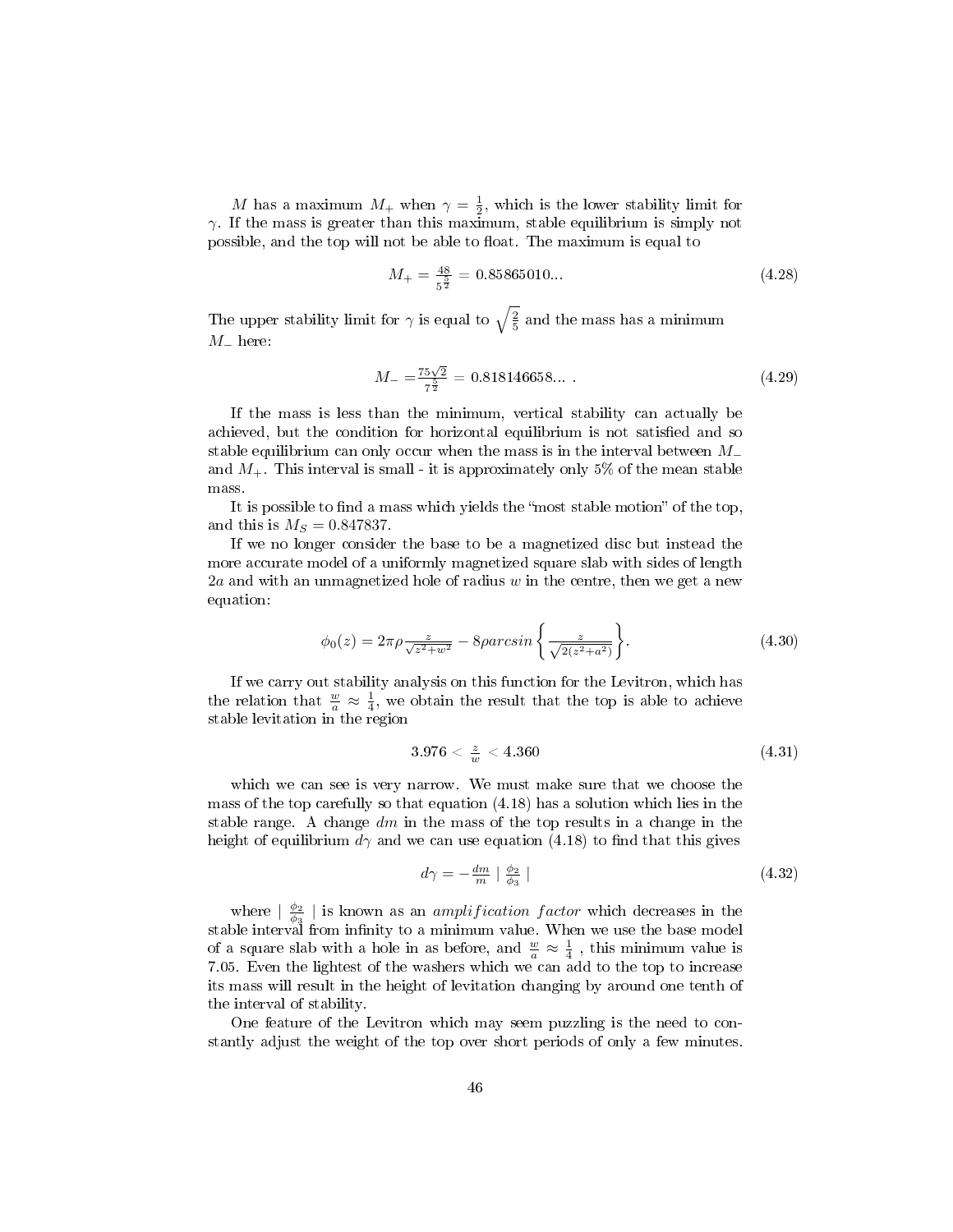This has been shown experimentally to be due to handling of the top and ambient temperature changes resulting in temperature variation which has an effect on the mass of the top required to allow stable levitation to occur.

#### 4.5 Adiabatic and Geometric Magnetism

In the Levitron, we know that in addition to gravity, magnetism also contributes to the motion of the top. From the equation for the potential energy of the top  $(4.1)$ , we find the sum of these forces on the top to be

$$
\mathbf{F} = -mg\mathbf{k} + \mathbf{F}_M \tag{4.33}
$$

where **k** is the unit vector in the upward z–direction and  $\mathbf{F}_M$  is the magnetic force, which we can rewrite to get:

$$
\mathbf{F} = -mg\mathbf{k} + \nabla\mu(t) \cdot \mathbf{B}(\mathbf{r}).\tag{4.34}
$$

It is possible to split  $\mu$  into its components which are parallel to and perpendicular to the  $B$  field at any instant, to get

$$
\boldsymbol{\mu}(t) = \mu_B \mathbf{b}(t) + \boldsymbol{\mu}_{\perp}(t) \tag{4.35}
$$

where  $\pmb{\mu}_\perp$  is the perpendicular component. We can now write the magnetic force as:

$$
\mathbf{F}_M \equiv \mathbf{F}_A + \mathbf{F}_G \tag{4.36}
$$

with  $\mathbf{F}_A$  being the *adiabatic* component of the magnetic force, and  $\mathbf{F}_G$  being the geometric component. We can write this as

$$
\mathbf{F}_M = \mu_B \nabla B(\mathbf{r}) + \boldsymbol{\mu}_{\perp}(t) \cdot \nabla \mathbf{B}(\mathbf{r}) \tag{4.37}
$$

where  $\mu_{\perp}$  and **B** are connected by the dot product.

Since we have assumed that both the top and the precession are fast, the equation of motion (4.5) for **J** will also be satisfied by  $\mu$ . Separating this into to parallel and perpendicular components of  $\mu$ , we obtain

$$
\dot{\mu} = \dot{\mu}_B \mathbf{b} + \mu_B \dot{\mathbf{b}} + \dot{\mu}_{\perp}
$$
  
=  $\Omega \mathbf{b} \times \mu_{\perp}$  (4.38)

We need to make some adiabatic approximations. It is necessary to allow the precession of the top to be about a direction which is slightly different from the instantaneous field direction  $\mathbf{b}(t)$ . We also need to make the approximation that we can set the precession averaged velocity  $\mu_{\perp}$  to zero, but not the component  $\mu_{\perp}$ . We now find the parallel and perpendicular components of equation (4.38) give:

$$
\dot{\mu}_B \approx 0 \tag{4.39}
$$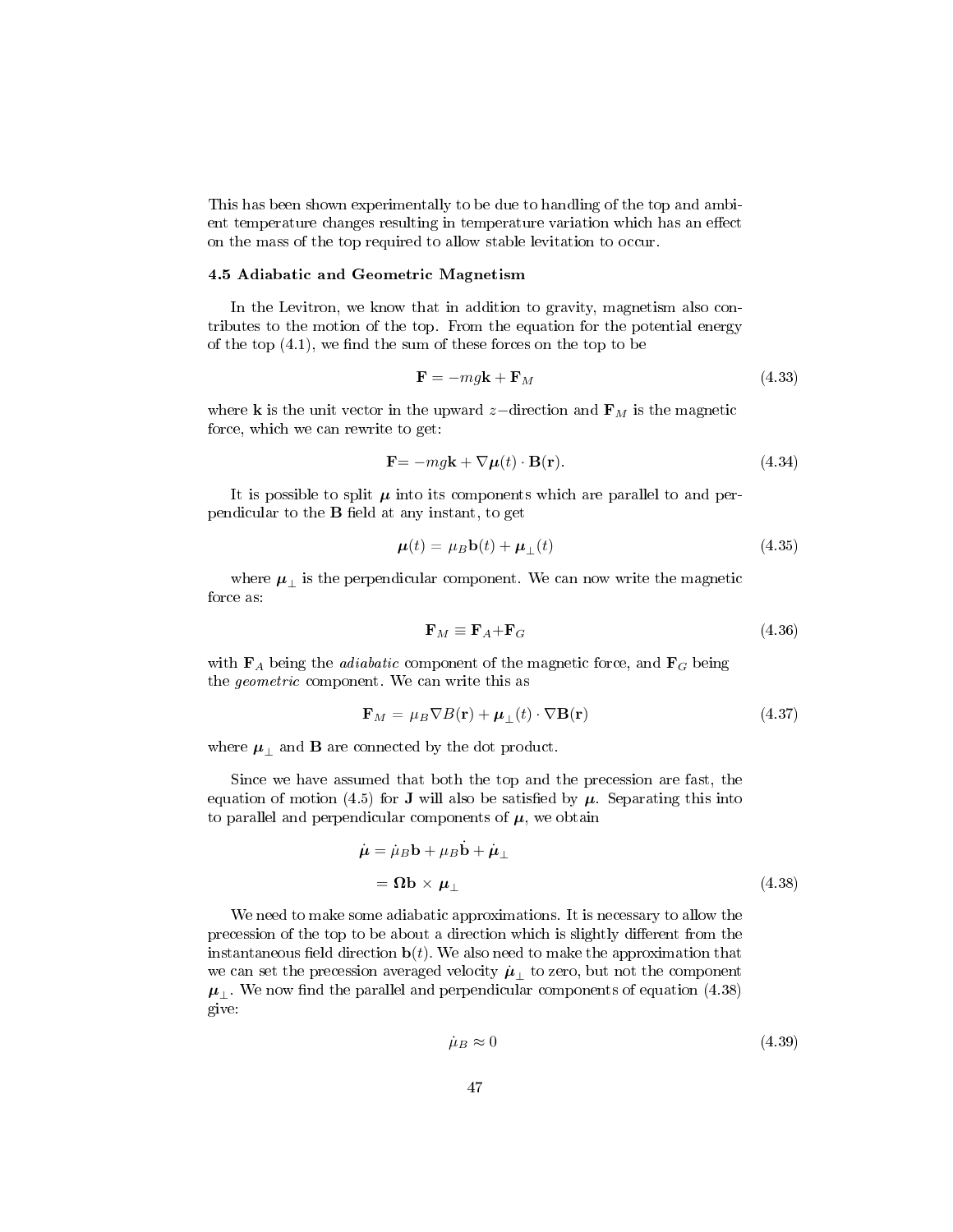$$
\mu_{\perp} \approx -\frac{\mu_B}{\Omega} \mathbf{b} \times \dot{\mathbf{b}}.\tag{4.40}
$$

Equation (4.39) is the conservation of the adiabatic invariant, and the component  $F_A$  in equation (4.36) becomes the adiabatic force of the lowest order that would be obtained from equation (4.8). This leads to the conditions obtained earlier for static stability.

Using equation (4.40) as well as the assumption that the top is fast and therefore **J** is parallel to  $\mu$ , we are able to write the geometric component of magnetic force,  $\mathbf{F}_G$  (which is a post-adiabatic force) as

$$
\mathbf{F}_G = -\frac{\mu_B}{\Omega} (\mathbf{b} \times \dot{\mathbf{b}}) \cdot \nabla \mathbf{B}(\mathbf{r}) \n= \frac{J_B}{B} (\mathbf{b} \times \dot{\mathbf{b}}) \cdot \nabla \mathbf{B}(\mathbf{r})
$$
\n(4.41)

where  $J_B \equiv \mathbf{J} \cdot \mathbf{b}$ . As the top moves through the inhomogeneous field  $\mathbf{B}(\mathbf{r})$ , it causes a change  $\dot{\mathbf{b}}$ :

$$
\dot{\mathbf{b}} = (\mathbf{v} \cdot \nabla)\mathbf{b}(\mathbf{r}).\tag{4.42}
$$

The force  $\mathbf{F}_G$  is dependent on both the position of the top and its velocity:

$$
\mathbf{F}_G = -\frac{J_B}{B^3} \left[ \mathbf{B} \times (\mathbf{v} \cdot \nabla) \mathbf{B} \right] \cdot \nabla \mathbf{B}(\mathbf{r}). \tag{4.43}
$$

It is possible to use vector algebra to rewrite equation (4.43) as

$$
\mathbf{F}_G = \mathbf{v} \times \mathbf{B}_{eff}(\mathbf{r}) \tag{4.44}
$$

with the vector  $\mathbf{v} = \dot{\mathbf{r}}$ , and where  $\mathbf{B}_{eff}$  is dependent on the components of  $\mathbf{B}_{eff}$ as dictated by

$$
\mathbf{B}_{eff} = -\frac{J_B}{B^3} (B_x \nabla B_y \times \nabla B_z + B_y \nabla B_z \times \nabla B_x + B_z \nabla B_x \times \nabla B_y \tag{4.45}
$$

The geometric magnetism force,  $\mathbf{F}_M$  has the same dependence on velocity as the Lorentz force, it seems as if the top carries a unit charge in response to the effective field  $B_{eff}$ . The geometric post-adiabatic magnetism force acts as a reaction to the fast spin  $J(t)$  of the top on the slow motion  $r(t)$  of its centre of mass.

In all the calculations, we have regarded the precession to be fast, so that it is slaved to the slow variable r and J then reacts magnetically on r. We can instead show that the precession can be considered to be geometric because J is actually slaved to the spin of the top - the motion of the axis of the top is slow when compared to the spin. When we average the precession over the nutation of the body axes, we can consider it to be a geometric reaction which results from a monopole source of magnetism fixed at the point of precession. For the Levitron, this fixed point is simply the centre of mass of the top, but in the regular spinning top it would be the point where the top is in contact with the surface while spinning.

and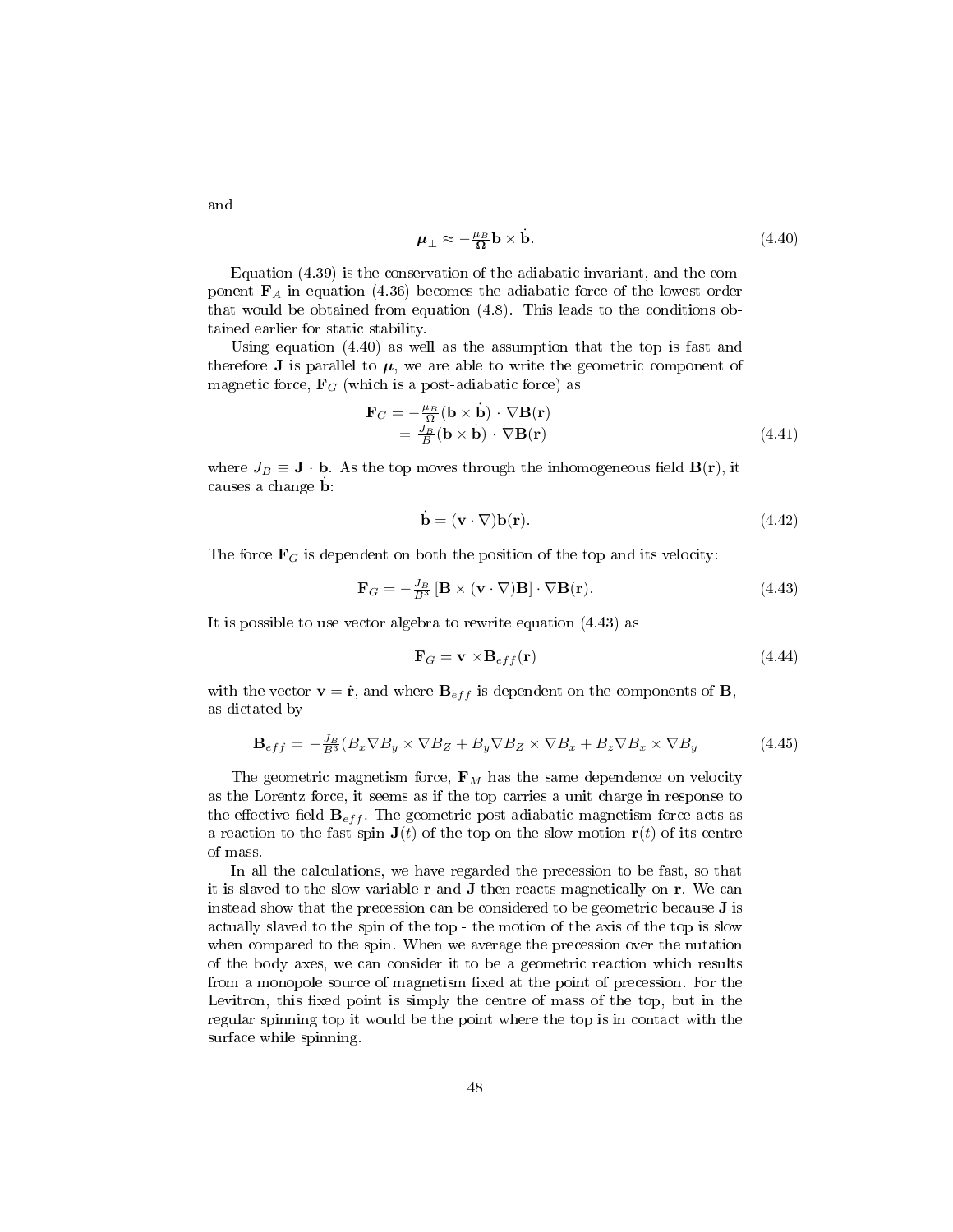#### 4.6 The Effect of Geometric Magnetism on Stability

We can use the previously seen equations (4.33), (4.37) and (4.44) to write an equation of motion for the top when it is subjected to the force of gravity as well as the two magnetic forces. We obtain

$$
m\ddot{\mathbf{r}} = -mg\mathbf{k} + \mu_B \nabla B(\mathbf{r}) + \mathbf{v} \times \mathbf{B}_{eff}(\mathbf{r}).\tag{4.46}
$$

Using the adiabatic force  $F_A$  from equation (4.63) with earlier obtained equations  $(4.12)$ ,  $(4.13)$  and  $(4.17)$ , we get

$$
\nabla B = sgn\phi_1 \left[ \frac{1}{4} \left( \frac{\phi_2^2}{\phi_1} - 2\phi_3 \right) \mathbf{R} + \phi_2 \mathbf{k} \right]. \tag{4.47}
$$

The effective magnetic field on the axis in equation  $(4.45)$  can be used with equations  $(4.10)$  and  $(4.16)$  to give

$$
\mathbf{B}_{eff} = J_B s g n \phi_1 \frac{\phi_2^2}{4\phi_1^2} \mathbf{k}.
$$
 (4.48)

This tells us that geometric magnetism does not have an effect on vertical motion; only the static gravitational force and the adiabatic magnetism force will affect the motion vertically. The geometric magnetism is instead responsible for affecting the horizontal motion of the top, and we can write a linear equation for the horizontal acceleration:

$$
\ddot{\mathbf{R}} = \frac{g}{4} \left( \frac{\phi_2}{\phi_1} - 2 \frac{\phi_3}{\phi_2} \right) \mathbf{R} + J_B s g n \phi_1 \frac{\phi_2^2}{4 m \phi_1^2} \dot{\mathbf{R}} \times \mathbf{k} \tag{4.49}
$$

where there are coefficients which are dependent on the height of the top, and we have made use of equation (4.18) to eliminate  $\mu_B$ . Defining  $u(t)$  as

$$
u(t) \equiv x(t) + iy(t) \tag{4.50}
$$

will allow us to write equation  $(4.49)$  as

$$
\ddot{u} = A(z)u + iB(z)\dot{u},\tag{4.51}
$$

in scalar form. This has the general solution:

$$
u(t) = u_{+}e^{i\nu_{+}(z)t} + u_{-}e^{i\nu_{-}(z)t}
$$
\n(4.52)

where

$$
\nu_{\pm}(z) = \frac{1}{2}(B \pm \sqrt{B^2 - 4A}).\tag{4.53}
$$

We need  $\nu_{\pm}$  to be real for the top to be stable horizontally, which in turn requires  $B^2 > 4A$ . With equation (4.49), this gives the condition

$$
\frac{J_B^2}{m^2 g} > G(z) \equiv 32 \mid \frac{\phi_1}{\phi_3} \mid^3 \left( \frac{\phi_1 \phi_3}{\phi_2^2} - \frac{1}{2} \right). \tag{4.54}
$$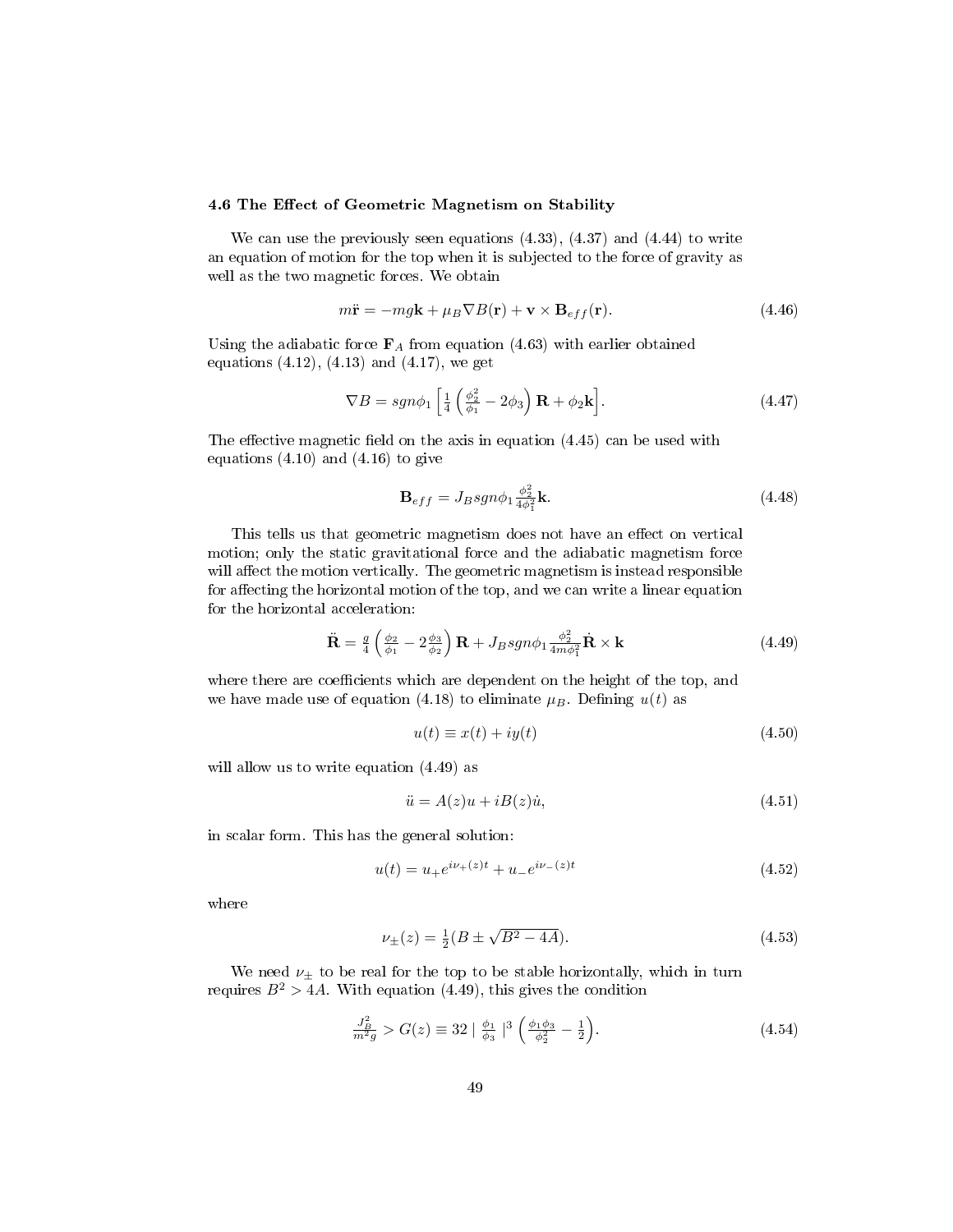If the condition  $(4.20(iii))$  is satisfied, then the condition  $(4.54)$  is also satisfied, since  $G(z)$  will be negative. If  $G(z)$  is positive then condition  $(4.20(iii))$  will not be satisfied and horizontal stability cannot be achieved. Condition  $(4.54)$ shows that if the top is spun fast enough, geometric magnetism can indeed provide post-adiabatic stabilization. If we set the top to have a vertical axis with radius of gyration d and spin frequency  $\omega$ , we are able to evaluate the last part of equation  $(4.54)$  with the potential of a disc of radius a from equation  $(4.22)$ . The horizontal motion will then be stable if  $\gamma = \frac{z}{a}$  satisfies the condition:

$$
\frac{J_B^2}{m^2 g a^3} = \frac{4\pi^2 \omega^2 d^4}{g a^3} > \frac{G(z)}{a^3} = \frac{16(5\gamma^2 - 2)(\gamma^2 + 1)^3}{\gamma^5}.
$$
\n(4.55)

This is equivalent to the condition:

$$
\gamma - \sqrt{\frac{2}{5}} < \frac{81\pi^2 \omega^2 d^4}{686 g a^3}.\tag{4.56}
$$

Physical measurements for the Levitron are  $a \approx 5$ cm,  $d = 1.13$ cm, and hand spinning gives a spin frequency  $\omega \sim 20$ Hz. Stability requires  $\gamma - \sqrt{\frac{2}{5}} <$ 0.0062. The total range of stable spin rates is approximately  $18Hz \leq \omega \leq 40Hz$ , and is achievable by hand-spinning. The lower spin limit corresponds to the sleeping top condition. Geometric magnetism only contributes a small (about 5%) increase to the stable interval of  $\gamma$  when spun at  $\omega = 20$ Hz, but would contribute up to a 20% increase if the top were spun at  $\omega = 40$ Hz.

#### 4.7 Adiabatic Conditions

Practically, the ratio of the moments of inertia is somewhere between  $\frac{1}{2}$  and 1; we can assume that all of the principal moments of inertia of the top are approximately the same size, and we then have the following condition for the top to be fast:

$$
2\pi\omega \gg |\Omega|
$$

where  $2\pi\omega$  is the spin angular velocity and  $|\Omega|$  is the precession angular velocity. We can use equations  $(4.6)$  and  $(4.18)$  to express the above inequality in terms of the magnetic potential. We get

$$
\omega \gg \omega_{min} \tag{4.57}
$$

where

$$
\omega_{min} = \frac{1}{2\pi d} \sqrt{g \left| \frac{\phi_1}{\phi_2} \right|}. \tag{4.58}
$$

We can then write the precession frequency in terms of  $\omega_{min}$ :

$$
\frac{\Omega}{2\pi} = \frac{\omega_{\min}^2}{\omega}.\tag{4.59}
$$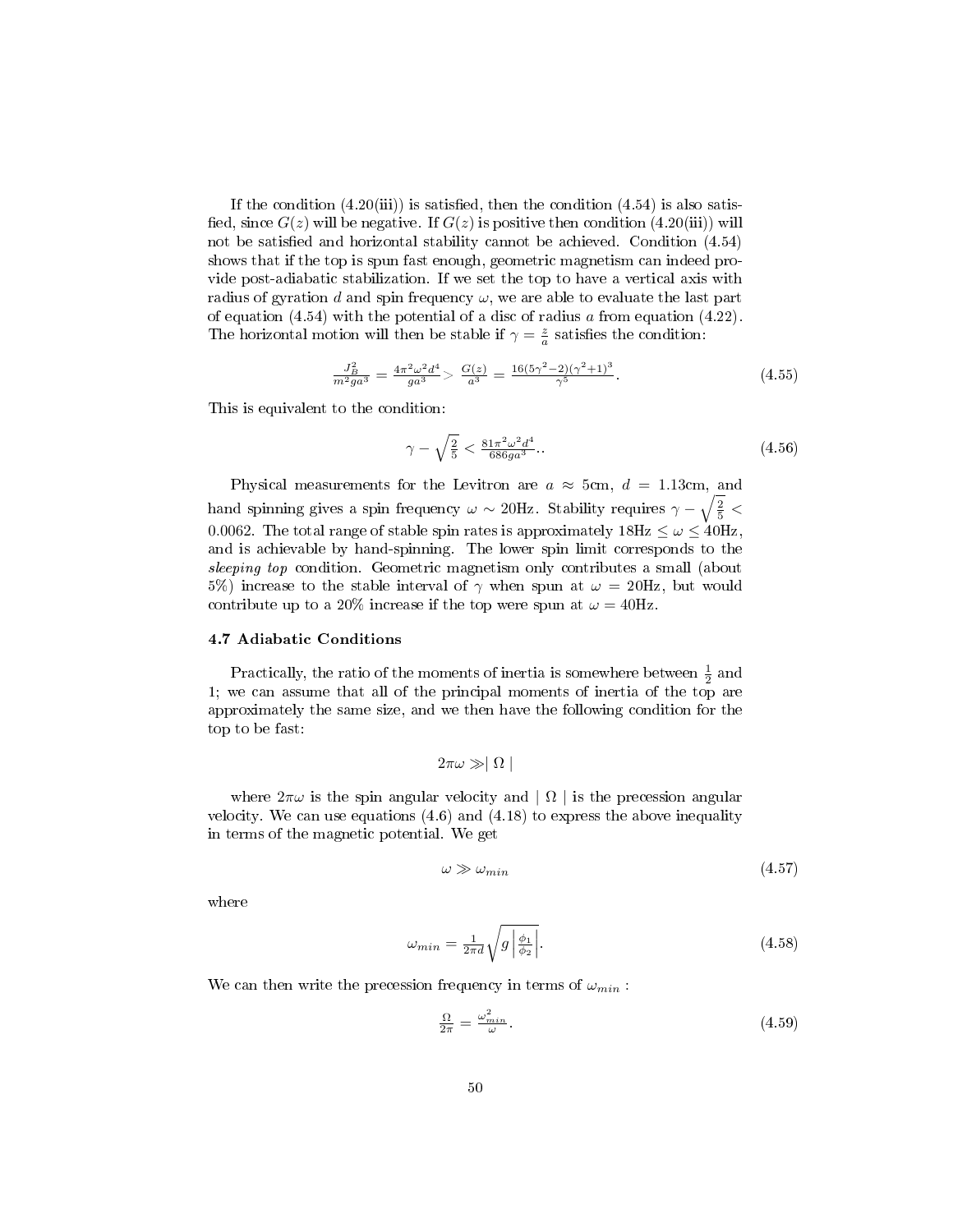By the adiabaticity, the rate at which the field  $\bf{b}$  is changing (equation (4.42)) must be much slower than precession. This condition is written as

$$
|\Omega| \gg |(\mathbf{v} \cdot \nabla)\mathbf{b}|. \tag{4.60}
$$

We can use equations (4.10), (4.11) and (4.16) to give the result

$$
\mathbf{b} = \left\{ x \frac{\phi_2}{2|\phi_1|}, y \frac{\phi_2}{2|\phi_1|}, -sgn\phi_1 \right\} + \dots \tag{4.61}
$$

and this means that equation (4.59) is dependent only on the transverse speed of the top,  $v_\perp$ . We can apply some algebra to the adiabatic condition (4.60) to give the new condition

$$
\mathbf{v}_{\perp} \gg \frac{2\sqrt{g}}{d} \left( \left| \frac{\phi_1}{\phi_2} \right| \right)^{\frac{3}{2}} \frac{\omega_{min}}{\omega}.
$$
\n(4.62)

The nutation frequency is related to the transverse speed of the top. If we consider the frequency of this vertical motion, equation (4.46) gives

$$
\omega_z = \frac{1}{2\pi} \sqrt{g \left| \frac{\phi_3}{\phi_2} \right|} = \frac{1}{2\pi} \sqrt{\frac{g(4\gamma^2 - 1)}{a \gamma(\gamma^2 + 1)}}\n\tag{4.63}
$$

where we are referring to the circular disc base.

Using the previously stated measurements of  $a$  and  $d$  for the Levitron, and using an approximate spin frequency of 20Hz, the potential from equation (4.22) implies that  $0.73a < \left| \frac{\phi_1}{\phi_2} \right| < 0.83a$  and

$$
\omega_{min} \approx \frac{0.88}{2\pi} \sqrt{\frac{ga}{d^2}} \sim 8.7 \text{Hz}
$$
\n(4.64)

over the interval of stability,  $\frac{1}{2} < \gamma < \sqrt{\frac{2}{5}}$ . This frequency is much less than the lowest speed achievable by hand-spinning. Equation (4.59) then tells us that the corresponding precession frequency here would be  $\frac{\Omega}{2\pi} = 3.8 \text{Hz}$  , and the Levitron is indeed a fast top.

The inequality (4.62) gives an upper limit for the transverse speed of the top. When the top is spun by hand, its horizontal speed is much slower than this limit and so we have satisfied the adiabatic condition for motion.

Earlier we discussed  $M<sub>S</sub>$ , the mass for which the most stable motion can occur. Putting this together with equation (4.63), we obtain

$$
\omega_z = \frac{0.61106}{2\pi} \sqrt{\frac{g}{a}} \approx 0.69 \omega_{min} \frac{d}{a} \sim 1.4 \,\text{Hz}.\tag{4.65}
$$

This nutation frequency is much less than the precession frequency.

If we spin the top too fast, the precession frequency will be too slow to prevent the top from tipping over so much that it can no longer be supported by the magnetic field, and the top will fall over.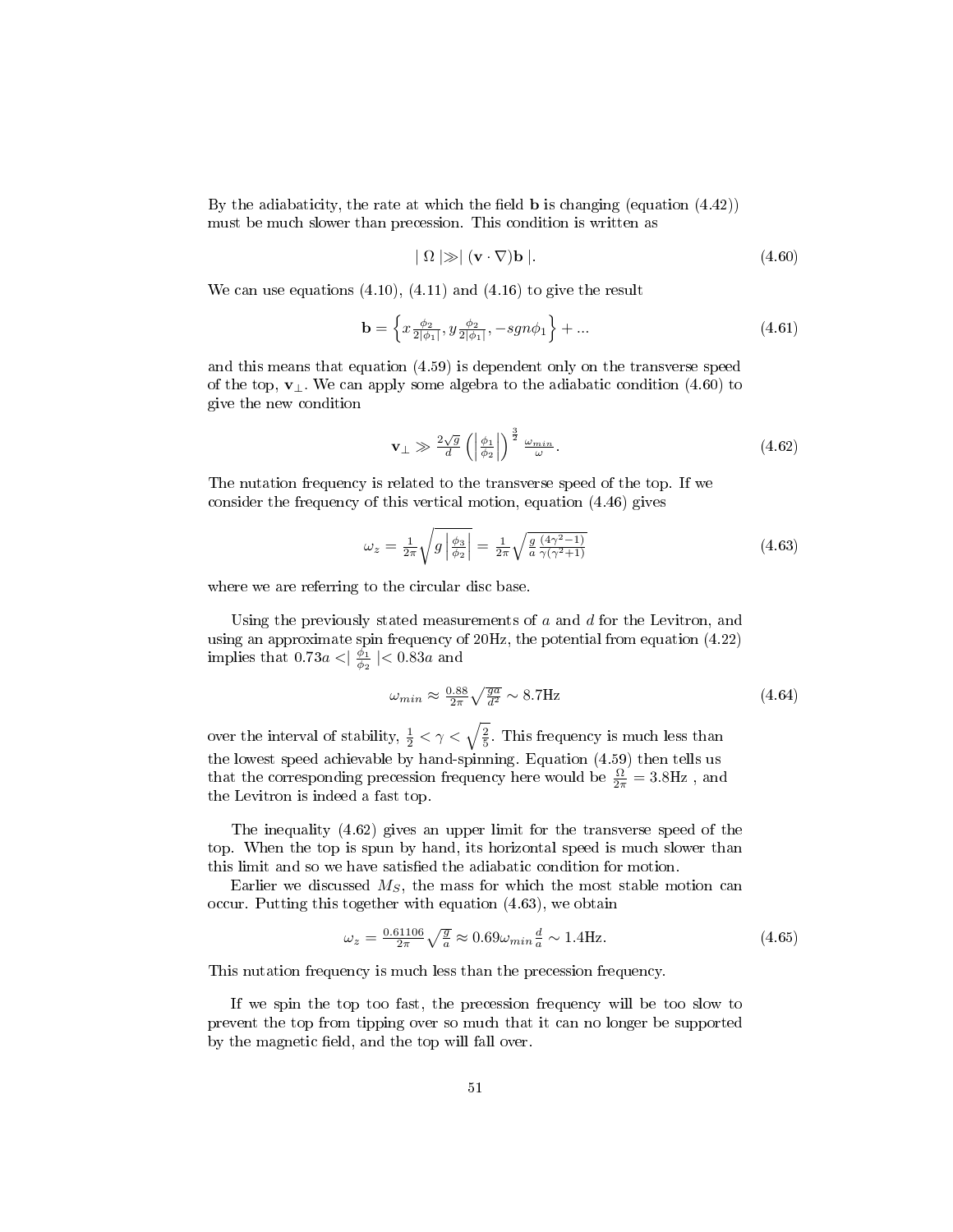#### 4.8 Analogy with Microscopic Particle Traps

While I will not look into it here, it is worth noting that the trap mechanism in the Levitron is analogous to magnetic gradient traps for neutral particles with a quantum magnetic dipole moment. These traps were first used to trap cold neutrons and currently are being used to trap atoms.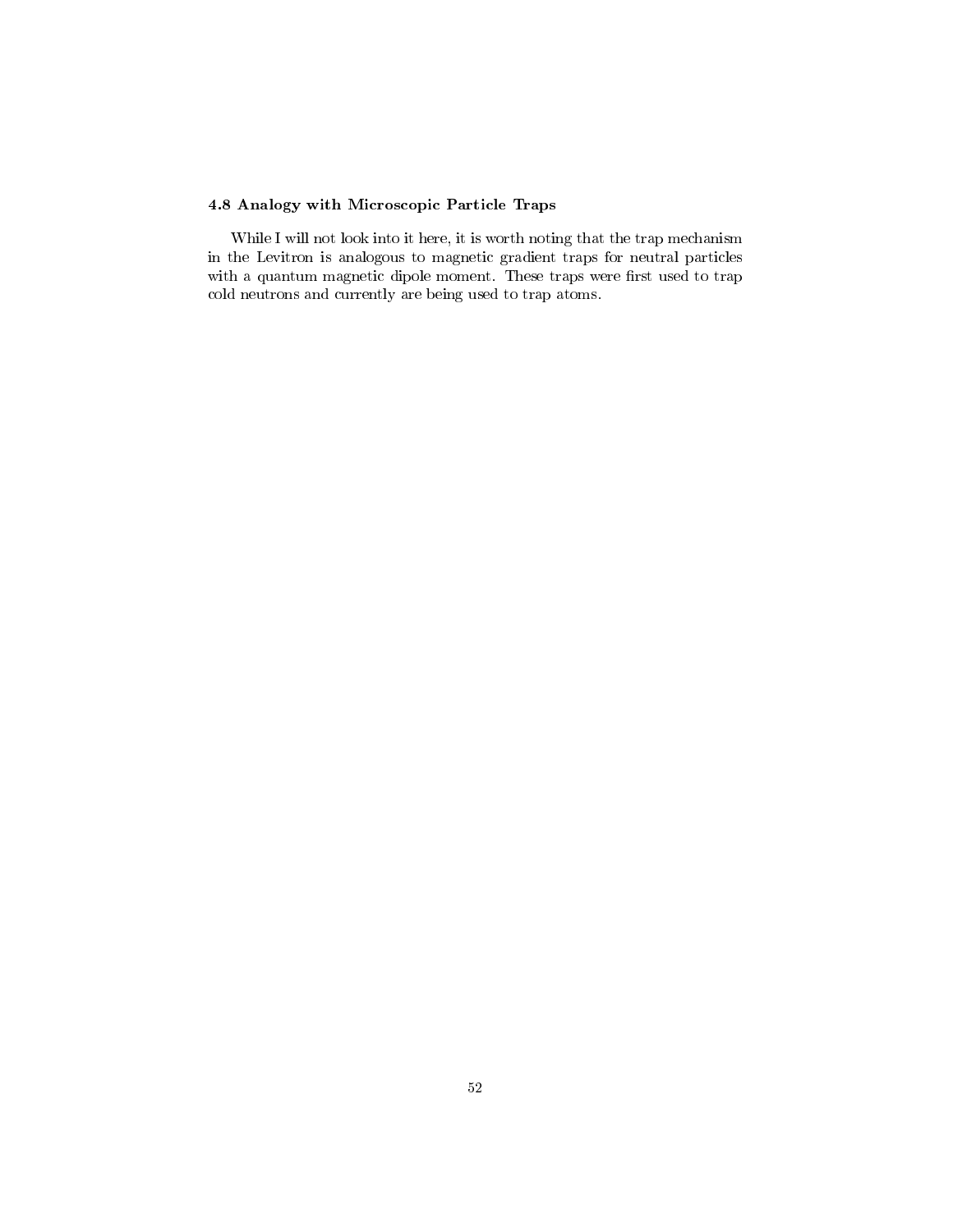### Chapter 5

### Conclusion

Rigid body dynamics is a broad and interesting topic, with many useful applications. In this project, we began by defining a rigid body and went on to look at the basics of rigid bodies and their motion, describing Euler angles and considering infinitesimal rotations. We then went on to look at angular momentum and the moment of inertia tensor, as well as the principal axis, combining these ideas to find the equations of motion for a rigid body to be Euler's equations. We looked into the motion of symmetric rigid bodies and finally were able to consider the motion of a heavy symmetrical top.

We have seen that precession is an exciting phenomenon and although it may imply some counter-intuitive ideas, fully understood it can be used to describe the motion of the spinning top, and further the motion of the Levitron, an exceptional toy which had scientists baffled for a long time, since it seems to violate Earnshaw's theorem.

In examining the principles behind the Levitron, we have seen that it is the unique coupling of the magnetic forces and torques with the gyroscopic motion of the top that is responsible for permitting stable levitation to occur.

There are many areas where I could have extended the study of precession. An obvious one is to study the precession of the Earth. This would involve considering local torque-induced precession due to the gravitational effects of the sun and moon acting upon the axis of the Earth. There is also a minor amount of non-local torque-free precession due to the motion of the solar system. The Earth has a central bulge at the equator, so it is in fact not a sphere, but a symmetrical top. We could also look into the effects of the Earth's precession on astronomical observations and the precession of orbital objects. Clearly, this topic is very rich and there is wide scope for further study here.

Very recently, I discovered a special type of spinning top called the Rattleback, or Celt, which is a semi-ellipsoidal top which can be initially spun in any direction, but if not spun in its preferred direction, it will become unstable, "rattle", stop and reverse its spin. This spin-reversal seems to violate angular momentum conservation laws, and I think it would be very interesting to study the mathematical principles behind the Rattleback more closely.

There are many other areas of the project which I haven't touched on at all. We could have considered Thomas precession, which is a special correction to gyroscopic precession in a rotating non-inertial frame. It has many applications, such as in quantum mechanics where it is a correction to the spin-orbit interaction, and takes into account the relativistic time dilation between the electron and the nucleus in Hydrogen atoms.

We could further extend the study of the Levitron to consider more closely the analogy between it and microscopic particle traps.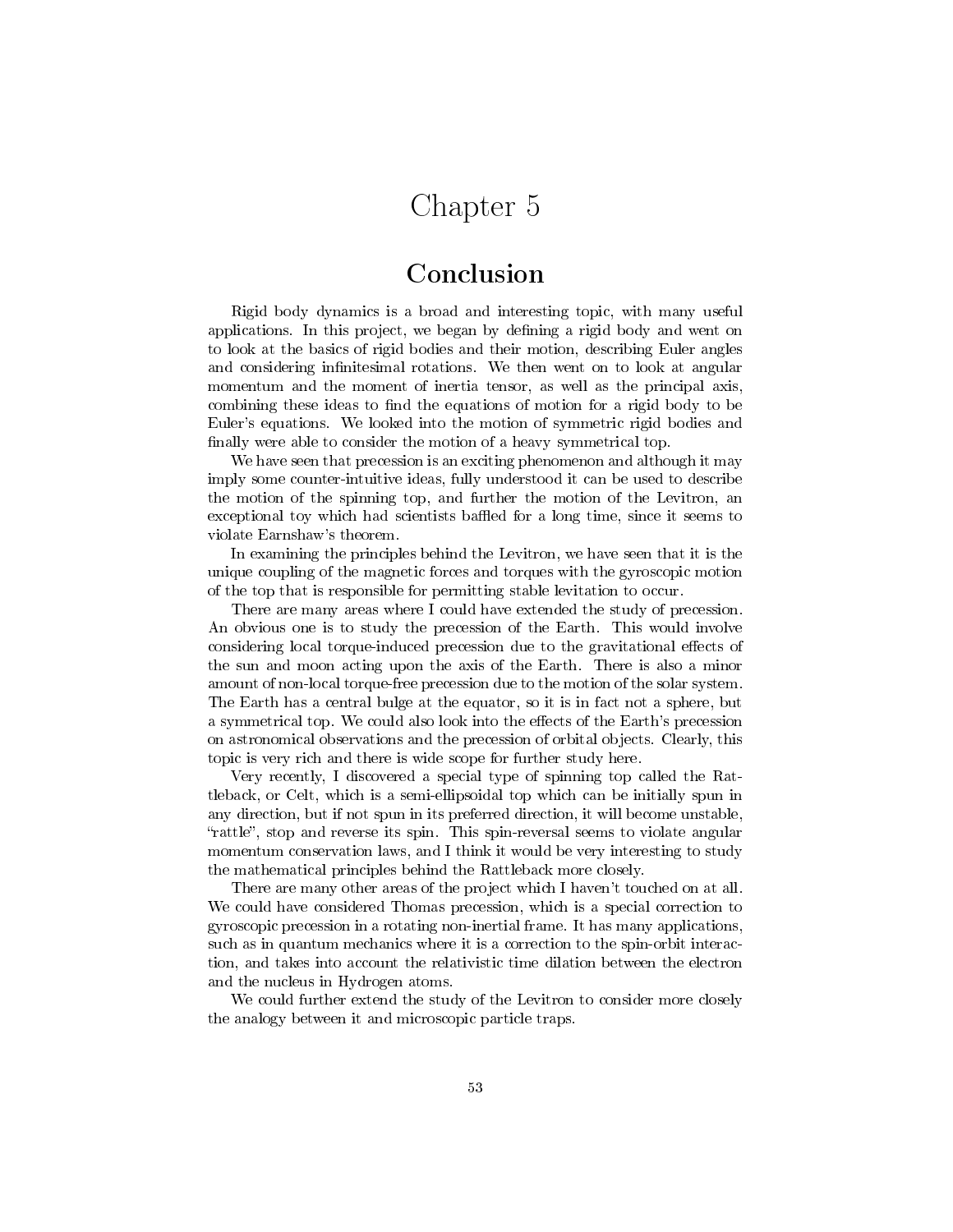It is astounding to think that the simple spinning top, one of the oldest discovered toys has such stimulating mathematics behind it, and similar mathematics can help explain such a wide range of different phenomena in the areas of astrology, electromagnetism and quantum mechanics.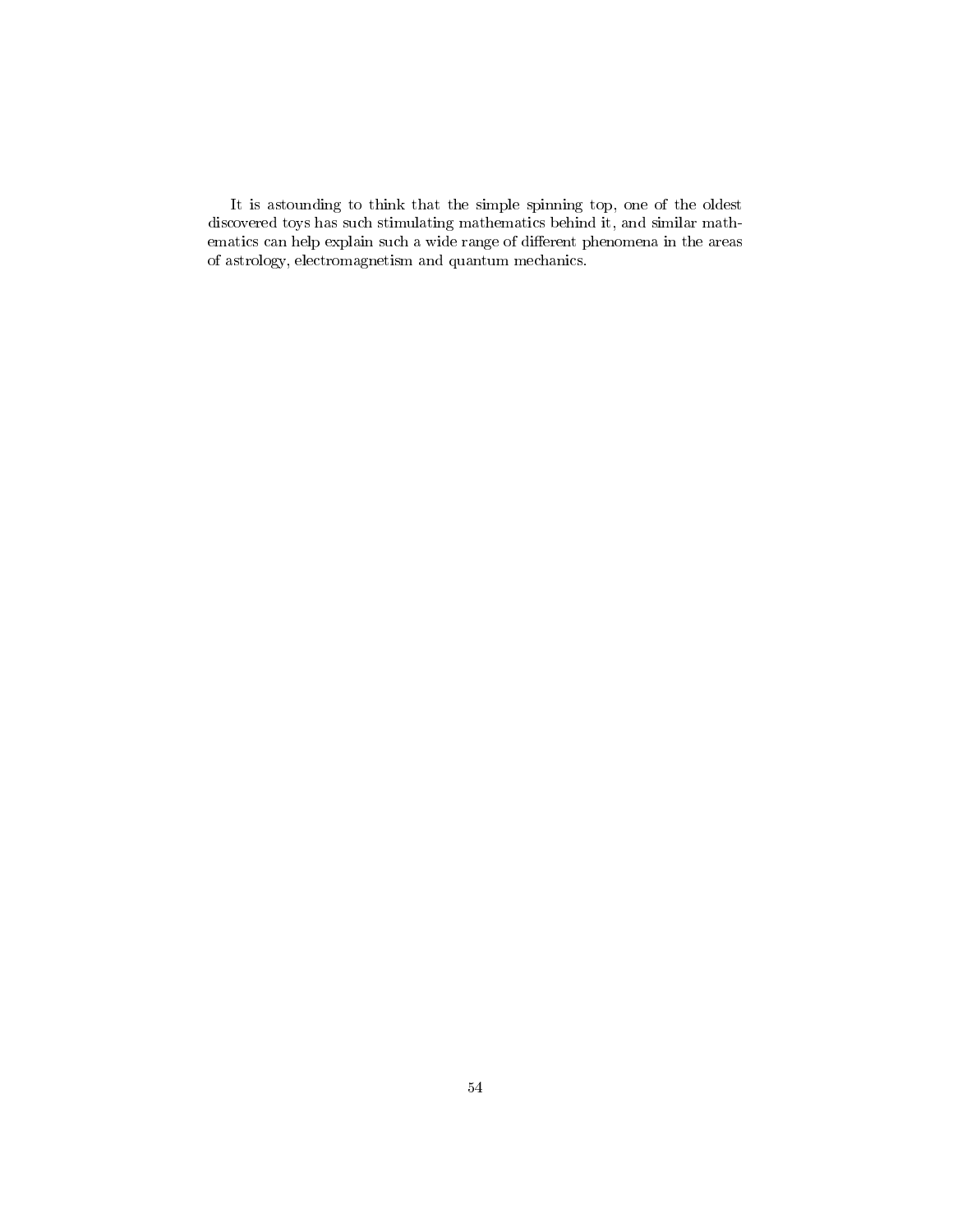## Bibliography

[1] A. Modi, Dynamics of a Spinning Top: http://www.anirudh.net/courses/emch520/html/node3.html

[2] D. Kleppner and R. J. Kolenkow: An Introduction to Mechanics (McGraw-Hill)

[3] D. Tong, Cambridge University: Dynamics Lectures: http://www.damtp.cam.ac.uk/user/tong/dynamics/three.pdf

[4] G. R. Fowles and G. L. Cassiday: Analytical Mechanics (Harcourt Brace)

[5] H. Goldstein: Classical Mechanics (Addison Wesley)

[6] Hyperphyics, Gyroscopes: http://hyperphysics.phy-astr.gsu.edu/hbase/gyr.html

[7] J. B. Marion and S. T. Thornton: Classical Dynamics of Particles and Systems (Saunders College)

[8] J. Huang, Texas Tech University: http://www.phys.ttu.edu/~huang24/Teaching/Phys5306/

[9] M. Burske, University of Colarado, Advanced Dynamics: http://theory.ph.man.ac.uk/~mikeb/lecture/pc167/rigidbody/contents.html

[10] Morehouse, Orthogonal Transformations: http://www.morehouse.edu/facstaff/cmoore/Orthogonal%20Transformations.htm

[11] M. Simon, L. Heflinger & S. Ridgway:  $Spin Stabilized Magnetic$ Levitation: Am. J. Phys., Vol. 65, No. 4 (1997)

[12] M. V. Berry: The Levitron: An Adiabatic Trap for Spins: The Royal Society (1996)

[13] Queen's University Mechanics Lectures: http://me.queensu.ca/courses/MECH494/documents/06-EulersTheorem.pdf

[14] Tabitha Rigid Bodies: http://tabitha.phas.ubc.ca/wiki/index.php/Rigid\_Bodies

[15] The Levitron: http://www.levitron.com/physics.html

[16] T. W. B. Kibble and F. H. Berkshire: Classical Mechanics (Longman)